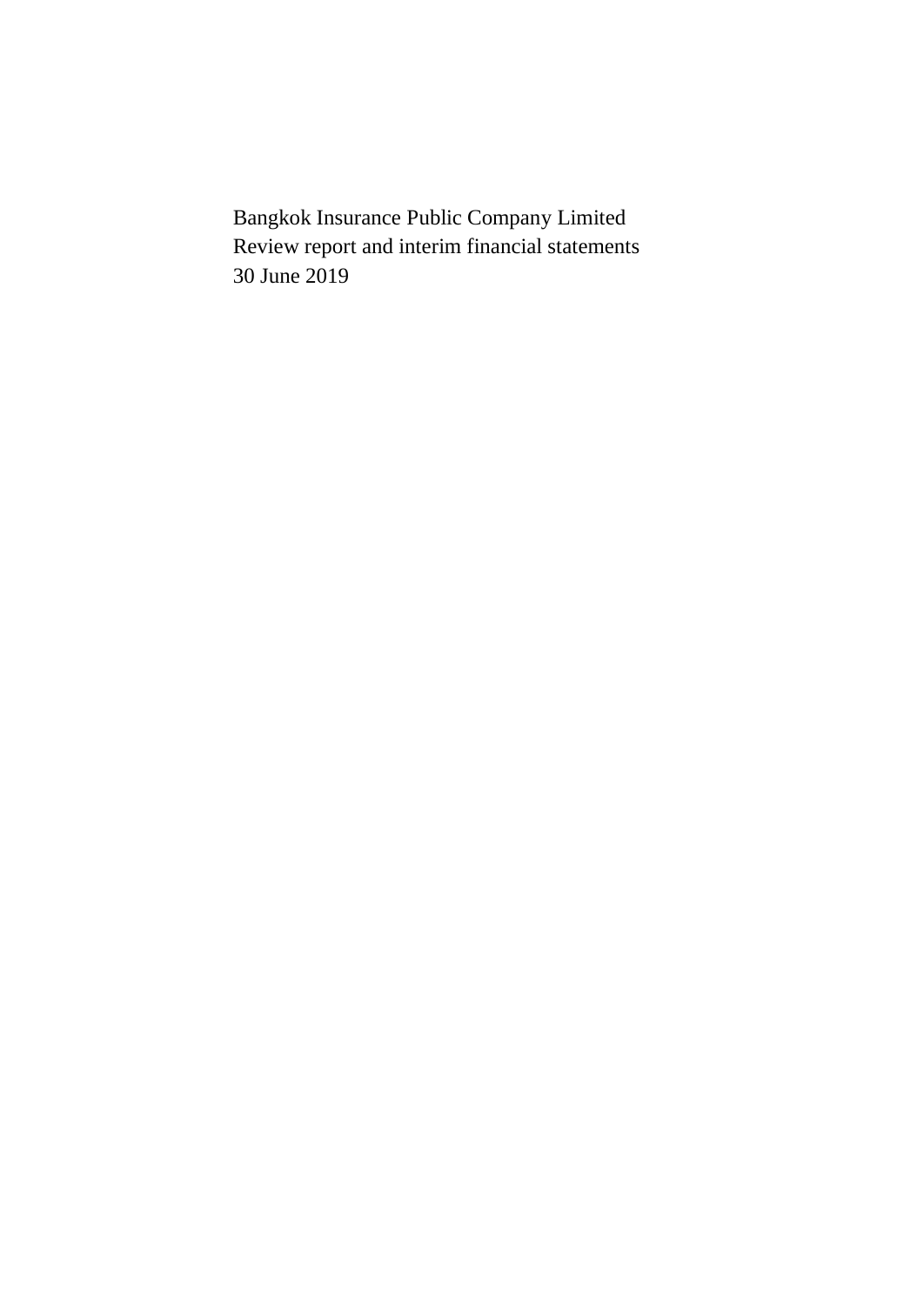# **Independent Auditor's Report on Review of Interim Financial Information**

To the Shareholders of Bangkok Insurance Public Company Limited

I have reviewed the accompanying statement of financial position, in which the equity method is applied, of Bangkok Insurance Public Company Limited as at 30 June 2019, the related statements of comprehensive income, in which the equity method is applied, for the three-month and six-month periods then ended, the related statements of changes in owners' equity and cash flows, in which the equity method is applied, for the six-month period then ended, as well as the condensed notes to the financial statements. I have also reviewed the separate financial information of Bangkok Insurance Public Company Limited for the same period. Management is responsible for the preparation and presentation of this interim financial information in accordance with Thai Accounting Standard 34: Interim Financial Reporting. My responsibility is to express a conclusion on this interim financial information based on my review.

# **Scope of Review**

I conducted my review in accordance with Thai Standard on Review Engagements 2410: Review of Interim Financial Information Performed by the Independent Auditor of the Entity. A review of interim financial information consists of making inquiries, primarily of persons responsible for financial and accounting matters, and applying analytical and other review procedures. A review is substantially less in scope than an audit conducted in accordance with Thai Standards on Auditing and consequently does not enable me to obtain assurance that I would become aware of all significant matters that might be identified in an audit. Accordingly, I do not express an audit opinion.

# **Conclusion**

Based on my review, nothing has come to my attention that causes me to believe that the accompanying interim financial information is not prepared, in all material respects, in accordance with Thai Accounting Standard 34: Interim Financial Reporting.

Rachada Yongsawadvanich Certified Public Accountant (Thailand) No. 4951

EY Office Limited Bangkok: 1 August 2019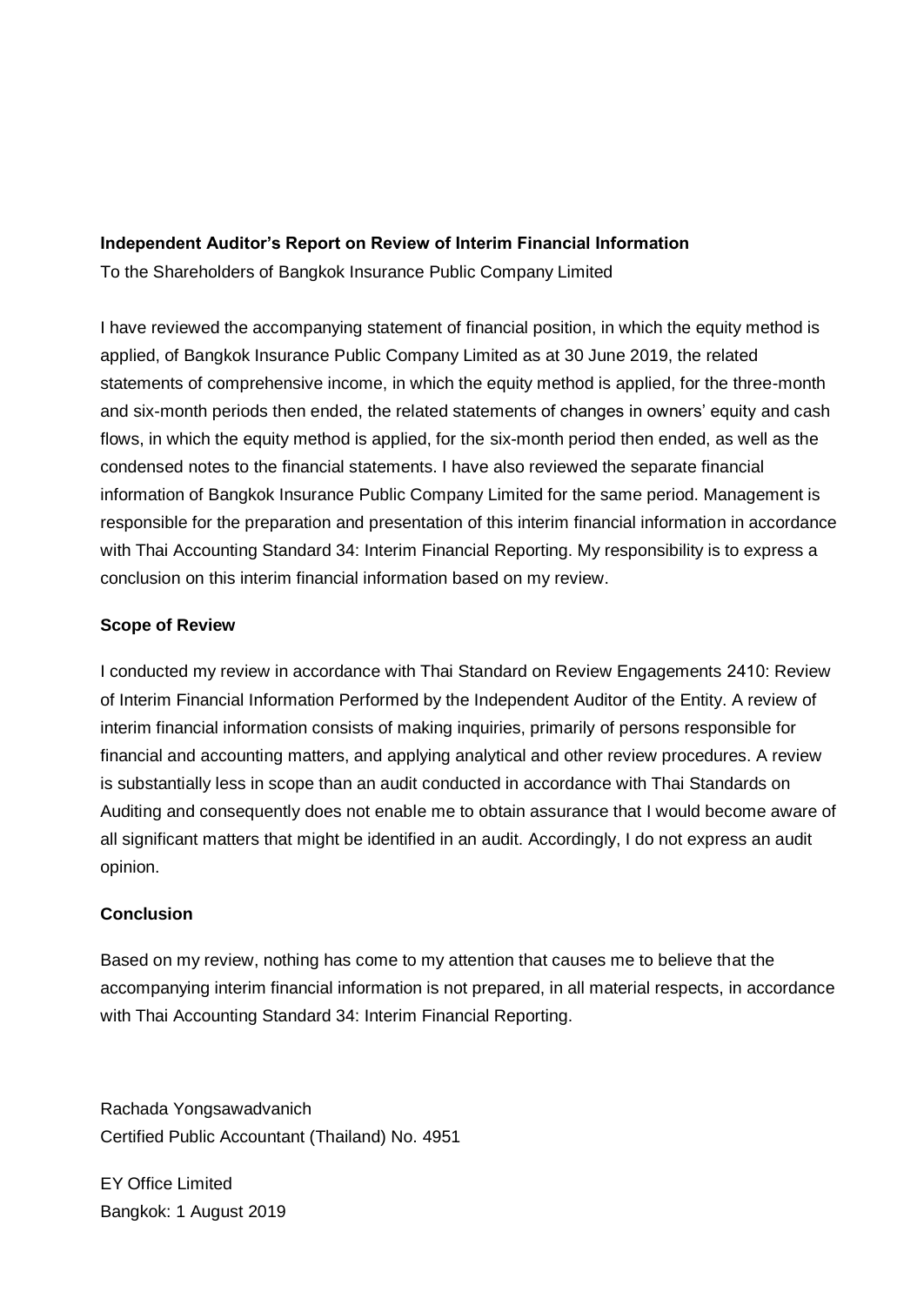#### **Bangkok Insurance Public Company Limited**

**Statements of financial position**

**As at 30 June 2019**

| in which the equity method is applied<br>Separate financial statements<br>31 December 2018<br>30 June 2019<br>31 December 2018<br>30 June 2019<br>Note<br>(Unaudited but<br>(Audited)<br>(Audited)<br>(Unaudited but<br>reviewed)<br>reviewed)<br><b>Assets</b><br>395,582,763<br>419,566,786<br>Cash and cash equivalents<br>3<br>395,582,763<br>419,566,786<br>Premium receivables - net<br>2,196,734,730<br>2,704,395,600<br>2,196,734,730<br>2,704,395,600<br>4<br>Accrued investment income<br>48,285,191<br>41,426,814<br>48,285,191<br>41,426,814<br>5<br>6,100,713,107<br>6,100,713,107<br>5,777,016,563<br>5,777,016,563<br>Reinsurance assets - net<br>6<br>Reinsurance receivables - net<br>605,248,278<br>236,156,098<br>236,156,098<br>605,248,278<br>Investment assets<br>$\overline{7}$<br>Investments in securities - net<br>48,425,938,187<br>47,951,308,972<br>48,425,938,187<br>47,951,308,972<br>8<br>1,156,646,102<br>1,440,401,559<br>1,440,401,559<br>1,156,646,102<br>Loans - net<br>9.1<br>230,951,268<br>129,395,722<br>Investments in associates<br>227,741,827<br>129,395,722<br>143,892,397<br>152,436,405<br>152,436,405<br>Investment properties - net<br>10<br>143,892,397<br>Premises and equipment - net<br>11<br>755,254,427<br>814, 168, 460<br>755,254,427<br>814,168,460<br>164,773,921<br>164,773,921<br>Intangible assets - net<br>12<br>130,255,145<br>130,255,145<br>Other assets<br>Land and building leasehold rights - net<br>41,454,432<br>43,940,582<br>41,454,432<br>43,940,582<br>291,769,292<br>323,179,168<br>291,769,292<br>323, 179, 168<br>Others<br>60,199,028,775<br>60,620,209,299<br>60,097,473,229<br>60,521,863,194<br><b>Total assets</b> |  | <b>Financial statements</b> |  |  |  |
|--------------------------------------------------------------------------------------------------------------------------------------------------------------------------------------------------------------------------------------------------------------------------------------------------------------------------------------------------------------------------------------------------------------------------------------------------------------------------------------------------------------------------------------------------------------------------------------------------------------------------------------------------------------------------------------------------------------------------------------------------------------------------------------------------------------------------------------------------------------------------------------------------------------------------------------------------------------------------------------------------------------------------------------------------------------------------------------------------------------------------------------------------------------------------------------------------------------------------------------------------------------------------------------------------------------------------------------------------------------------------------------------------------------------------------------------------------------------------------------------------------------------------------------------------------------------------------------------------------------------------------------------------------------------------------------------------------|--|-----------------------------|--|--|--|
|                                                                                                                                                                                                                                                                                                                                                                                                                                                                                                                                                                                                                                                                                                                                                                                                                                                                                                                                                                                                                                                                                                                                                                                                                                                                                                                                                                                                                                                                                                                                                                                                                                                                                                        |  |                             |  |  |  |
|                                                                                                                                                                                                                                                                                                                                                                                                                                                                                                                                                                                                                                                                                                                                                                                                                                                                                                                                                                                                                                                                                                                                                                                                                                                                                                                                                                                                                                                                                                                                                                                                                                                                                                        |  |                             |  |  |  |
|                                                                                                                                                                                                                                                                                                                                                                                                                                                                                                                                                                                                                                                                                                                                                                                                                                                                                                                                                                                                                                                                                                                                                                                                                                                                                                                                                                                                                                                                                                                                                                                                                                                                                                        |  |                             |  |  |  |
|                                                                                                                                                                                                                                                                                                                                                                                                                                                                                                                                                                                                                                                                                                                                                                                                                                                                                                                                                                                                                                                                                                                                                                                                                                                                                                                                                                                                                                                                                                                                                                                                                                                                                                        |  |                             |  |  |  |
|                                                                                                                                                                                                                                                                                                                                                                                                                                                                                                                                                                                                                                                                                                                                                                                                                                                                                                                                                                                                                                                                                                                                                                                                                                                                                                                                                                                                                                                                                                                                                                                                                                                                                                        |  |                             |  |  |  |
|                                                                                                                                                                                                                                                                                                                                                                                                                                                                                                                                                                                                                                                                                                                                                                                                                                                                                                                                                                                                                                                                                                                                                                                                                                                                                                                                                                                                                                                                                                                                                                                                                                                                                                        |  |                             |  |  |  |
|                                                                                                                                                                                                                                                                                                                                                                                                                                                                                                                                                                                                                                                                                                                                                                                                                                                                                                                                                                                                                                                                                                                                                                                                                                                                                                                                                                                                                                                                                                                                                                                                                                                                                                        |  |                             |  |  |  |
|                                                                                                                                                                                                                                                                                                                                                                                                                                                                                                                                                                                                                                                                                                                                                                                                                                                                                                                                                                                                                                                                                                                                                                                                                                                                                                                                                                                                                                                                                                                                                                                                                                                                                                        |  |                             |  |  |  |
|                                                                                                                                                                                                                                                                                                                                                                                                                                                                                                                                                                                                                                                                                                                                                                                                                                                                                                                                                                                                                                                                                                                                                                                                                                                                                                                                                                                                                                                                                                                                                                                                                                                                                                        |  |                             |  |  |  |
|                                                                                                                                                                                                                                                                                                                                                                                                                                                                                                                                                                                                                                                                                                                                                                                                                                                                                                                                                                                                                                                                                                                                                                                                                                                                                                                                                                                                                                                                                                                                                                                                                                                                                                        |  |                             |  |  |  |
|                                                                                                                                                                                                                                                                                                                                                                                                                                                                                                                                                                                                                                                                                                                                                                                                                                                                                                                                                                                                                                                                                                                                                                                                                                                                                                                                                                                                                                                                                                                                                                                                                                                                                                        |  |                             |  |  |  |
|                                                                                                                                                                                                                                                                                                                                                                                                                                                                                                                                                                                                                                                                                                                                                                                                                                                                                                                                                                                                                                                                                                                                                                                                                                                                                                                                                                                                                                                                                                                                                                                                                                                                                                        |  |                             |  |  |  |
|                                                                                                                                                                                                                                                                                                                                                                                                                                                                                                                                                                                                                                                                                                                                                                                                                                                                                                                                                                                                                                                                                                                                                                                                                                                                                                                                                                                                                                                                                                                                                                                                                                                                                                        |  |                             |  |  |  |
|                                                                                                                                                                                                                                                                                                                                                                                                                                                                                                                                                                                                                                                                                                                                                                                                                                                                                                                                                                                                                                                                                                                                                                                                                                                                                                                                                                                                                                                                                                                                                                                                                                                                                                        |  |                             |  |  |  |
|                                                                                                                                                                                                                                                                                                                                                                                                                                                                                                                                                                                                                                                                                                                                                                                                                                                                                                                                                                                                                                                                                                                                                                                                                                                                                                                                                                                                                                                                                                                                                                                                                                                                                                        |  |                             |  |  |  |
|                                                                                                                                                                                                                                                                                                                                                                                                                                                                                                                                                                                                                                                                                                                                                                                                                                                                                                                                                                                                                                                                                                                                                                                                                                                                                                                                                                                                                                                                                                                                                                                                                                                                                                        |  |                             |  |  |  |
|                                                                                                                                                                                                                                                                                                                                                                                                                                                                                                                                                                                                                                                                                                                                                                                                                                                                                                                                                                                                                                                                                                                                                                                                                                                                                                                                                                                                                                                                                                                                                                                                                                                                                                        |  |                             |  |  |  |
|                                                                                                                                                                                                                                                                                                                                                                                                                                                                                                                                                                                                                                                                                                                                                                                                                                                                                                                                                                                                                                                                                                                                                                                                                                                                                                                                                                                                                                                                                                                                                                                                                                                                                                        |  |                             |  |  |  |
|                                                                                                                                                                                                                                                                                                                                                                                                                                                                                                                                                                                                                                                                                                                                                                                                                                                                                                                                                                                                                                                                                                                                                                                                                                                                                                                                                                                                                                                                                                                                                                                                                                                                                                        |  |                             |  |  |  |
|                                                                                                                                                                                                                                                                                                                                                                                                                                                                                                                                                                                                                                                                                                                                                                                                                                                                                                                                                                                                                                                                                                                                                                                                                                                                                                                                                                                                                                                                                                                                                                                                                                                                                                        |  |                             |  |  |  |
|                                                                                                                                                                                                                                                                                                                                                                                                                                                                                                                                                                                                                                                                                                                                                                                                                                                                                                                                                                                                                                                                                                                                                                                                                                                                                                                                                                                                                                                                                                                                                                                                                                                                                                        |  |                             |  |  |  |

The accompanying notes are an integral part of the financial statements.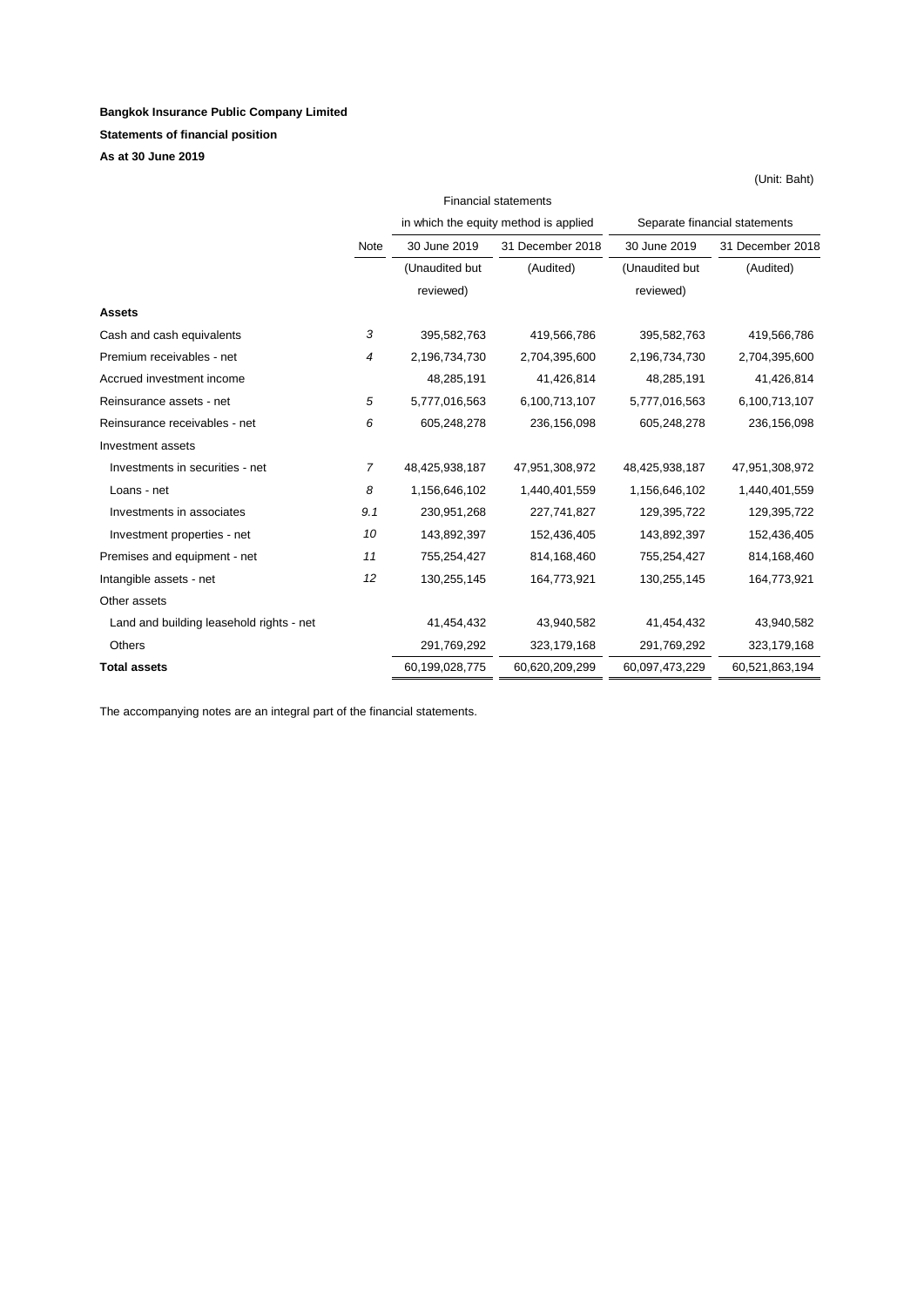#### **Bangkok Insurance Public Company Limited**

#### **Statements of financial position (continued)**

**As at 30 June 2019**

|                                             |      |                   | <b>Financial statements</b>           |                               |                  |  |
|---------------------------------------------|------|-------------------|---------------------------------------|-------------------------------|------------------|--|
|                                             |      |                   | in which the equity method is applied | Separate financial statements |                  |  |
|                                             | Note | 30 June 2019      | 31 December 2018                      | 30 June 2019                  | 31 December 2018 |  |
|                                             |      | (Unaudited but    | (Audited)                             | (Unaudited but                | (Audited)        |  |
|                                             |      | reviewed)         |                                       | reviewed)                     |                  |  |
| Liabilities and owners' equity              |      |                   |                                       |                               |                  |  |
| Liabilities                                 |      |                   |                                       |                               |                  |  |
| Insurance contract liabilities              | 14   | 15,260,065,481    | 14,735,598,920                        | 15,260,065,481                | 14,735,598,920   |  |
| Due to reinsurers                           | 15   | 1,706,031,112     | 2,178,929,186                         | 1,706,031,112                 | 2,178,929,186    |  |
| Income tax payable                          |      | 177,116,805       | 168,637,153                           | 177,116,805                   | 168,637,153      |  |
| Employee benefit obligations                | 16   | 519,945,188       | 381,189,307                           | 519,945,188                   | 381,189,307      |  |
| Deferred tax liabilities                    | 13.1 | 4,381,544,694     | 4,724,428,194                         | 4,361,233,585                 | 4,704,758,973    |  |
| Other liabilities                           |      |                   |                                       |                               |                  |  |
| Premiums received in advance                |      | 1,869,228,029     | 1,868,685,541                         | 1,869,228,029                 | 1,868,685,541    |  |
| Commission payables                         |      | 395,202,328       | 367,452,819                           | 395,202,328                   | 367,452,819      |  |
| Accrued expenses                            |      | 919,341,910       | 574,301,037                           | 919,341,910                   | 574,301,037      |  |
| Liabilities under finance lease agreements  |      | 47,461,822        | 53,864,179                            | 47,461,822                    | 53,864,179       |  |
| Others                                      |      | 749,319,089       | 691,758,762                           | 749,319,089                   | 691,758,762      |  |
| <b>Total liabilities</b>                    |      | 26,025,256,458    | 25,744,845,098                        | 26,004,945,349                | 25,725,175,877   |  |
| Owners' equity                              |      |                   |                                       |                               |                  |  |
| Share capital                               |      |                   |                                       |                               |                  |  |
| Registerred, issued and paid up             |      |                   |                                       |                               |                  |  |
| 106,470,000 ordinary shares of Baht 10 each |      | 1,064,700,000     | 1,064,700,000                         | 1,064,700,000                 | 1,064,700,000    |  |
| Share premium                               |      | 1,442,500,000     | 1,442,500,000                         | 1,442,500,000                 | 1,442,500,000    |  |
| Retained earnings                           |      |                   |                                       |                               |                  |  |
| Appropriated                                |      |                   |                                       |                               |                  |  |
| <b>Statutory reserve</b>                    |      | 106,470,000       | 106,470,000                           | 106,470,000                   | 106,470,000      |  |
| Other reserve                               | 17   | 7,000,000,000     | 3,100,000,000                         | 7,000,000,000                 | 3,100,000,000    |  |
| Unappropriated                              |      | 3,809,146,622     | 7,302,708,577                         | 3,727,902,185                 | 7,224,031,693    |  |
| Other component of owners' equity           | 7.2  | 20,750,955,695    | 21,858,985,624                        | 20,750,955,695                | 21,858,985,624   |  |
| <b>Total owners' equity</b>                 |      | 34, 173, 772, 317 | 34,875,364,201                        | 34,092,527,880                | 34,796,687,317   |  |
| Total liabilities and owners' equity        |      | 60,199,028,775    | 60,620,209,299                        | 60,097,473,229                | 60,521,863,194   |  |

The accompanying notes are an integral part of the financial statements.

Directors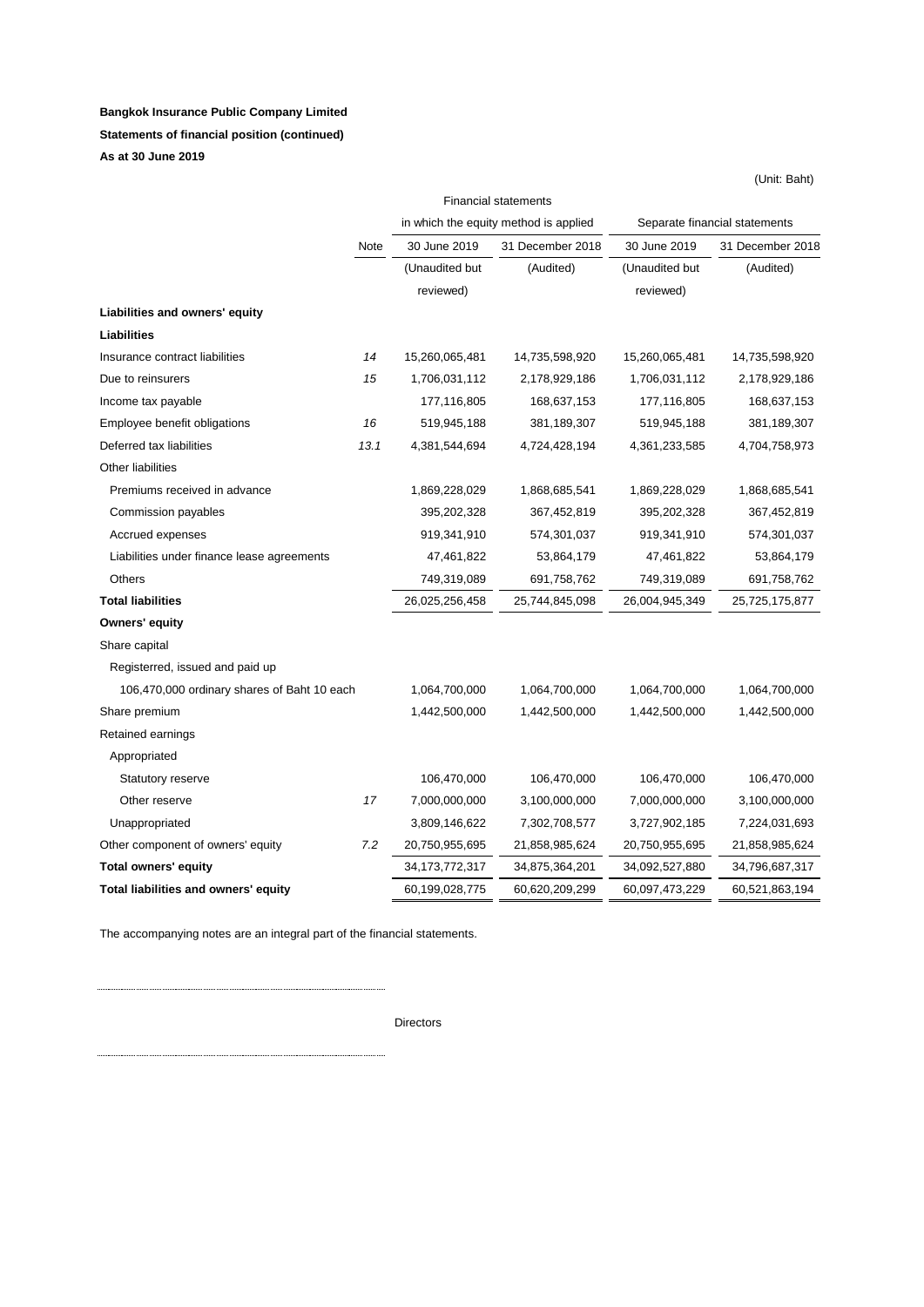(Unit: Baht)

#### **Bangkok Insurance Public Company Limited**

#### **Statements of comprehensive income**

**For the three-month period ended 30 June 2019**

|                                                   | <b>Financial statements</b> |                                       |                 |                               |                 |  |
|---------------------------------------------------|-----------------------------|---------------------------------------|-----------------|-------------------------------|-----------------|--|
|                                                   |                             | in which the equity method is applied |                 | Separate financial statements |                 |  |
|                                                   | Note                        | 2019                                  | 2018            | 2019                          | 2018            |  |
| <b>Profit or loss:</b>                            |                             |                                       |                 |                               |                 |  |
| <b>Revenues</b>                                   |                             |                                       |                 |                               |                 |  |
| Gross premium written                             |                             | 4,810,954,945                         | 3,878,618,569   | 4,810,954,945                 | 3,878,618,569   |  |
| Less: Premium ceded to reinsurers                 |                             | (1,344,054,813)                       | (1,081,899,501) | (1,344,054,813)               | (1,081,899,501) |  |
| Net premium written                               |                             | 3,466,900,132                         | 2,796,719,068   | 3,466,900,132                 | 2,796,719,068   |  |
| Less: Unearned premium reserves increased         |                             |                                       |                 |                               |                 |  |
| from prior period                                 |                             | (289, 661, 580)                       | (38, 806, 340)  | (289,661,580)                 | (38, 806, 340)  |  |
| Earned premium                                    |                             | 3,177,238,552                         | 2,757,912,728   | 3, 177, 238, 552              | 2,757,912,728   |  |
| Fee and commission income                         |                             | 286,732,182                           | 226,515,174     | 286,732,182                   | 226,515,174     |  |
| Shares of profits from investments in associates, |                             |                                       |                 |                               |                 |  |
| accounted for under the equity method             | 9.2                         | 1,913,748                             | 6,893,619       |                               |                 |  |
| Investment revenue                                |                             | 376,266,641                           | 315,056,545     | 376,266,641                   | 315,056,545     |  |
| Gains on investments                              |                             | 99,049,355                            | 65,905,418      | 99,049,355                    | 65,905,418      |  |
| Other income                                      |                             | 42,790,960                            | 43,759,634      | 42,790,960                    | 43,759,634      |  |
| <b>Total revenues</b>                             |                             | 3,983,991,438                         | 3,416,043,118   | 3,982,077,690                 | 3,409,149,499   |  |
| <b>Expenses</b>                                   |                             |                                       |                 |                               |                 |  |
| Gross claims                                      |                             | 2,285,882,470                         | 1,696,776,233   | 2,285,882,470                 | 1,696,776,233   |  |
| Less: Claim recovery from reinsurers              |                             | (564, 318, 903)                       | (305, 550, 186) | (564,318,903)                 | (305, 550, 186) |  |
| Commissions and brokerages                        |                             | 663,921,784                           | 546,854,373     | 663,921,784                   | 546,854,373     |  |
| Other underwriting expenses                       |                             | 587,402,004                           | 466,329,403     | 587,402,004                   | 466,329,403     |  |
| Operating expenses                                |                             | 264,580,408                           | 251,374,076     | 264,580,408                   | 251,374,076     |  |
| Investment expenses                               |                             | 21,425,546                            | 21,101,649      | 21,425,546                    | 21,101,649      |  |
| Finance costs                                     |                             | 667,733                               | 823,866         | 667,733                       | 823,866         |  |
| Total expenses                                    |                             | 3,259,561,042                         | 2,677,709,414   | 3,259,561,042                 | 2,677,709,414   |  |
| Profits before income tax expenses                |                             | 724,430,396                           | 738,333,704     | 722,516,648                   | 731,440,085     |  |
| Less: Income tax expenses                         | 13.2                        | (48, 238, 670)                        | (95, 358, 059)  | (47, 855, 921)                | (93, 979, 335)  |  |
| <b>Profits for the periods</b>                    |                             | 676,191,726                           | 642,975,645     | 674,660,727                   | 637,460,750     |  |
| Other comprehensive income (loss):                |                             |                                       |                 |                               |                 |  |
| Items to be recognised in profit or loss          |                             |                                       |                 |                               |                 |  |
| in subsequent periods:                            |                             |                                       |                 |                               |                 |  |
| Losses on revaluation of                          |                             |                                       |                 |                               |                 |  |
| available-for-sale investments                    |                             | (1, 172, 549, 887)                    | (5,672,608,085) | (1, 172, 549, 887)            | (5,672,608,085) |  |
| Add: Income taxes                                 |                             | 234,509,978                           | 1,134,521,618   | 234,509,978                   | 1,134,521,618   |  |
| Items to be recognised in profit or loss in       |                             |                                       |                 |                               |                 |  |
| subsequent periods - net of income taxes          |                             | (938,039,909)                         | (4,538,086,467) | (938,039,909)                 | (4,538,086,467) |  |
| Other comprehensive loss for the periods          |                             | (938,039,909)                         | (4,538,086,467) | (938,039,909)                 | (4,538,086,467) |  |
| Total comprehensive loss for the periods          |                             | (261, 848, 183)                       | (3,895,110,822) | (263,379,182)                 | (3,900,625,717) |  |
| Earnings per share:                               | 19                          |                                       |                 |                               |                 |  |
| Basic earnings per share                          |                             |                                       |                 |                               |                 |  |
| Profits for the periods                           |                             | 6.35                                  | 6.04            | 6.34                          | 5.99            |  |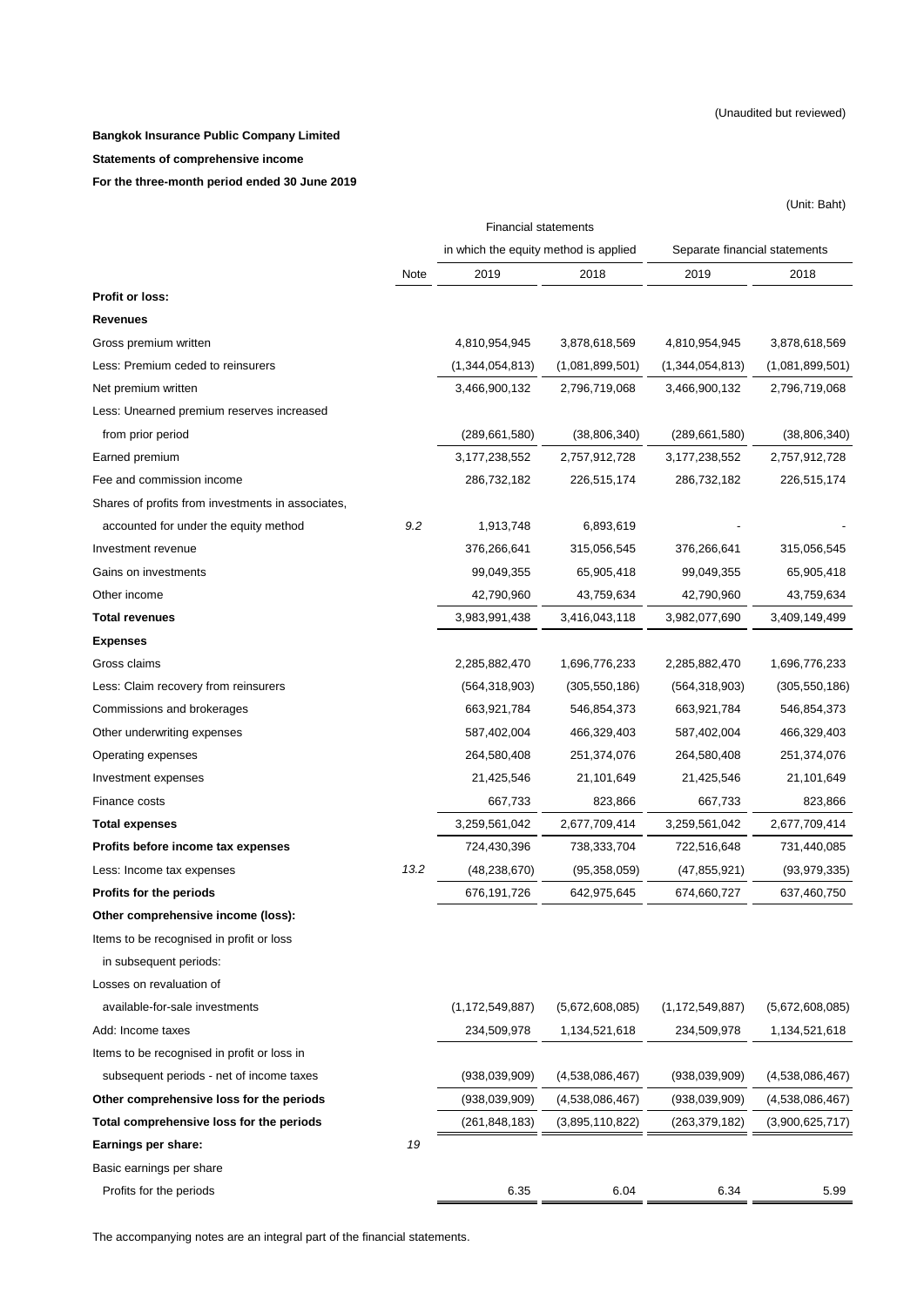(Unit: Baht)

#### **Bangkok Insurance Public Company Limited**

#### **Statements of comprehensive income**

**For the six-month periods ended 30 June 2019**

|                                                   | <b>Financial statements</b> |                                       |                    |                               |                    |  |
|---------------------------------------------------|-----------------------------|---------------------------------------|--------------------|-------------------------------|--------------------|--|
|                                                   |                             | in which the equity method is applied |                    | Separate financial statements |                    |  |
|                                                   | Note                        | 2019                                  | 2018               | 2019                          | 2018               |  |
| <b>Profit or loss:</b>                            |                             |                                       |                    |                               |                    |  |
| <b>Revenues</b>                                   |                             |                                       |                    |                               |                    |  |
| Gross premium written                             |                             | 9,707,157,307                         | 8,150,785,009      | 9,707,157,307                 | 8,150,785,009      |  |
| Less: Premium ceded to reinsurers                 |                             | (2,832,325,969)                       | (2,394,034,608)    | (2,832,325,969)               | (2,394,034,608)    |  |
| Net premium written                               |                             | 6,874,831,338                         | 5,756,750,401      | 6,874,831,338                 | 5,756,750,401      |  |
| Less: Unearned premium reserves increased         |                             |                                       |                    |                               |                    |  |
| from prior period                                 |                             | (665, 571, 211)                       | (262, 685, 336)    | (665, 571, 211)               | (262, 685, 336)    |  |
| Earned premium                                    |                             | 6,209,260,127                         | 5,494,065,065      | 6,209,260,127                 | 5,494,065,065      |  |
| Fee and commission income                         |                             | 595,473,914                           | 484,051,906        | 595,473,914                   | 484,051,906        |  |
| Shares of profits from investments in associates, |                             |                                       |                    |                               |                    |  |
| accounted for under the equity method             | 9.2                         | 3,209,441                             | 9,474,623          |                               |                    |  |
| Investment revenue                                |                             | 717,372,344                           | 666,098,244        | 717,372,344                   | 666,098,244        |  |
| Gains on investments                              |                             | 100,864,391                           | 68,073,126         | 100,864,391                   | 67,260,642         |  |
| Other income                                      |                             | 90,090,361                            | 79,711,301         | 90,090,361                    | 79,711,301         |  |
| <b>Total revenues</b>                             |                             | 7,716,270,578                         | 6,801,474,265      | 7,713,061,137                 | 6,791,187,158      |  |
| <b>Expenses</b>                                   |                             |                                       |                    |                               |                    |  |
| Gross claims                                      |                             | 4,466,804,707                         | 3,872,545,330      | 4,466,804,707                 | 3,872,545,330      |  |
| Less: Claim recovery from reinsurers              |                             | (1, 146, 967, 057)                    | (1, 150, 958, 840) | (1, 146, 967, 057)            | (1, 150, 958, 840) |  |
| Commissions and brokerages                        |                             | 1,323,054,500                         | 1,129,325,265      | 1,323,054,500                 | 1,129,325,265      |  |
| Other underwriting expenses                       |                             | 1,099,412,784                         | 906,173,118        | 1,099,412,784                 | 906, 173, 118      |  |
| Operating expenses                                |                             | 550,299,027                           | 504,924,710        | 550,299,027                   | 504,924,710        |  |
| Investment expenses                               |                             | 40,679,554                            | 41,654,176         | 40,679,554                    | 41,654,176         |  |
| Finance costs                                     |                             | 1,370,643                             | 1,700,031          | 1,370,643                     | 1,700,031          |  |
| <b>Total expenses</b>                             |                             | 6,334,654,158                         | 5,305,363,790      | 6,334,654,158                 | 5,305,363,790      |  |
| Profits before income tax expenses                |                             | 1,381,616,420                         | 1,496,110,475      | 1,378,406,979                 | 1,485,823,368      |  |
| Less: Income tax expenses                         | 13.2                        | (123,418,375)                         | (193, 981, 000)    | (122, 776, 487)               | (191, 923, 578)    |  |
| Profits for the periods                           |                             | 1,258,198,045                         | 1,302,129,475      | 1,255,630,492                 | 1,293,899,790      |  |
| Other comprehensive income (loss):                |                             |                                       |                    |                               |                    |  |
| Items to be recognised in profit or loss          |                             |                                       |                    |                               |                    |  |
| in subsequent periods:                            |                             |                                       |                    |                               |                    |  |
| Losses on revaluation of                          |                             |                                       |                    |                               |                    |  |
| available-for-sale investments                    |                             | (1,385,037,412)                       | (3,642,871,646)    | (1,385,037,412)               | (3,642,871,646)    |  |
| Add: Income taxes                                 |                             | 277,007,483                           | 728,574,329        | 277,007,483                   | 728,574,329        |  |
| Items to be recognised in profit or loss in       |                             |                                       |                    |                               |                    |  |
| subsequent periods - net of income taxes          |                             | (1,108,029,929)                       | (2,914,297,317)    | (1, 108, 029, 929)            | (2,914,297,317)    |  |
| Other comprehensive loss for the periods          |                             | (1, 108, 029, 929)                    | (2,914,297,317)    | (1, 108, 029, 929)            | (2,914,297,317)    |  |
| Total comprehensive income (loss) for the periods |                             | 150,168,116                           | (1,612,167,842)    | 147,600,563                   | (1,620,397,527)    |  |
| Earnings per share:                               | 19                          |                                       |                    |                               |                    |  |
| Basic earnings per share                          |                             |                                       |                    |                               |                    |  |
| Profits for the periods                           |                             | 11.82                                 | 12.23              | 11.79                         | 12.15              |  |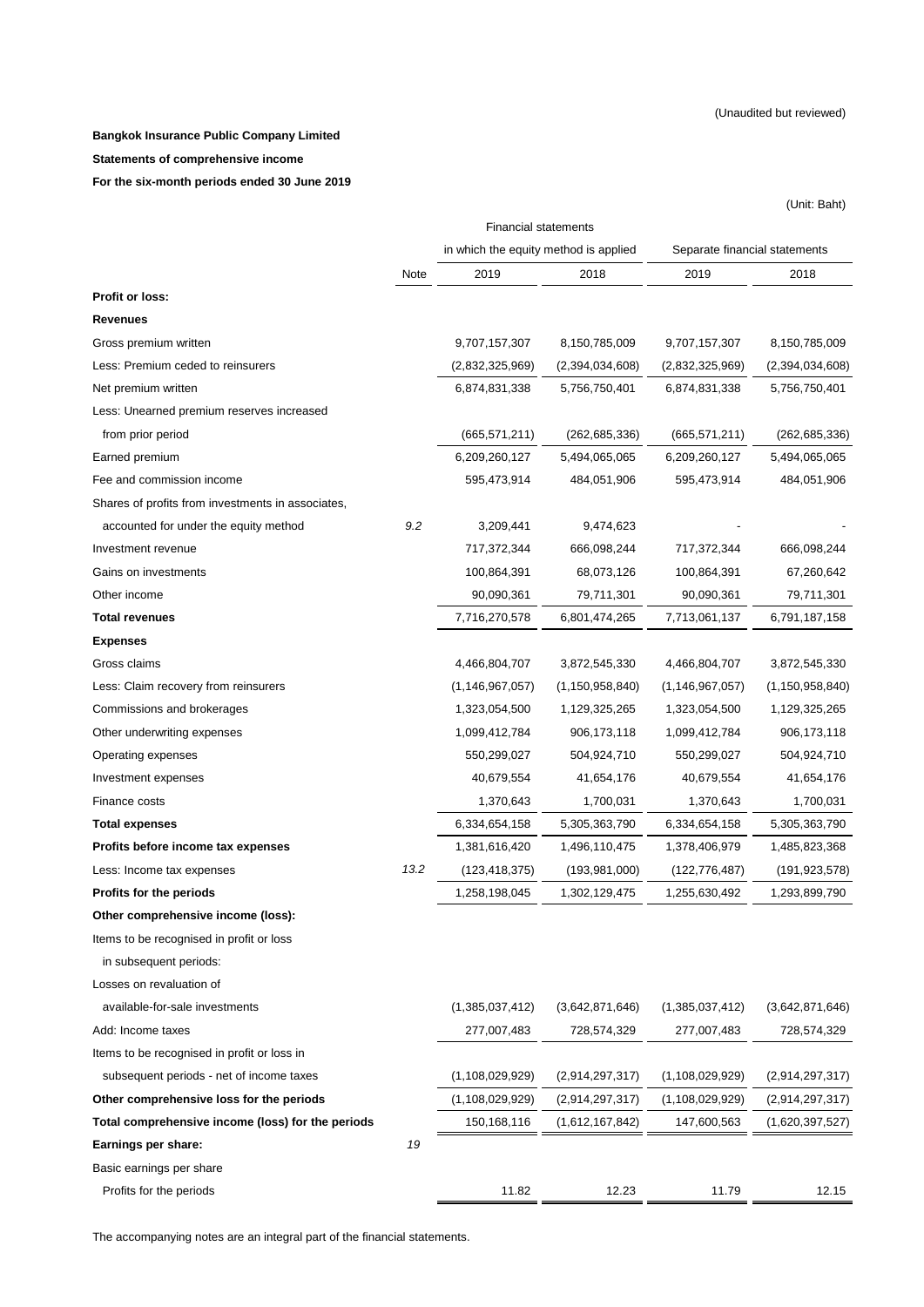(Unit: Baht)

#### **Bangkok Insurance Public Company Limited**

#### **Statements of cash flows**

**For the six-month period ended 30 June 2019** 

|                                                       | <b>Financial statements</b> |                                       |                 |                               |                 |  |
|-------------------------------------------------------|-----------------------------|---------------------------------------|-----------------|-------------------------------|-----------------|--|
|                                                       |                             | in which the equity method is applied |                 | Separate financial statements |                 |  |
|                                                       | Note                        | 2019                                  | 2018            | 2019                          | 2018            |  |
| Cash flows from (used in) operating activities        |                             |                                       |                 |                               |                 |  |
| Direct premium written                                |                             | 9,814,875,393                         | 8,279,332,611   | 9,814,875,393                 | 8,279,332,611   |  |
| Cash paid for reinsurance                             |                             | (1,401,716,972)                       | (1,019,708,159) | (1,401,716,972)               | (1,019,708,159) |  |
| Interest income                                       |                             | 143,003,829                           | 158, 181, 857   | 143,003,829                   | 158, 181, 857   |  |
| Dividend income                                       |                             | 567,510,137                           | 551,239,961     | 567,510,137                   | 551,239,961     |  |
| Other investment income                               |                             | 79,927,467                            | 68,889,085      | 79,927,467                    | 68,889,085      |  |
| Other income                                          |                             | 10,045,023                            | 10,625,096      | 10,045,023                    | 10,625,096      |  |
| Losses incurred on direct insurance                   |                             | (3,665,783,385)                       | (3,660,313,493) | (3,665,783,385)               | (3,660,313,493) |  |
| Commissions and brokerages on direct insurance        |                             | (1,208,946,618)                       | (1,018,859,442) | (1,208,946,618)               | (1,018,859,442) |  |
| Other underwriting expenses                           |                             | (1,263,101,017)                       | (1,034,783,039) | (1,263,101,017)               | (1,034,783,039) |  |
| Operating expenses                                    |                             | (517,803,306)                         | (469, 752, 352) | (517,803,306)                 | (469, 752, 352) |  |
| Investment expenses                                   |                             | (29,627,768)                          | (28, 119, 984)  | (29,627,768)                  | (28, 119, 984)  |  |
| Income taxes                                          |                             | (180, 806, 615)                       | (158, 192, 074) | (180, 806, 615)               | (158, 192, 074) |  |
| Investments in securities                             |                             | (1,760,338,750)                       | (815, 211, 702) | (1,760,338,750)               | (815, 211, 702) |  |
| Loans                                                 |                             | 283,475,198                           | (21, 862, 274)  | 283,475,198                   | (21, 862, 274)  |  |
| Investments in associates                             |                             |                                       | 5,949,741       |                               | 5,949,741       |  |
| Net cash provided by operating activities             |                             | 870,712,616                           | 847,415,832     | 870,712,616                   | 847,415,832     |  |
| Cash flows from (used in) investing activities        |                             |                                       |                 |                               |                 |  |
| Cash flows from                                       |                             |                                       |                 |                               |                 |  |
| Premises and equipment                                |                             | 142,153                               | 89,196          | 142,153                       | 89,196          |  |
| Cash provided by investing activities                 |                             | 142,153                               | 89,196          | 142,153                       | 89,196          |  |
| Cash flows used in                                    |                             |                                       |                 |                               |                 |  |
| Premises and equipment                                |                             | (43,075,992)                          | (29, 793, 083)  | (43,075,992)                  | (29, 793, 083)  |  |
| Intangible assets                                     |                             | (2,800)                               | (7, 168, 207)   | (2,800)                       | (7, 168, 207)   |  |
| Cash used in investing activities                     |                             | (43,078,792)                          | (36,961,290)    | (43,078,792)                  | (36,961,290)    |  |
| Net cash used in investing activities                 |                             | (42, 936, 639)                        | (36, 872, 094)  | (42, 936, 639)                | (36, 872, 094)  |  |
| Cash flows from (used in) financing activites         |                             |                                       |                 |                               |                 |  |
| Dividend paid                                         | 20                          | (851,760,000)                         | (851,760,000)   | (851,760,000)                 | (851,760,000)   |  |
| Net cash used in financing activities                 |                             | (851,760,000)                         | (851,760,000)   | (851,760,000)                 | (851,760,000)   |  |
| Net decrease in cash and cash equivalents             |                             | (23,984,023)                          | (41, 216, 262)  | (23, 984, 023)                | (41, 216, 262)  |  |
| Cash and cash equivalents at beginning of the periods |                             | 419,566,786                           | 399,583,620     | 419,566,786                   | 399,583,620     |  |
| Cash and cash equivalents at end of the periods       |                             | 395,582,763                           | 358,367,358     | 395,582,763                   | 358,367,358     |  |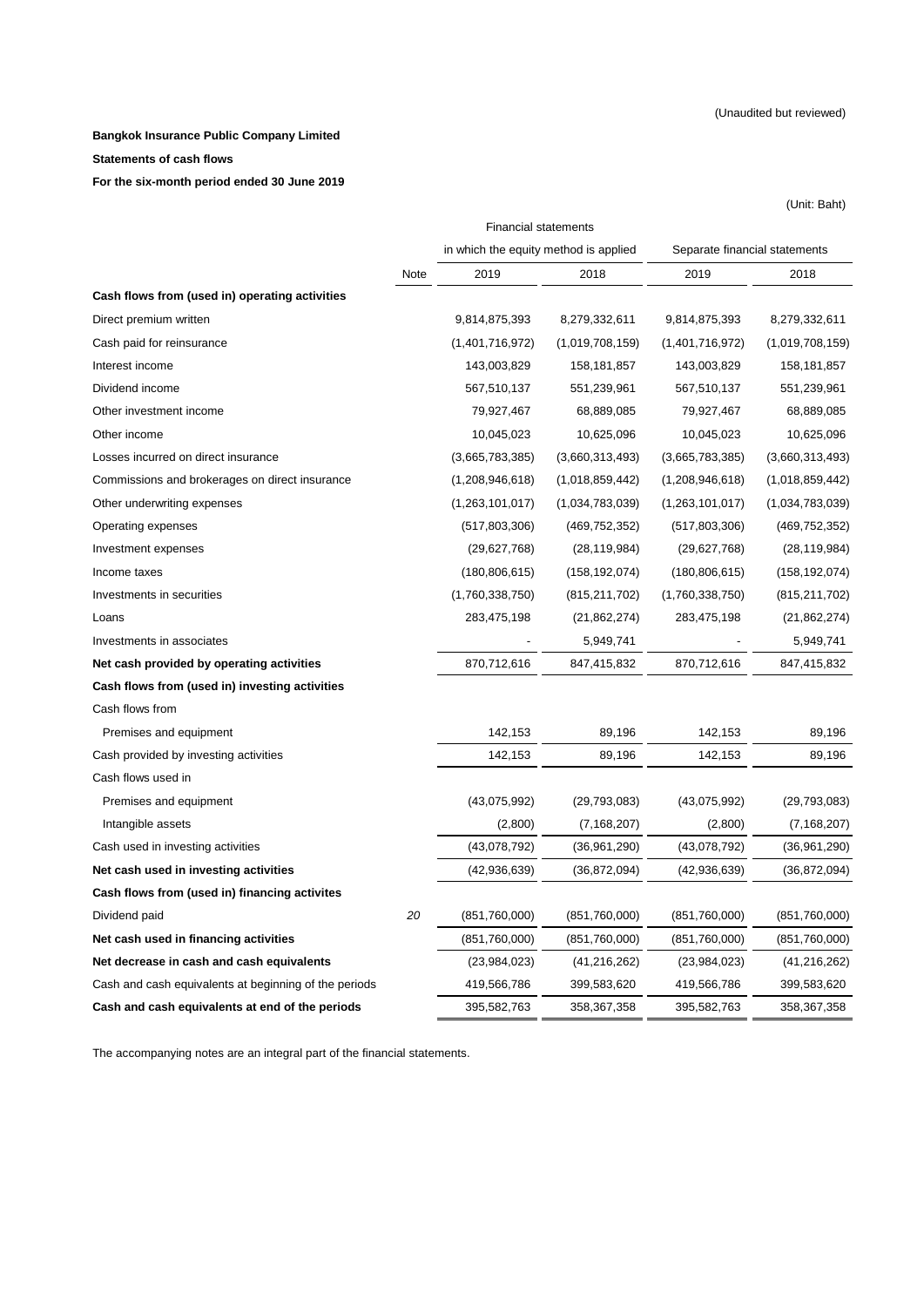#### **Bangkok Insurance Public Company Limited**

#### **Statements of changes in owners' equity**

**For the six-month period ended 30 June 2019**

(Unit: Baht)

| Financial statements in which the equity method is applied |  |
|------------------------------------------------------------|--|
|------------------------------------------------------------|--|

|                                                    |      |               |               |                   |                   |                 | Other component of         |                    |
|----------------------------------------------------|------|---------------|---------------|-------------------|-------------------|-----------------|----------------------------|--------------------|
|                                                    |      |               |               |                   |                   |                 | owners' equity             |                    |
|                                                    |      |               |               |                   |                   |                 | <b>Revaluation surplus</b> |                    |
|                                                    |      | Issued and    |               |                   | Retained earnings |                 | on available-for-sale      |                    |
|                                                    |      | paid-up       |               | Appropriated      |                   |                 | investments - net          |                    |
|                                                    | Note | share capital | Share premium | Statutory reserve | Other reserve     | Unappropriated  | of income taxes            | Total              |
|                                                    |      |               |               |                   |                   |                 |                            |                    |
| Balance as at 1 January 2018                       |      | 1,064,700,000 | 1,442,500,000 | 106,470,000       | 3,100,000,000     | 6,381,856,699   | 23,049,915,246             | 35, 145, 441, 945  |
| Dividend paid                                      | 20   |               |               |                   | $\sim$            | (851,760,000)   | $\sim$                     | (851,760,000)      |
| Profit for the period                              |      |               |               |                   | $\sim$            | 1,302,129,475   | $\sim$                     | 1,302,129,475      |
| Other comprehensive loss for the period            |      |               |               |                   |                   |                 | (2,914,297,317)            | (2,914,297,317)    |
| Balance as at 30 June 2018                         |      | 1,064,700,000 | 1,442,500,000 | 106,470,000       | 3,100,000,000     | 6,832,226,174   | 20,135,617,929             | 32,681,514,103     |
|                                                    |      |               |               |                   |                   |                 |                            |                    |
| Balance as at 1 January 2019                       |      | 1,064,700,000 | 1,442,500,000 | 106,470,000       | 3,100,000,000     | 7,302,708,577   | 21,858,985,624             | 34,875,364,201     |
| Retained earnings appropriated to be other reserve | 17   |               |               | $\blacksquare$    | 3,900,000,000     | (3,900,000,000) |                            |                    |
| Dividend paid                                      | 20   |               |               |                   | $\sim$            | (851,760,000)   | $\blacksquare$             | (851,760,000)      |
| Profit for the period                              |      |               |               | $\blacksquare$    | $\sim$            | 1,258,198,045   | $\sim$                     | 1,258,198,045      |
| Other comprehensive loss for the period            |      |               |               |                   |                   |                 | (1, 108, 029, 929)         | (1, 108, 029, 929) |
| Balance as at 30 June 2019                         |      | 1,064,700,000 | 1,442,500,000 | 106,470,000       | 7,000,000,000     | 3,809,146,622   | 20,750,955,695             | 34, 173, 772, 317  |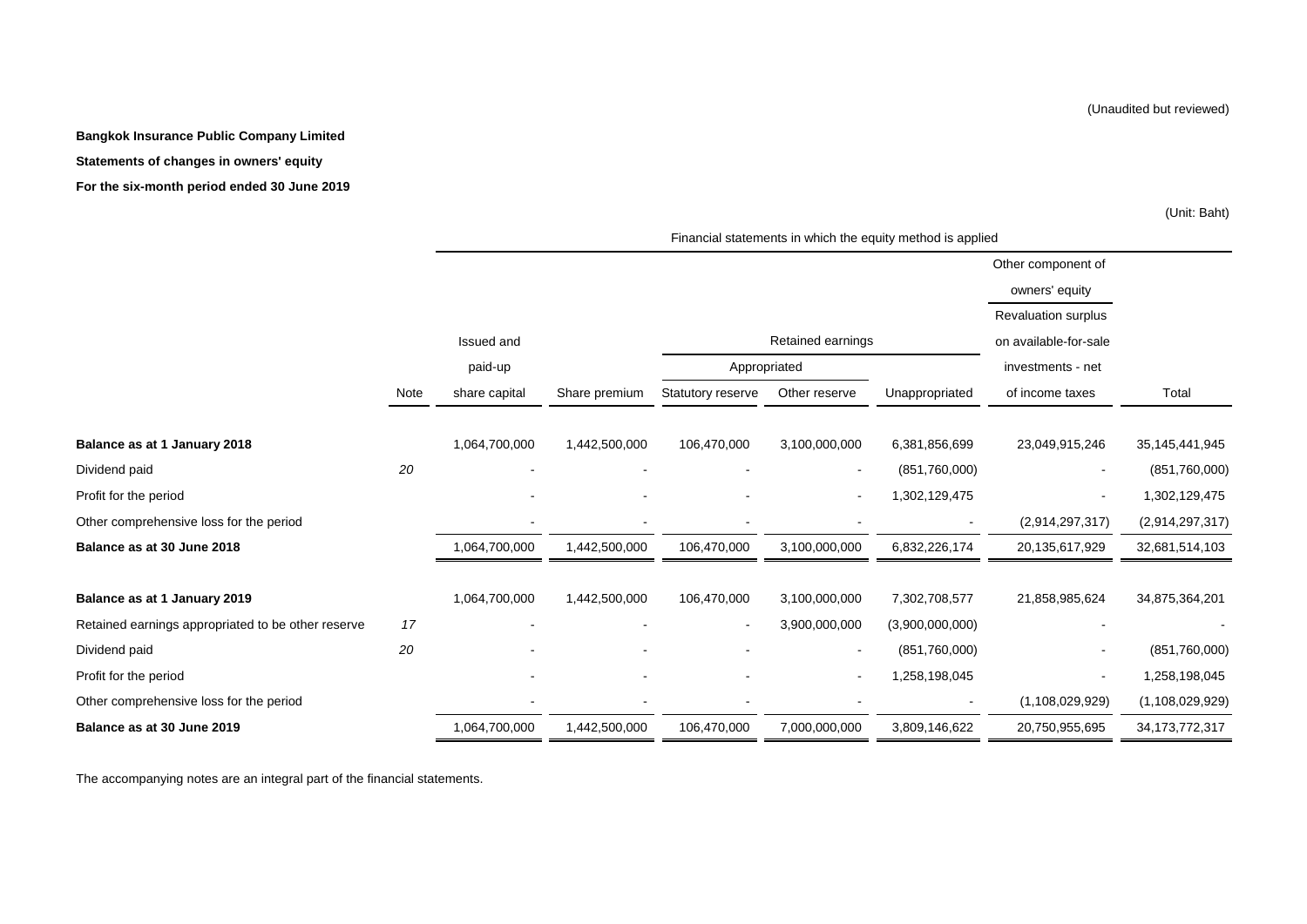#### **Bangkok Insurance Public Company Limited**

**Statements of changes in owners' equity (continued)**

#### **For the six-month period ended 30 June 2019**

(Unit: Baht)

|                                                    |      |                |               |                   | Separate financial statements |                 |                          |                    |
|----------------------------------------------------|------|----------------|---------------|-------------------|-------------------------------|-----------------|--------------------------|--------------------|
|                                                    |      |                |               |                   |                               |                 | Other component of       |                    |
|                                                    |      |                |               |                   |                               |                 | owners' equity           |                    |
|                                                    |      |                |               |                   |                               |                 | Revaluation surplus      |                    |
|                                                    |      | Issued and     |               |                   | Retained earnings             |                 | on available-for-sale    |                    |
|                                                    |      | paid-up        |               | Appropriated      |                               |                 | investments - net        |                    |
|                                                    | Note | share capital  | Share premium | Statutory reserve | Other reserve                 | Unappropriated  | of income taxes          | Total              |
|                                                    |      |                |               |                   |                               |                 |                          |                    |
| Balance as at 1 January 2018                       |      | 1,064,700,000  | 1,442,500,000 | 106,470,000       | 3,100,000,000                 | 6,317,424,225   | 23,049,915,246           | 35,081,009,471     |
| Dividend paid                                      | 20   | $\blacksquare$ |               |                   | $\sim$                        | (851,760,000)   | $\blacksquare$           | (851,760,000)      |
| Profit for the period                              |      |                |               |                   | $\overline{\phantom{a}}$      | 1,293,899,790   | $\overline{\phantom{a}}$ | 1,293,899,790      |
| Other comprehensive loss for the period            |      |                |               |                   |                               |                 | (2,914,297,317)          | (2,914,297,317)    |
| Balance as at 30 June 2018                         |      | 1,064,700,000  | 1,442,500,000 | 106,470,000       | 3,100,000,000                 | 6,759,564,015   | 20,135,617,929           | 32,608,851,944     |
|                                                    |      |                |               |                   |                               |                 |                          |                    |
| Balance as at 1 January 2019                       |      | 1,064,700,000  | 1,442,500,000 | 106,470,000       | 3,100,000,000                 | 7,224,031,693   | 21,858,985,624           | 34,796,687,317     |
| Retained earnings appropriated to be other reserve | 17   |                |               | $\blacksquare$    | 3,900,000,000                 | (3,900,000,000) |                          |                    |
| Dividend paid                                      | 20   |                |               |                   | $\sim$                        | (851,760,000)   | $\overline{\phantom{a}}$ | (851,760,000)      |
| Profit for the period                              |      | $\overline{a}$ |               |                   | $\blacksquare$                | 1,255,630,492   | $\blacksquare$           | 1,255,630,492      |
| Other comprehensive loss for the period            |      |                |               |                   |                               |                 | (1, 108, 029, 929)       | (1, 108, 029, 929) |
| Balance as at 30 June 2019                         |      | 1,064,700,000  | 1,442,500,000 | 106,470,000       | 7,000,000,000                 | 3,727,902,185   | 20,750,955,695           | 34,092,527,880     |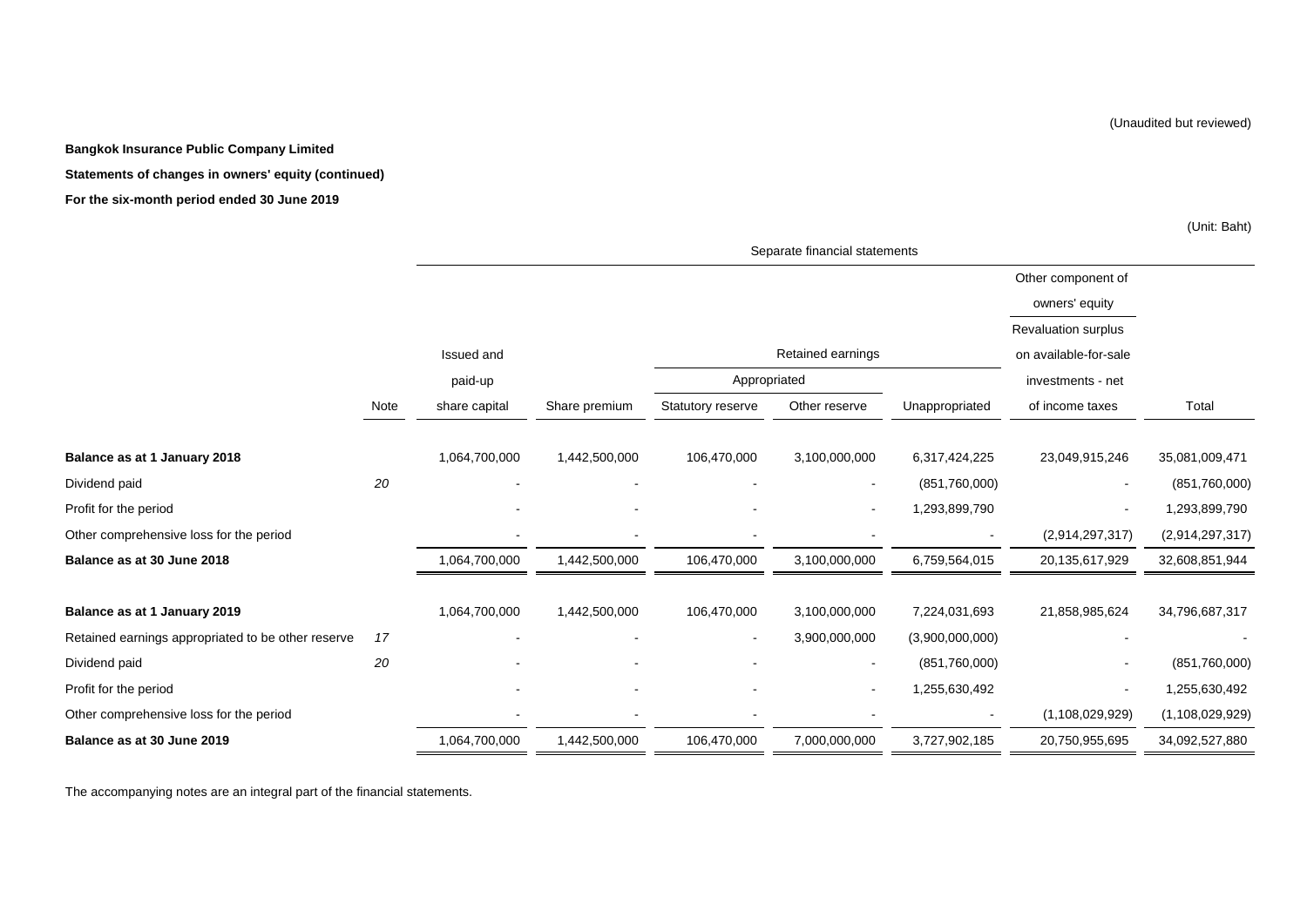# **Bangkok Insurance Public Company Limited** Table of contents for notes to interim financial statements For the three-month and six-month periods ended 30 June 2019

#### **Note Contents** Page  $1<sup>1</sup>$  $\mathcal{P}_{\mathcal{C}}$  $3<sub>l</sub>$  $\overline{4}$ 5 6.  $\overline{7}$  $\mathsf{R}$ 9.  $10<sub>1</sub>$  $11<sub>1</sub>$  $12.$  $13.$  $14$ Insurance contract liabilities www.www.www.www.www.www.www.www.alf  $15.$ 16.  $17<sub>1</sub>$ 18.  $19<sub>1</sub>$  $20.$  $21.$ 22. 23. 24. 25.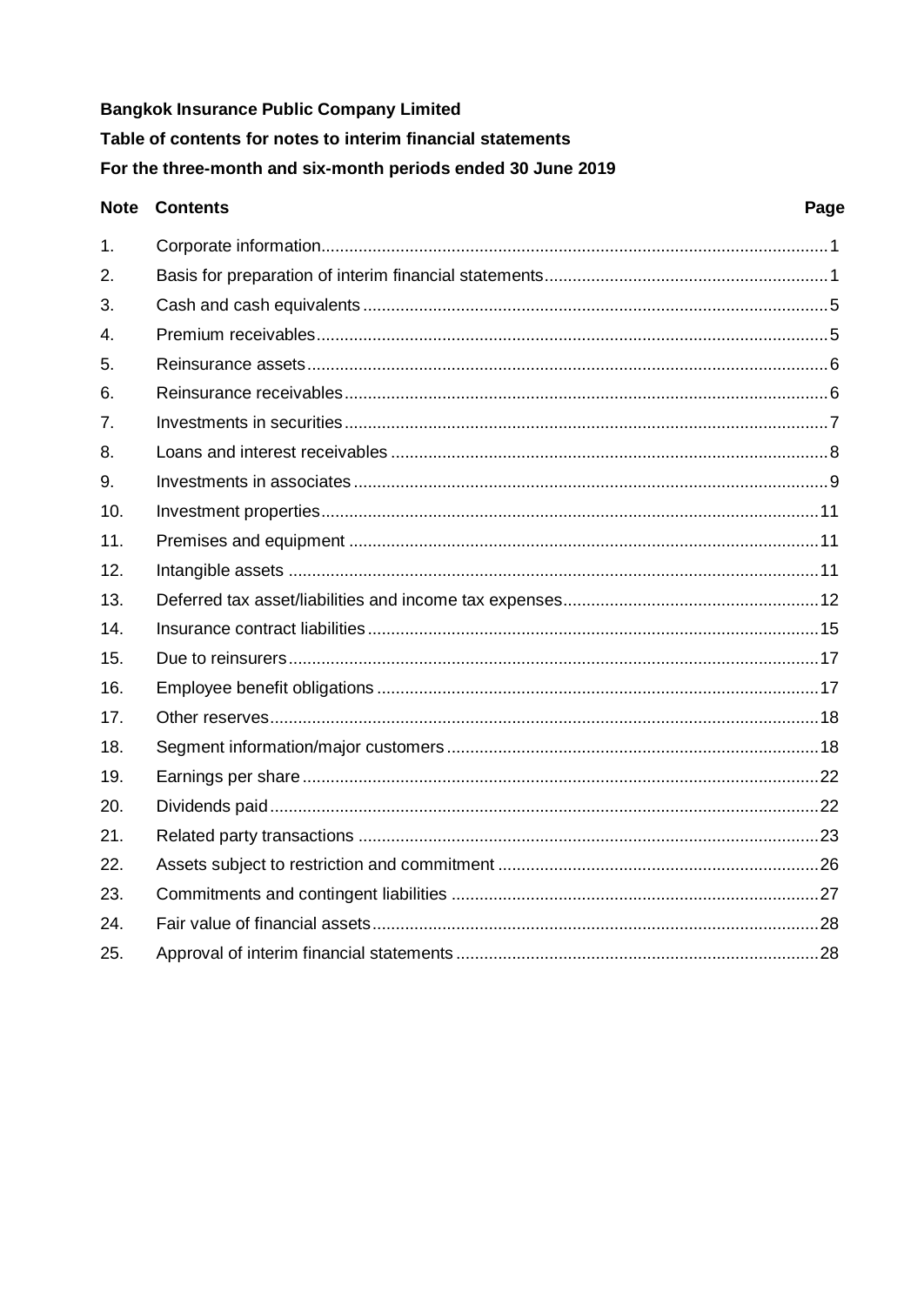# **Bangkok Insurance Public Company Limited Notes to interim financial statements For the three-month and six-month periods ended 30 June 2019**

# <span id="page-10-0"></span>**1. Corporate information**

Bangkok Insurance Public Company Limited ("the Company") is a public company incorporated and domiciled in Thailand, and listed on the Stock Exchange of Thailand. The Company's major shareholder is Bangkok Bank Pubic Company Limited whereby as at 30 June 2019 and 31 December 2018, such major shareholder held 9.97% of the issued and paid-up ordinary shares of the Company. The Company is principally engaged in the provision of non-life insurance. The Company's registered office is located at No. 25, Bangkok Insurance Building, South Sathon Road, Tung Ma Ha Mek, Sathon, Bangkok.

# <span id="page-10-1"></span>**2. Basis for preparation of interim financial statements**

These interim financial statements are prepared in accordance with Thai Accounting Standard No. 34: Interim Financial Reporting, and in accordance with the format of financial statements specified in the Notification of the Office of Insurance Commission ("OIC") regarding criteria, procedures, terms and conditions for preparation and submission of financial statements and operating performance reports of non-life insurance companies dated 4 March 2016 whereby the Company choose to present condensed interim financial statements. However, the Company presented each line item in the statements of financial position, comprehensive income, changes in owners' equity and cash flows in the same full format as that used in its annual financial statements.

These interim financial statements are intended to provide information additional to that included in the latest annual financial statements. Accordingly, they focus on new activities, events and circumstances so as not to duplicate information previously reported. These interim financial statements should therefore be read in conjunction with the latest annual financial statements.

The interim financial statements in Thai language are the official statutory financial statements of the Company. The interim financial statements in English language have been translated from such financial statements in Thai language.

# **2.1 The financial statements in which the equity method is applied**

The Company prepares the financial statements, in which equity method is applied, which have presented investments in associates under the equity method.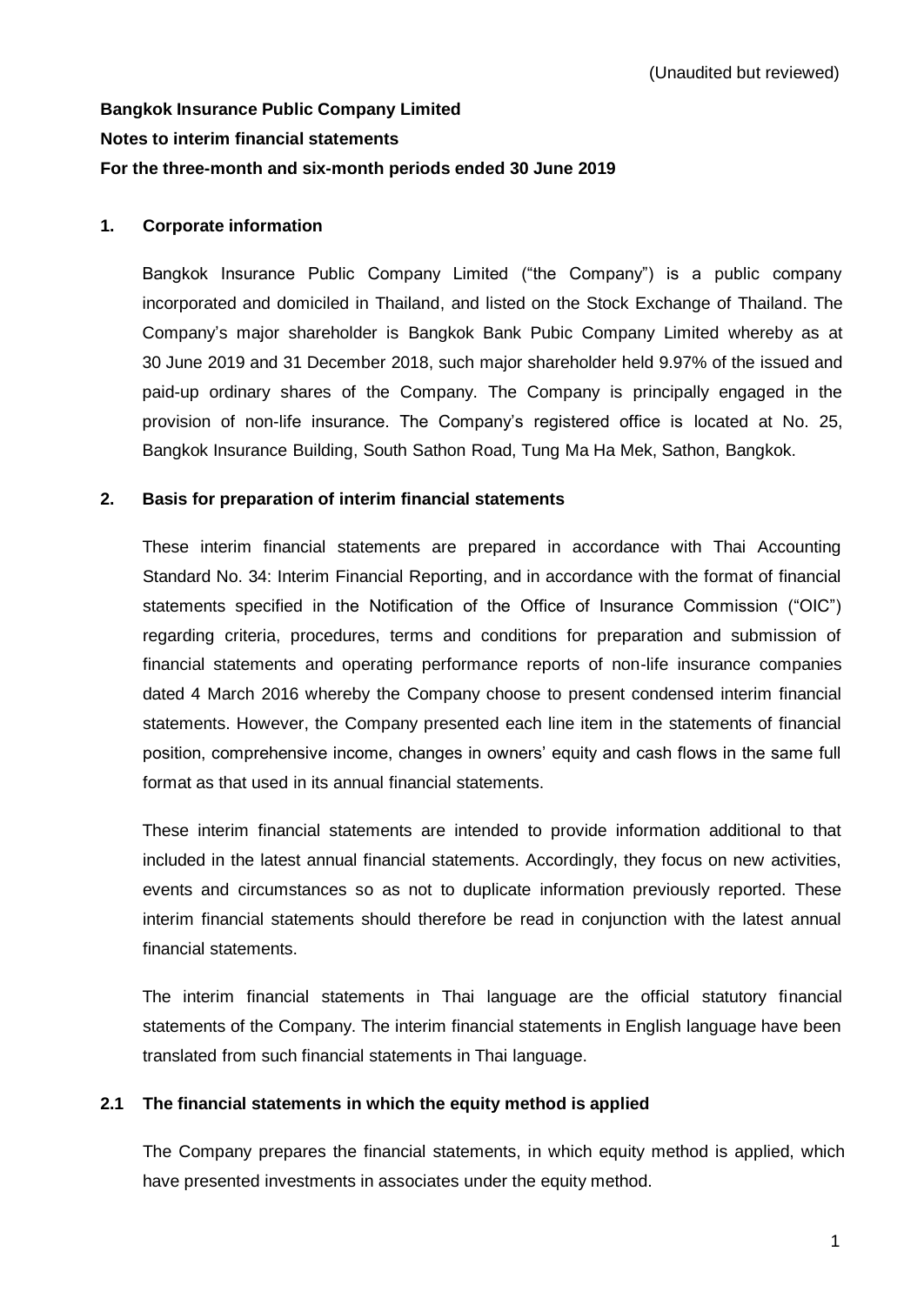# **2.2 Separate financial statements**

The Company prepares its separate financial statements, which have presented investments in associates under the cost method.

# **2.3 New financial reporting standards**

# **a. Financial reporting standards that became effective in the current period**

During the period, the Company has adopted the revised (revised 2018) and new financial reporting standards and interpretations which are effective for fiscal periods beginning on or after 1 January 2019. These financial reporting standards were aimed at alignment with the corresponding International Financial Reporting Standards with most of the changes directed towards clarifying accounting treatment and providing accounting guidance for users of the standards. The adoption of these financial reporting standards does not have any significant impact on the Company's financial statements. However, the new standard involves changes to key principles, which are summarised below:

# **TFRS 15 Revenue from Contracts with Customers**

TFRS 15 supersedes the following accounting standards together with related Interpretations.

| <b>TAS 11 (revised 2017)</b> | Construction contracts                                       |
|------------------------------|--------------------------------------------------------------|
| <b>TAS 18 (revised 2017)</b> | Revenue                                                      |
| TSIC 31 (revised 2017)       | Revenue - Barter Transactions Involving Advertising Services |
| TFRIC 13 (revised 2017)      | <b>Customer Loyalty Programmes</b>                           |
| TFRIC 15 (revised 2017)      | Agreements for the Construction of Real Estate               |
| TFRIC 18 (revised 2017)      | Transfers of Assets from Customers                           |

Entities are to apply this standard to all contracts with customers unless those contracts fall within the scope of other standards. The standard establishes a five-step model to account for revenue arising from contracts with customers, with revenue being recognized at an amount that reflects the consideration to which an entity expects to be entitled in exchange for transferring goods or services to a customer. The standard requires entities to exercise judgement, taking into consideration all of the relevant facts and circumstances when applying each step of the model.

This standard does not have any significant impact on these financial statements.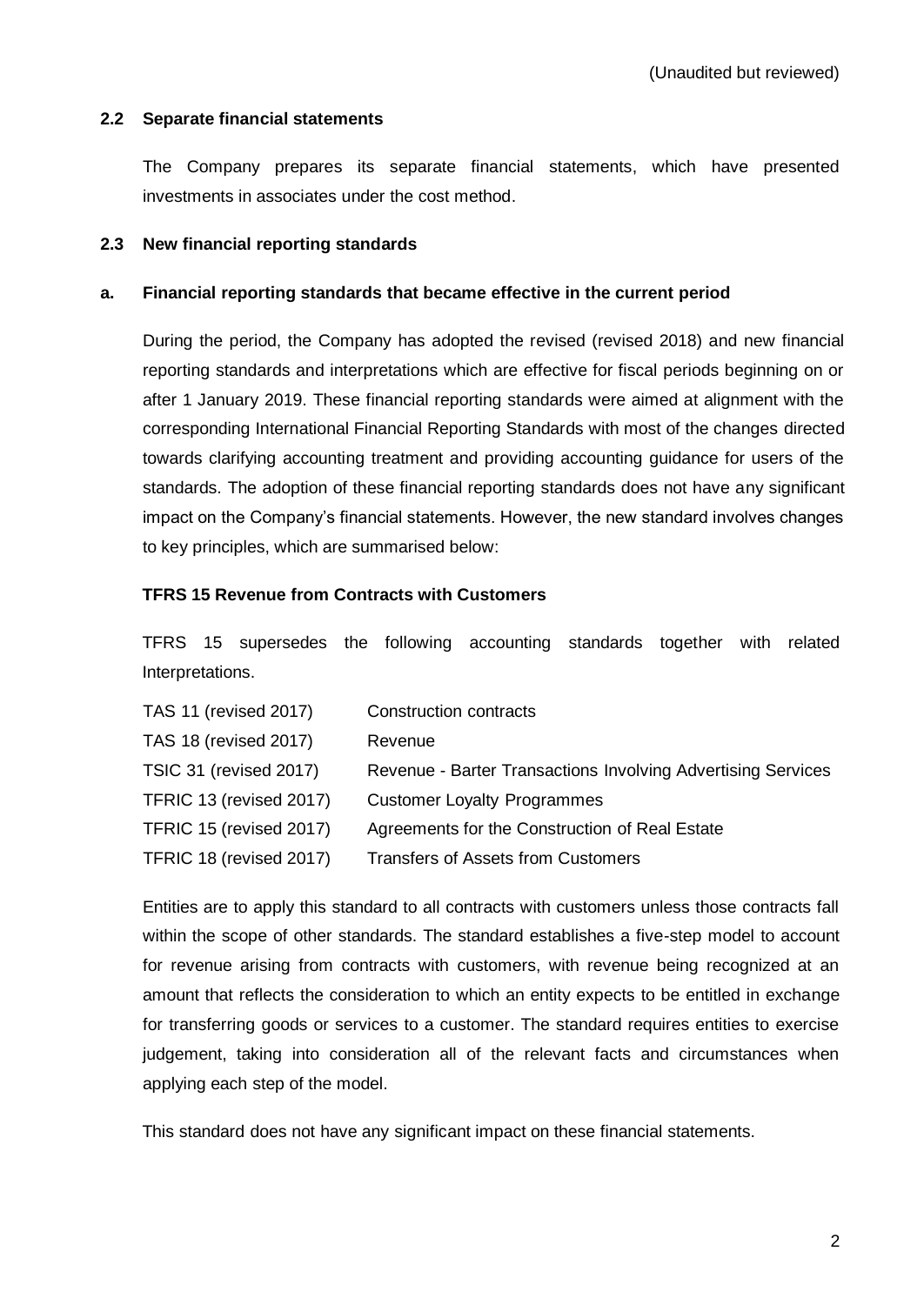# **TFRS 4 (revised 2018) Insurance contracts**

This standard provides an option to insurers that meet certain criteria stipulated in the standard, whereby they can be temporarily exempted from adoption of certain measures under TFRS 9 Financial Instruments and TFRS 7 Financial Instruments: Disclosures, which applicable for the financial reporting period beginning in or after 1 January 2020, and can instead adopt the Thai Accounting Guidance applicable for insurance business related to financial instruments and disclosures for the financial reporting period beginning before 1 January 2022 or before the effective date of TFRS 17 Insurance Contracts (when issued).

This standard does not have any significant impact on the current period's financial statements and the Company's management is currently considering the option as discussed above.

# **b. Financial reporting standards that became effective for fiscal years beginning on or after 1 January 2020**

The Federation of Accounting Professions issued a number of new financial reporting standards, interpretations, and accounting guidance, which are effective for fiscal years beginning on or after 1 January 2020. These new standards involve changes to key principles, which are summarised below.

# **Financial reporting standards related to financial instruments**

A set of TFRSs related to financial instruments consists of five accounting standards and interpretations, as follows:

Financial reporting standards:

| TFRS 7 | <b>Financial Instruments: Disclosures</b> |
|--------|-------------------------------------------|
| TFRS 9 | <b>Financial Instruments</b>              |

Accounting standard:

TAS 32 Financial Instruments: Presentation

Financial Reporting Standard Interpretations:

| TFRIC 16 | Hedges of a Net Investment in a Foreign Operation           |
|----------|-------------------------------------------------------------|
| TFRIC 19 | Extinguishing Financial Liabilities with Equity Instruments |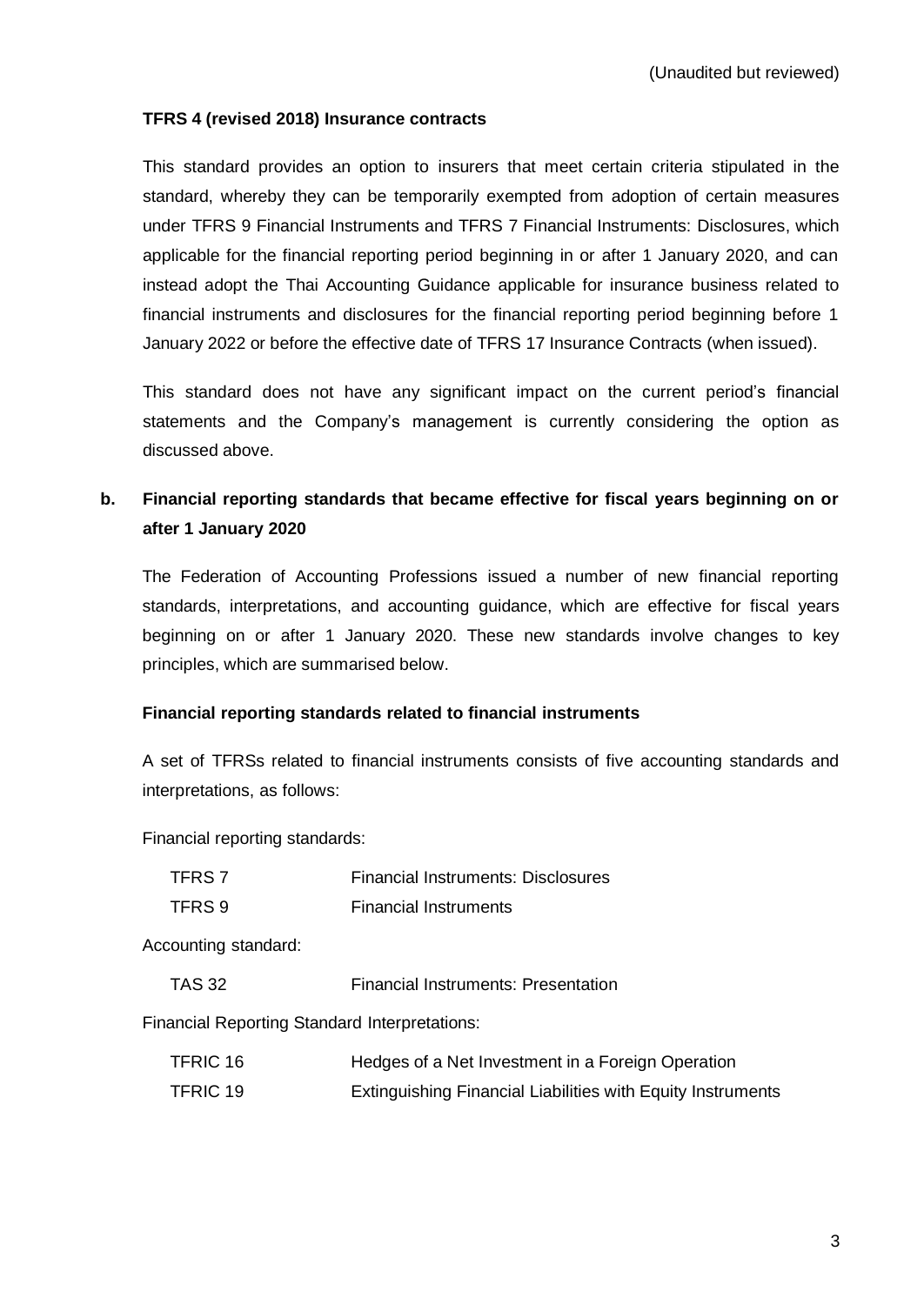These TFRSs related to financial instruments make stipulations relating to the classification of financial instruments and their measurement at fair value or amortised cost (taking into account the type of instrument, the characteristics of the contractual cash flows and the Company's business model), calculation of impairment using the expected credit loss method, and hedge accounting. These include stipulations regarding the presentation and disclosure of financial instruments. When the TFRSs related to financial instruments are effective, some accounting standards, interpretations and guidance which are currently effective will be cancelled.

# **Thai Accounting Guidance related to financial instruments and disclosures applicable to insurance businesses**

This accounting guidance allows to use a temporary exemption from adoption of certain measures under TFRS 9 Financial Instruments and TFRS 7 Financial Instruments: Disclosures which effective in 2020. This accounting guidance has some differences from TFRS 9, with the significant differences being as described below.

- Classification and measurement of financial assets: These are to be classified as trading securities, available-for-sale securities, held to maturity debt securities, and loans and receivables, with no requirement to take into account the assessment of the Company's business model and the characteristics of the contractual cash flows.
- Losses on impairment, gains or losses on derecognition, and gains and losses on fair value hedges for available-for-sale equity securities items are to be recognised in profit or loss.
- The derivatives embedded in financial assets that are hybrid contracts are to be separated from host contract if they meet all criteria for separation.

In addition, the accounting guidance has some differences from TFRS 7 with respect to disclosures.

The Company's management is currently evaluating the impact of the financial reporting standards related to financial instruments on the financial statements in the year when they are adopted and considering the alternatives allowed under the accounting guidance.

# **TFRS 16 Leases**

TFRS 16 supersedes TAS 17 Leases together with related Interpretations. The standard sets out the principles for the recognition, measurement, presentation and disclosure of leases, and requires a lessee to recognise assets and liabilities for all leases with a term of more than 12 months, unless the underlying asset is low value.

Accounting by lessors under TFRS 16 is substantially unchanged from TAS 17. Lessors will continue to classify leases as either operating or finance leases using similar principles to those used under TAS 17.

The Company's management is currently evaluating the impact of this standard on the financial statements in the year when it is adopted.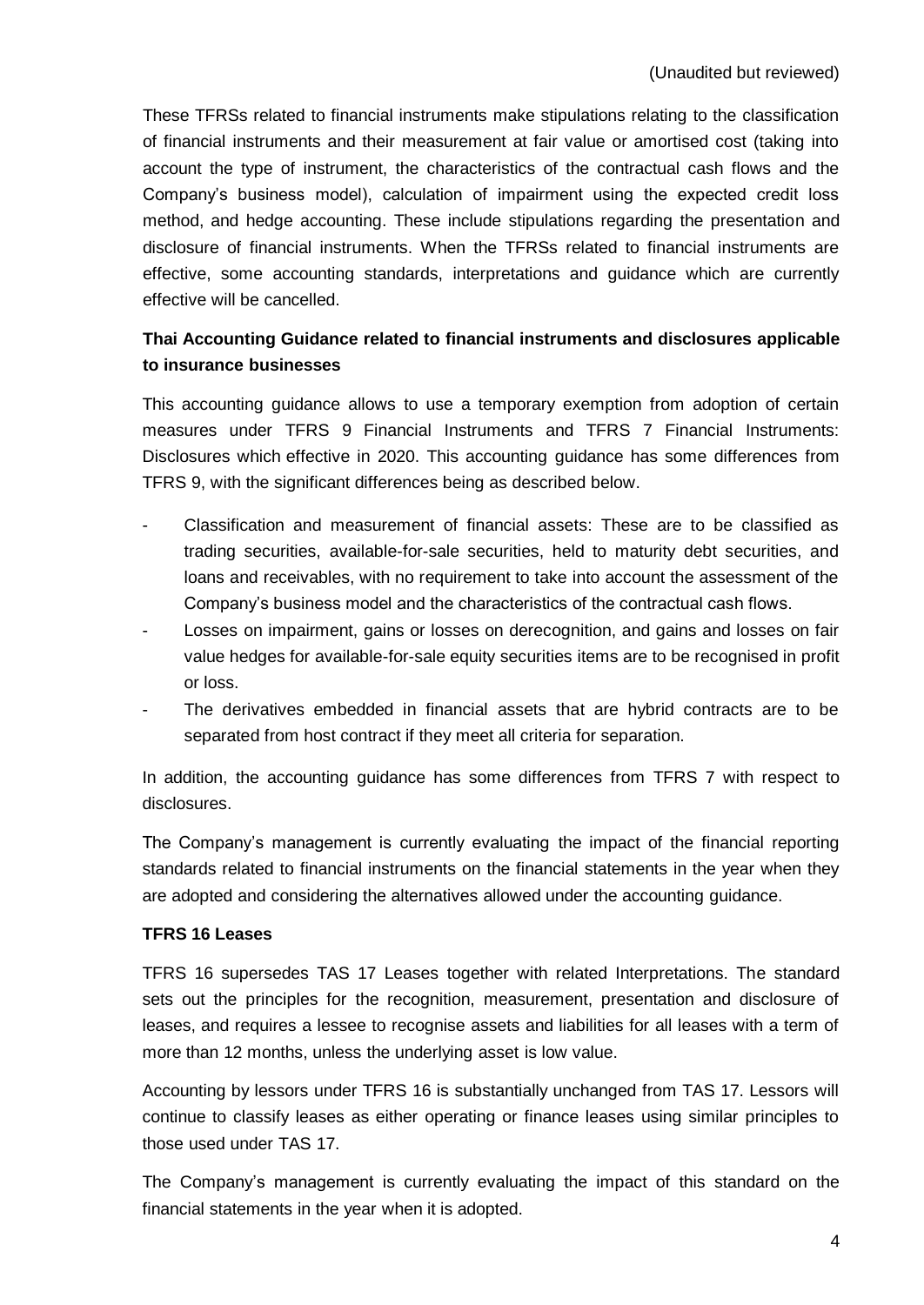# **2.4 Significant accounting policies**

The interim financial statements are prepared using the same accounting policies and methods of computation as were used for the financial statements for the year ended 31 December 2018, except for the changes in accounting policy as a result of the adoption of new standard as discussed in Note 2.3 (a) to interim financial statements.

# <span id="page-14-0"></span>**3. Cash and cash equivalents**

(Unit: Baht)

|                                               |                                  | Financial statements in which     |  |  |
|-----------------------------------------------|----------------------------------|-----------------------------------|--|--|
|                                               |                                  | the equity method is applied      |  |  |
|                                               |                                  | and Separate financial statements |  |  |
|                                               | 30 June 2019<br>31 December 2018 |                                   |  |  |
|                                               |                                  |                                   |  |  |
| Cash on hand                                  | 2,615,000                        | 2,617,841                         |  |  |
| Deposits at banks with no fixed maturity date | 392,967,763                      | 156,948,945                       |  |  |
| Deposits at banks with fixed maturity date    |                                  | 260,000,000                       |  |  |
| Total cash and cash equivalents               | 395,582,763                      | 419,566,786                       |  |  |
|                                               |                                  |                                   |  |  |

# <span id="page-14-1"></span>**4. Premium receivables**

As at 30 June 2019 and 31 December 2018, the balances of premium receivables from direct insurance were classified by aging from the maturity date under the stipulated law of the premium collection as follows:

|                                       | (Unit: Baht)                      |                              |  |  |  |
|---------------------------------------|-----------------------------------|------------------------------|--|--|--|
|                                       | Financial statements in which     |                              |  |  |  |
|                                       |                                   | the equity method is applied |  |  |  |
|                                       | and Separate financial statements |                              |  |  |  |
|                                       | 30 June 2019<br>31 December 2018  |                              |  |  |  |
|                                       |                                   |                              |  |  |  |
| Not yet due                           | 1,611,980,955                     | 2,038,484,982                |  |  |  |
| Overdue not longer than 30 days       | 222,996,465                       | 248,579,644                  |  |  |  |
| Overdue 31 days to 60 days            | 131,176,249                       | 137,293,396                  |  |  |  |
| Overdue 61 days to 90 days            | 83,813,988                        | 61,646,610                   |  |  |  |
| Overdue 91 days to 1 year             | 146,767,073                       | 218,390,968                  |  |  |  |
| Overdue longer than 1 year            | 42,284,813                        | 30,036,344                   |  |  |  |
| Total                                 | 2,239,019,543                     | 2,734,431,944                |  |  |  |
| Less: Allowance for doubtful accounts | (42, 284, 813)                    | (30,036,344)                 |  |  |  |
| Premium receivables - net             | 2,196,734,730                     | 2,704,395,600                |  |  |  |

For premium receivables due from agents and brokers, the Company has stipulated the collection guidelines in accordance with the Premium Collection Law whereby the Company has taken legal proceedings with agents and brokers on a case by case basis for overdue premiums.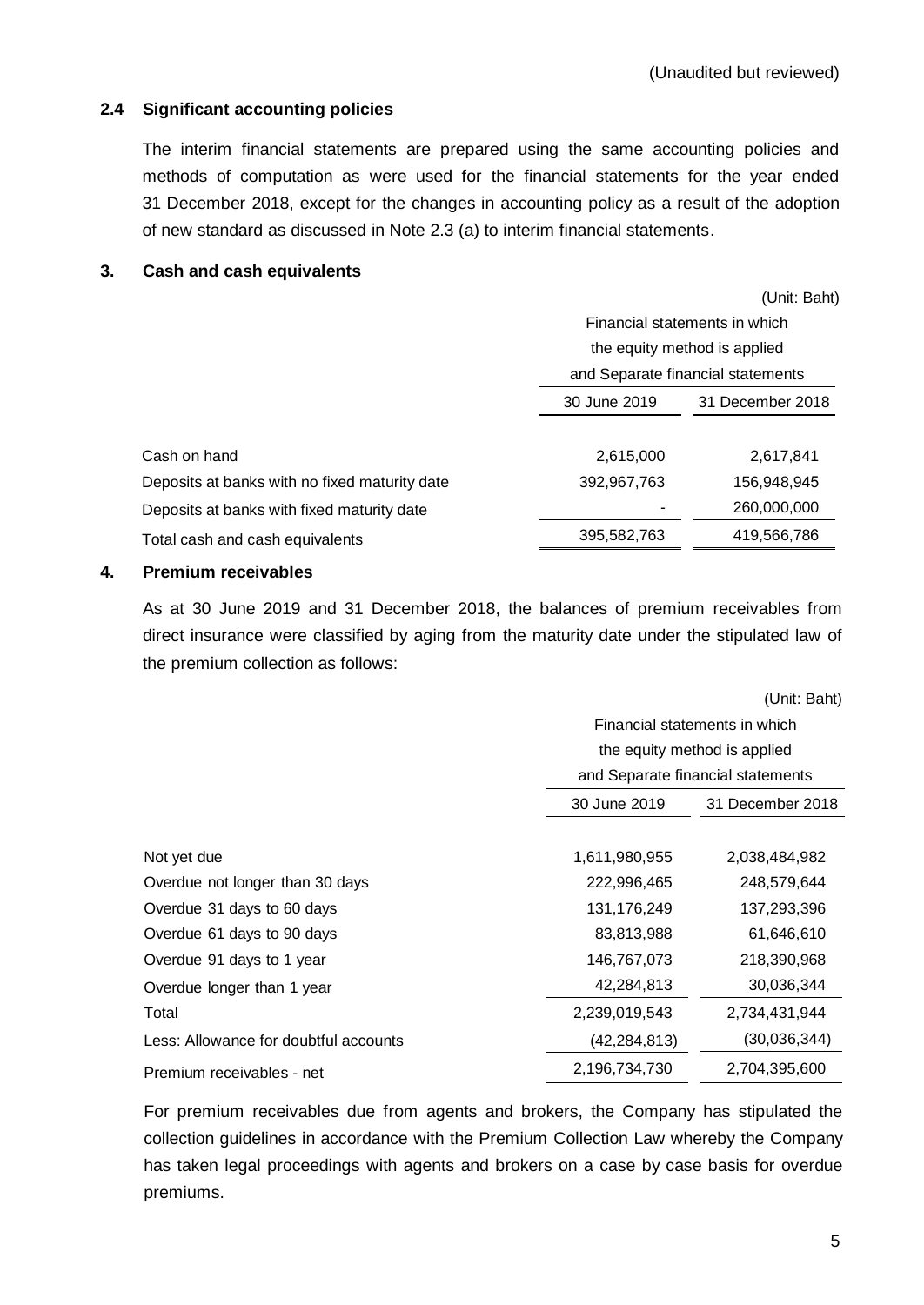# <span id="page-15-0"></span>**5. Reinsurance assets**

|                                               | (Unit: Baht)                      |                               |  |  |
|-----------------------------------------------|-----------------------------------|-------------------------------|--|--|
|                                               |                                   | Financial statements in which |  |  |
|                                               |                                   | the equity method is applied  |  |  |
|                                               | and Separate financial statements |                               |  |  |
|                                               | 30 June 2019<br>31 December 2018  |                               |  |  |
| Insurance reserves refundable from reinsurers |                                   |                               |  |  |
| Loss reserves                                 | 3,354,431,971                     | 3,660,483,908                 |  |  |
| Unearned premium reserves                     | 2,425,807,310                     | 2,446,253,125                 |  |  |
| Total                                         | 5,780,239,281                     | 6,106,737,033                 |  |  |
| Less: Allowance for impairment                | (3,222,718)                       | (6,023,926)                   |  |  |
| Reinsurance assets - net                      | 5,777,016,563                     | 6,100,713,107                 |  |  |

# <span id="page-15-1"></span>**6. Reinsurance receivables**

|                                            | Financial statements in which     |                  |  |  |
|--------------------------------------------|-----------------------------------|------------------|--|--|
|                                            | the equity method is applied      |                  |  |  |
|                                            | and Separate financial statements |                  |  |  |
|                                            | 30 June 2019                      | 31 December 2018 |  |  |
|                                            |                                   |                  |  |  |
| Amounts deposited on reinsurance           | 33,601,354                        | 35,099,642       |  |  |
| Amounts due from reinsurers                | 589,610,466                       | 226,081,731      |  |  |
| Total                                      | 623,211,820                       | 261, 181, 373    |  |  |
| Less: Allowance for doubtful accounts      | (17,963,542)                      | (25,025,275)     |  |  |
| Receivables on reinsurance contracts - net | 605,248,278                       | 236,156,098      |  |  |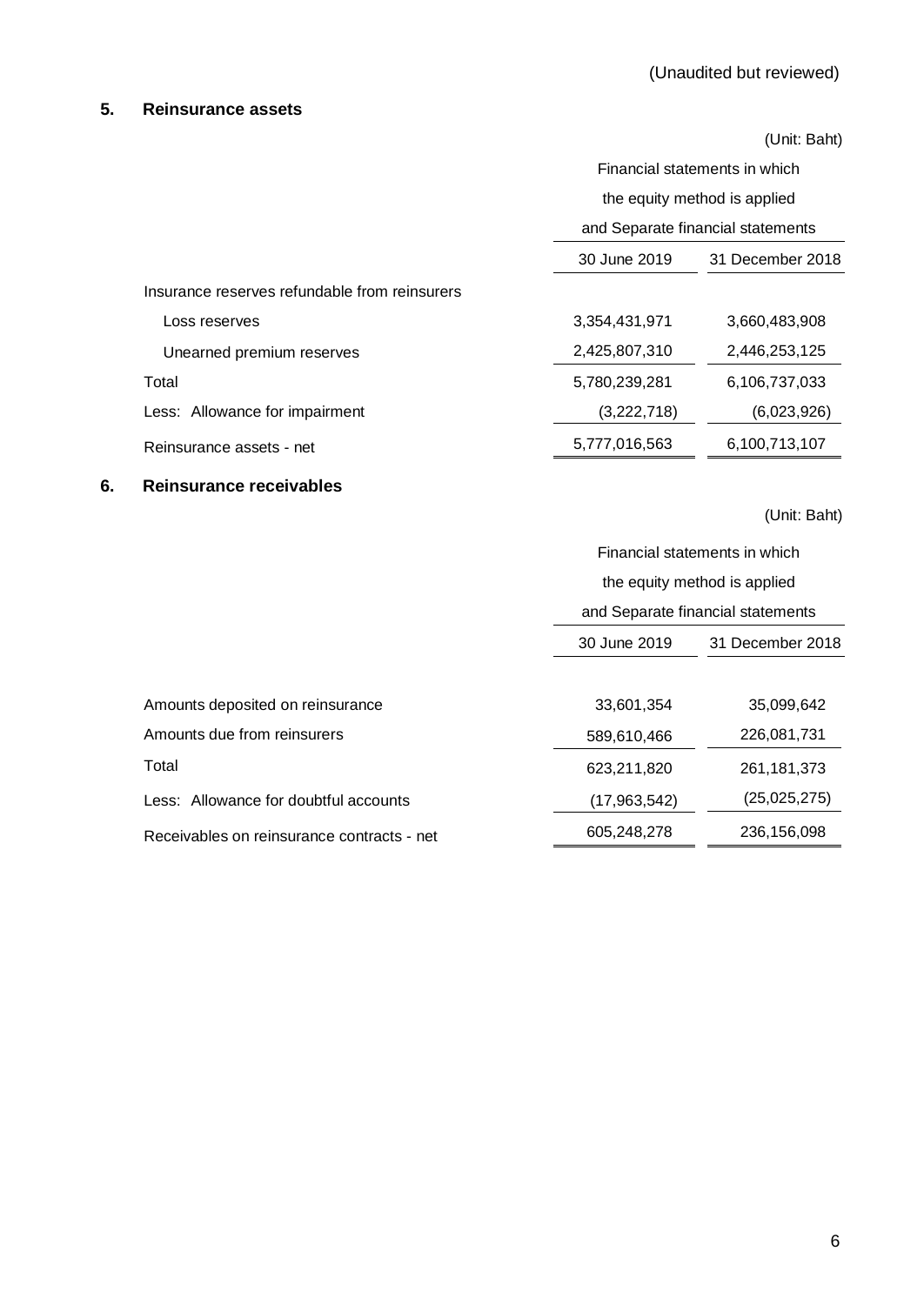# <span id="page-16-0"></span>**7. Investments in securities**

# **7.1 Classified by type of investment**

(Unit: Baht)

Financial statements in which the equity method is applied

#### and Separate financial statements

|                                            | 30 June 2019    |                | 31 December 2018 |                |  |  |
|--------------------------------------------|-----------------|----------------|------------------|----------------|--|--|
|                                            | Cost/           |                | Cost/            |                |  |  |
|                                            | Amortised cost  | Fair value     | Amortised cost   | Fair value     |  |  |
| Available-for-sale investments             |                 |                |                  |                |  |  |
| Government and state enterprise securities | 6,681,328,341   | 6,689,523,339  | 5,454,238,258    | 5,450,775,315  |  |  |
| Private sector debt securities             | 956,202,923     | 964,562,255    | 1,094,386,616    | 1,101,496,223  |  |  |
| Equity securities                          | 6,824,190,592   | 32,746,330,880 | 7,487,243,189    | 34,807,328,555 |  |  |
| Total                                      | 14,461,721,856  | 40,400,416,474 | 14,035,868,063   | 41,359,600,093 |  |  |
| Add: Unrealised gains                      | 25,938,694,618  |                | 27,323,732,030   |                |  |  |
| Total available-for-sale investments       | 40,400,416,474  | 40.400.416.474 | 41,359,600,093   | 41,359,600,093 |  |  |
| <b>Held-to-maturity investments</b>        |                 |                |                  |                |  |  |
| Deposits at financial institutions which   |                 |                |                  |                |  |  |
| matured over 3 months                      | 7,335,668,359   |                | 5,904,387,597    |                |  |  |
| Total held-to-maturity investments         | 7,335,668,359   |                | 5,904,387,597    |                |  |  |
| <b>General investments</b>                 |                 |                |                  |                |  |  |
| Domestic equity securities                 | 602,635,058     |                | 602,635,058      |                |  |  |
| Foreign equity securities                  | 201,689,384     |                | 201,689,384      |                |  |  |
| Total                                      | 804,324,442     |                | 804,324,442      |                |  |  |
| Less: Allowance for impairment             | (114, 471, 088) |                | (117,003,160)    |                |  |  |
| General investments - net                  | 689,853,354     |                | 687,321,282      |                |  |  |
| Investment in securities - net             | 48,425,938,187  |                | 47,951,308,972   |                |  |  |
|                                            |                 |                |                  |                |  |  |

# **7.2 Revaluation surplus on available-for-sale investments**

|                                                             |                               | (Unit: Baht)       |  |
|-------------------------------------------------------------|-------------------------------|--------------------|--|
|                                                             | Financial statements in which |                    |  |
|                                                             | equity method is applied      |                    |  |
|                                                             | Separate financial statements |                    |  |
|                                                             | For the six-month             |                    |  |
|                                                             | period ended                  | For the year ended |  |
|                                                             | 30 June 2019                  | 31 December 2018   |  |
| Revaluation surplus on available-for-sale                   |                               |                    |  |
| investments - beginning of the periods                      | 27,323,732,030                | 28,812,394,057     |  |
| Losses on revaluation during the periods                    | (1, 186, 250, 839)            | (1,410,192,766)    |  |
| Gains on sales of available-for-sale investments during     |                               |                    |  |
| the periods transferred to be recognised in profit or loss  | (198, 786, 573)               | (78, 469, 261)     |  |
| Revaluation surplus on available-for-sale investments - end |                               |                    |  |
| of the periods                                              | 25,938,694,618                | 27,323,732,030     |  |
| Less: Income taxes                                          | (5, 187, 738, 923)            | (5,464,746,406)    |  |
| Revaluation surplus on available-for-sale investments - net |                               |                    |  |
| of income taxes                                             | 20,750,955,695                | 21,858,985,624     |  |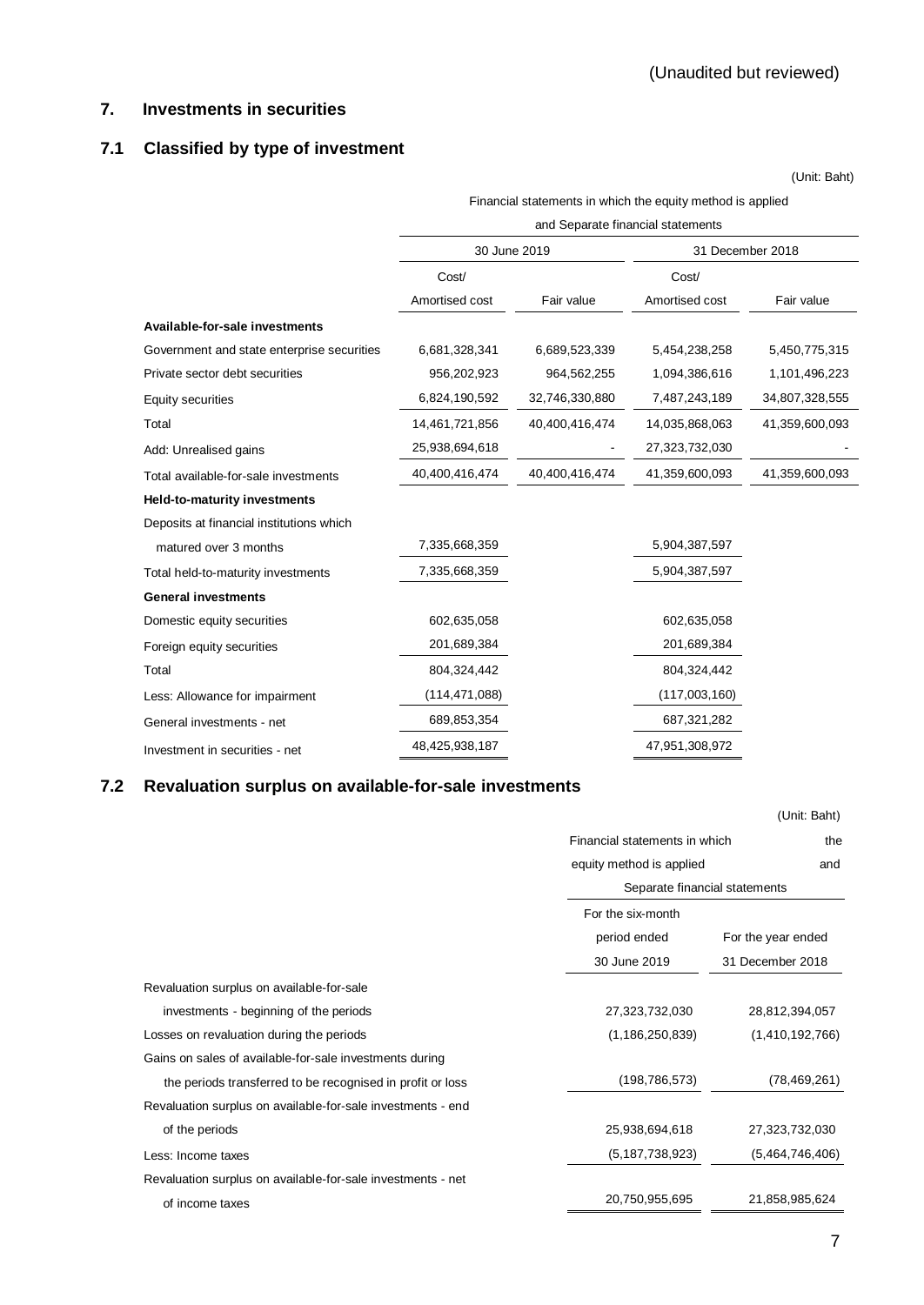## **7.3 Investments subject to restriction**

As at 30 June 2019 and 31 December 2018, the Company placed certain investments as a security with the Registrar, financial institution, and placed with the bank to secure bank overdraft facilities and others as required in the normal course of business of the Company as described in Note 22 to the interim financial statements.

# <span id="page-17-0"></span>**8. Loans and interest receivables**

As at 30 June 2019 and 31 December 2018, the balances of loans and interest receivables, classified by overdue years, were as follows:

|                                |                 |           |             |                          | Financial statements in which the equity method is applied and Separate financial statements |                         |               |  |  |
|--------------------------------|-----------------|-----------|-------------|--------------------------|----------------------------------------------------------------------------------------------|-------------------------|---------------|--|--|
|                                | 30 June 2019    |           |             |                          |                                                                                              |                         |               |  |  |
|                                | Mortgaged loans |           | Other Ioans |                          |                                                                                              | Total                   |               |  |  |
|                                |                 | Accrued   |             | Accrued                  | Accrued                                                                                      |                         |               |  |  |
| Overdue years                  | Principal       | interest  | Principal   | interest                 | Principal                                                                                    | interest <sup>(1)</sup> | Total         |  |  |
| Not yet due                    | 1,009,219,346   | 758,914   | 8,255,175   | ۰.                       | 1,017,474,521                                                                                | 758,914                 | 1,018,233,435 |  |  |
| Overdue                        |                 |           |             |                          |                                                                                              |                         |               |  |  |
| Less than 3 months             | 25,012,800      | 218,993   |             | ٠                        | 25,012,800                                                                                   | 218,993                 | 25,231,793    |  |  |
| $3 - 6$ months                 | 2,118,031       | 40,736    |             |                          | 2,118,031                                                                                    | 40,736                  | 2,158,767     |  |  |
| $6 - 12$ months                | 2,668,570       |           |             |                          | 2,668,570                                                                                    |                         | 2,668,570     |  |  |
| Longer than 12 months          | 110,382,401     |           |             | $\overline{\phantom{a}}$ | 110,382,401                                                                                  |                         | 110,382,401   |  |  |
| Total                          | 1,149,401,148   | 1,018,643 | 8,255,175   | ٠                        | 1,157,656,323                                                                                | 1,018,643               | 1,158,674,966 |  |  |
| Less: Allowance for doubtful   |                 |           |             |                          |                                                                                              |                         |               |  |  |
| account                        | (1,010,221)     |           |             |                          | (1,010,221)                                                                                  |                         | (1,010,221)   |  |  |
| Loans and interest receivables |                 |           |             |                          |                                                                                              |                         |               |  |  |
| - net                          | 1,148,390,927   | 1,018,643 | 8,255,175   |                          | 1,156,646,102                                                                                | 1,018,643               | 1,157,664,745 |  |  |

(1) Shown as a part of "accrued investment income" in the statements of financial position

(Unit: Baht)

(Unit: Baht)

|                                |                  |          |             | .                        |               |                         |               |  |  |
|--------------------------------|------------------|----------|-------------|--------------------------|---------------|-------------------------|---------------|--|--|
|                                | 31 December 2018 |          |             |                          |               |                         |               |  |  |
|                                | Mortgaged loans  |          | Other Ioans |                          |               | Total                   |               |  |  |
|                                |                  | Accrued  |             | Accrued                  |               | Accrued                 |               |  |  |
| Overdue years                  | Principal        | interest | Principal   | interest                 | Principal     | interest <sup>(1)</sup> | Total         |  |  |
| Not yet due                    | 1,253,405,661    | 476,224  | 8,802,775   | $\overline{\phantom{a}}$ | 1,262,208,436 | 476,224                 | 1,262,684,660 |  |  |
| Overdue                        |                  |          |             |                          |               |                         |               |  |  |
| Less than 3 months             | 36,991,385       | 349,371  |             | ۰                        | 36,991,385    | 349,371                 | 37,340,756    |  |  |
| $6 - 12$ months                | 22,684,946       |          |             |                          | 22,684,946    |                         | 22,684,946    |  |  |
| Longer than 12 months          | 119,246,754      |          |             | ٠                        | 119,246,754   |                         | 119,246,754   |  |  |
| Total                          | 1,432,328,746    | 825,595  | 8,802,775   | $\sim$                   | 1,441,131,521 | 825,595                 | 1,441,957,116 |  |  |
| Less: Allowance for doubtful   |                  |          |             |                          |               |                         |               |  |  |
| account                        | (729, 962)       |          |             | ۰.                       | (729, 962)    |                         | (729, 962)    |  |  |
| Loans and interest receivables |                  |          |             |                          |               |                         |               |  |  |
| - net                          | 1,431,598,784    | 825,595  | 8,802,775   | ۰.                       | 1,440,401,559 | 825,595                 | 1,441,227,154 |  |  |

Financial statements in which the equity method is applied and Separate financial statements

(1) Shown as a part of "accrued investment income" in the statements of financial position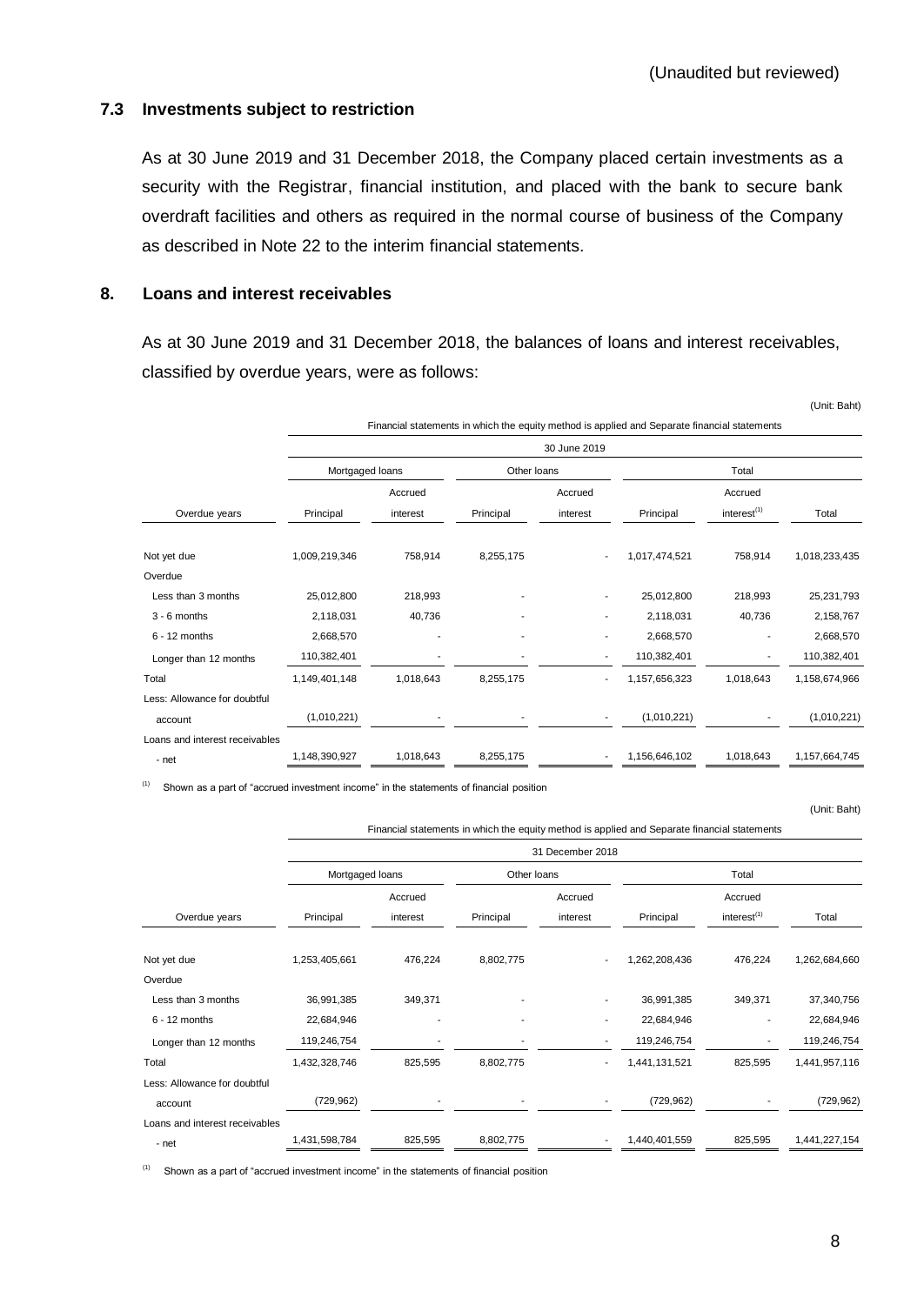Credit limits granted to each employee under the Company's employee welfare plan are not exceeding 30 times of employee's salary and Baht 1,000,000 for personal guarantee loans with interest being charged at the rate of 3.0% per annum, and not exceeding 60 times of employee's salary and Baht 5,000,000 for mortgaged loans with interest being charged at the rate of 2.5% per annum.

As at 30 June 2019 and 31 December 2018, the balances of employee loans were Baht 115.5 million and Baht 109.8 million, respectively.

# <span id="page-18-0"></span>**9. Investments in associates**

# **9.1 Details of associates**

|                                                 |                    |                                       | Paid-up share capital as at |             |              | Shareholding                  |  |
|-------------------------------------------------|--------------------|---------------------------------------|-----------------------------|-------------|--------------|-------------------------------|--|
|                                                 |                    | Country of                            | 30 June                     | 31 December | 30 June      | 31 December                   |  |
| Company's name                                  | Nature of business | incorporation                         | 2019                        | 2018        | 2019         | 2018                          |  |
|                                                 |                    |                                       | (USD)                       | (USD)       | (%)          | (%)                           |  |
| Asia Insurance (Cambodia) Plc.                  | Non-life insurance | Cambodia                              | 7,000,000                   |             | 7,000,000    | 22.92<br>22.92                |  |
| Asian Insurance International                   |                    |                                       |                             |             |              |                               |  |
| (Holding) Limited                               | Holding company    | Bermuda                               | 5,740,000                   |             | 5,740,000    | 41.70<br>41.70                |  |
| Bangkok Insurance (Lao)                         |                    |                                       |                             |             |              |                               |  |
| Company Limited                                 | Non-life insurance | Lao                                   | 2,000,000                   |             | 2,000,000    | 38.00<br>38.00                |  |
|                                                 |                    |                                       | <b>Financial statements</b> |             |              | (Unit: Baht)                  |  |
|                                                 |                    | in which the equity method is applied |                             |             |              | Separate financial statements |  |
|                                                 |                    |                                       |                             |             |              |                               |  |
| Company's name                                  |                    | 30 June 2019                          | 31 December 2018            |             | 30 June 2019 | 31 December 2018              |  |
|                                                 |                    |                                       |                             |             |              |                               |  |
| Asia Insurance (Cambodia) Plc.                  |                    | 86,900,420                            | 84,194,779                  |             | 30,202,059   | 30,202,059                    |  |
| Asian Insurance International (Holding) Limited |                    | 120,097,379                           | 119,980,265                 |             | 72,054,063   | 72,054,063                    |  |
| Bangkok Insurance (Lao) Company Limited         |                    | 23,953,469                            |                             | 23,566,783  | 27,139,600   | 27,139,600                    |  |
| Total                                           |                    | 230,951,268                           | 227,741,827                 |             | 129,395,722  | 129,395,722                   |  |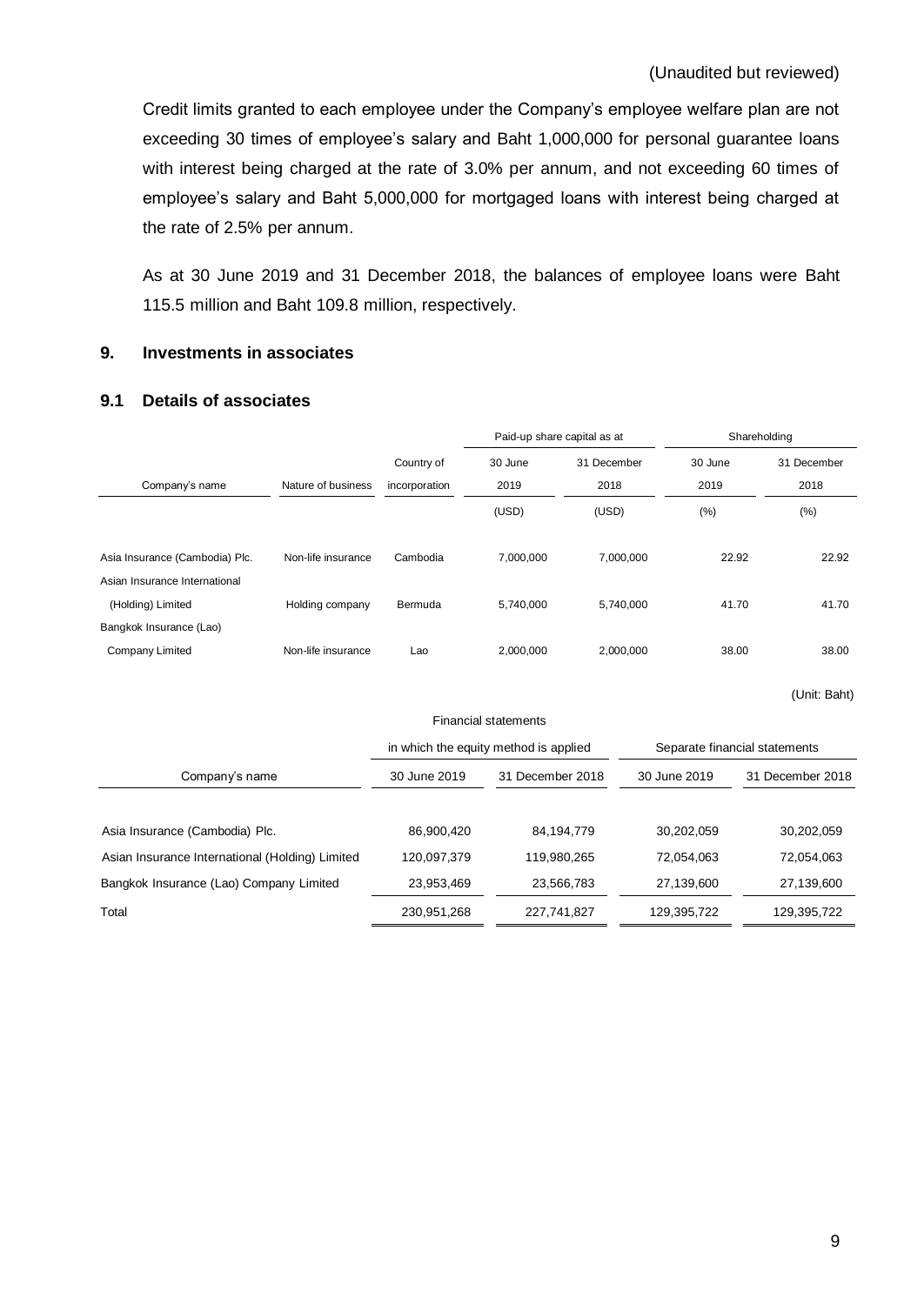# **9.2 Shares of profits (losses) and dividends income**

|                   |                                   | Financial statements in which the equity method is applied | Separate financial statements     |                                                  |                           |      |  |
|-------------------|-----------------------------------|------------------------------------------------------------|-----------------------------------|--------------------------------------------------|---------------------------|------|--|
|                   | Share of profits (losses) from    |                                                            | Share of profits (losses) from    |                                                  | Dividend received         |      |  |
|                   | investments in associates for the |                                                            | investments in associates for the |                                                  | for the six-month periods |      |  |
|                   | three-month periods ended 30 June |                                                            |                                   | ended 30 June<br>six-month periods ended 30 June |                           |      |  |
| Company's name    | 2019                              | 2018                                                       | 2019                              | 2018                                             | 2019                      | 2018 |  |
| Asia Insurance    |                                   |                                                            |                                   |                                                  |                           |      |  |
| (Cambodia) Plc.   | 1,287,526                         | 2,041,571                                                  | 2,705,641                         | 4,529,394                                        |                           |      |  |
| Asian Insurance   |                                   |                                                            |                                   |                                                  |                           |      |  |
| International     |                                   |                                                            |                                   |                                                  |                           |      |  |
| (Holding) Limited | 86,776                            | 5,308,390                                                  | 117,114                           | 6,214,042                                        |                           |      |  |
| Bangkok Insurance |                                   |                                                            |                                   |                                                  |                           |      |  |
| (Lao) Company     |                                   |                                                            |                                   |                                                  |                           |      |  |
| Limited           | 539,446                           | (456, 342)                                                 | 386,686                           | (1,268,813)                                      |                           |      |  |
| Total             | 1,913,748                         | 6,893,619                                                  | 3,209,441                         | 9,474,623                                        |                           |      |  |

# **9.3 Summarised financial information of associates**

(Unit: Million Baht)

|                               |                        |                    |                        |                         | Total revenues |                           | Profits (losses) |                           |  |
|-------------------------------|------------------------|--------------------|------------------------|-------------------------|----------------|---------------------------|------------------|---------------------------|--|
|                               |                        | Total assets as at |                        | Total liabilities as at |                | for the six-month periods |                  | for the six-month periods |  |
|                               | 31 December<br>30 June |                    | 30 June<br>31 December |                         | ended 30 June  |                           | ended 30 June    |                           |  |
| Company's name                | 2019                   | 2018               | 2019                   | 2018                    | 2019           | 2018                      | 2019             | 2018                      |  |
| Asia Insurance (Cambodia)     |                        |                    |                        |                         |                |                           |                  |                           |  |
| Plc.                          | 473.5                  | 449.7              | 98.1                   | 65.2                    | 46.8           | 45.7                      | 12.2             | 19.8                      |  |
| Asian Insurance International |                        |                    |                        |                         |                |                           |                  |                           |  |
| (Holding) Limited             | 202.0                  | 212.9              |                        |                         | 0.5            | 2.6                       | 0.3              | 2.1                       |  |
| Bangkok Insurance (Lao)       |                        |                    |                        |                         |                |                           |                  |                           |  |
| Company Limited               | 319.7                  | 296.3              | 265.0                  | 238.5                   | 13.5           | 12.4                      | (2.5)            | (2.8)                     |  |

As at 30 June 2019 and 31 December 2018, the Company recorded investments in associates under the equity method (in the financial statements in which the equity method is applied) based on the financial information, as prepared by the associates' management, which have yet been audited by their external auditors.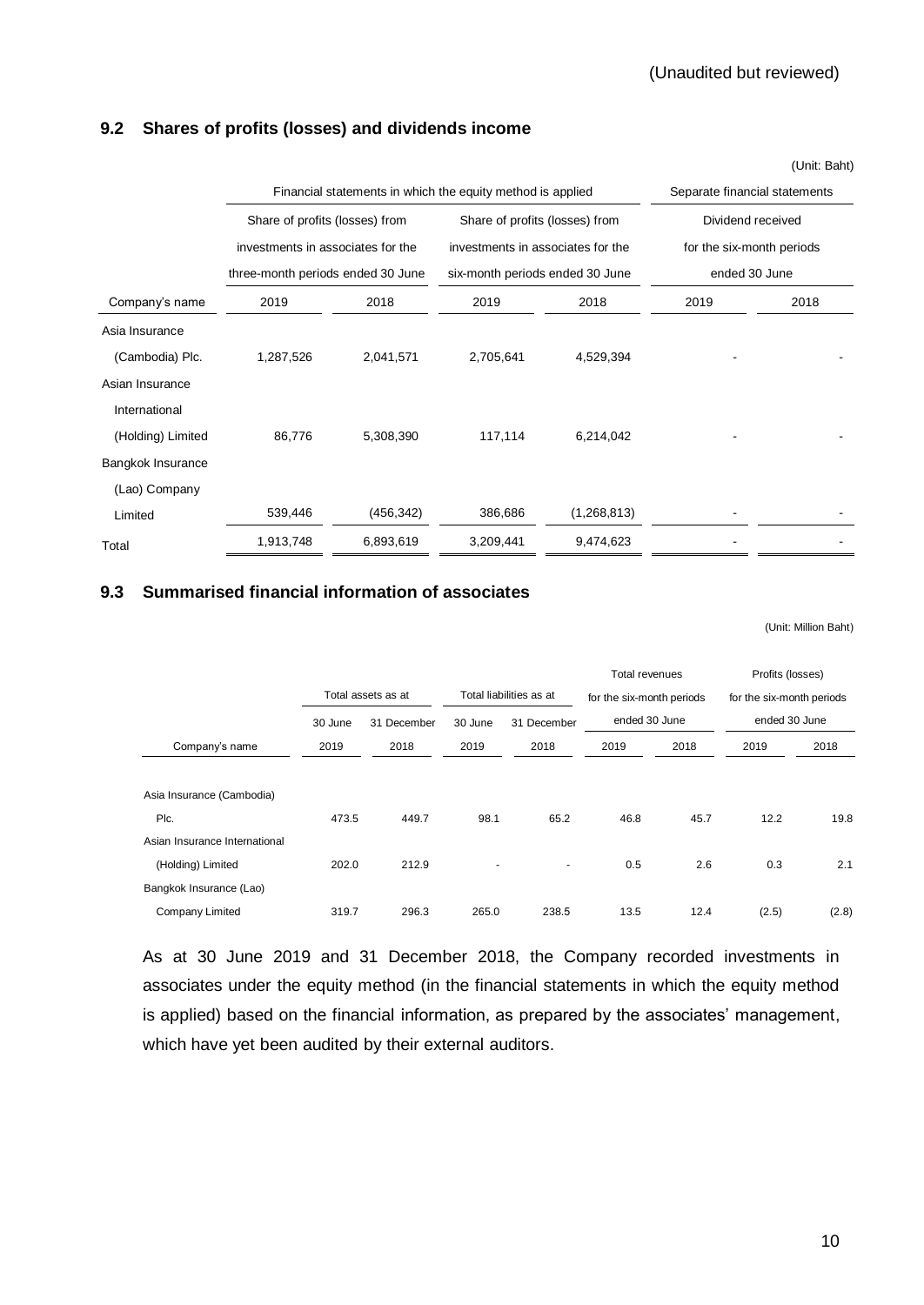#### <span id="page-20-0"></span>**10. Investment properties**

|                                     | (Unit: Baht)                  |
|-------------------------------------|-------------------------------|
|                                     | Financial statements in which |
|                                     | the equity method is applied  |
|                                     | and Separate financial        |
|                                     | statements                    |
|                                     |                               |
| Net book value as at 1 January 2019 | 152,436,405                   |
| Depreciation charge for the period  | (8,544,008)                   |
| Net book value as at 30 June 2019   | 143,892,397                   |

The investment properties of the Company, which are offices for rent, as at 30 June 2019 and 31 December 2018, the fair values of the investment properties amounting to Baht 276.1 million and Baht 170.3 million, respectively, which were appraised by an independent valuer using the income approach. The key assumptions used in such appraisal are yield rate, inflation rate, long-term vacancy rate and long-term growth rate in rental fee, etc.

#### <span id="page-20-1"></span>**11. Premises and equipment**

|                                       |                                                                                              |                  |                          |                |                |                 | (Unit: Baht)    |  |  |
|---------------------------------------|----------------------------------------------------------------------------------------------|------------------|--------------------------|----------------|----------------|-----------------|-----------------|--|--|
|                                       | Financial statements in which the equity method is applied and Separate financial statements |                  |                          |                |                |                 |                 |  |  |
|                                       | Office furniture,                                                                            |                  |                          |                |                |                 |                 |  |  |
|                                       |                                                                                              |                  | Condominium              | fixtures and   |                | Construction in |                 |  |  |
|                                       | Land                                                                                         | <b>Buildings</b> | unit                     | equipment      | Motor vehicles | progress        | Total           |  |  |
| Net book value as at                  |                                                                                              |                  |                          |                |                |                 |                 |  |  |
| 1 January 2019                        | 206, 132, 665                                                                                | 240,753,706      | 29,629                   | 293,021,738    | 56,885,706     | 17,345,016      | 814, 168, 460   |  |  |
| Addition during the period - at cost  | 16,604,738                                                                                   | 5,652,336        | ۰                        | 3,937,597      | 17,633,731     | 4,228,770       | 48,057,172      |  |  |
| Transfer in (out) during the period - |                                                                                              |                  |                          |                |                |                 |                 |  |  |
| at cost                               |                                                                                              |                  | $\overline{\phantom{a}}$ | 6,175,000      |                | (6, 175, 000)   |                 |  |  |
| Disposals during the period           |                                                                                              |                  |                          |                |                |                 |                 |  |  |
| - at net book value                   |                                                                                              |                  |                          | (10)           | (24, 272)      |                 | (24, 282)       |  |  |
| Depreciation charge for the period    | $\overline{\phantom{a}}$                                                                     | (13,010,777)     | $\overline{\phantom{a}}$ | (80, 997, 079) | (12,939,067)   | ۰               | (106, 946, 923) |  |  |
| Net book value as at                  |                                                                                              |                  |                          |                |                |                 |                 |  |  |
| 30 June 2019                          | 222,737,403                                                                                  | 233,395,265      | 29,629                   | 222, 137, 246  | 61,556,098     | 15,398,786      | 755,254,427     |  |  |

#### <span id="page-20-2"></span>**12. Intangible assets**

(Unit: Baht) Financial statements in which the equity method is applied and Separate financial statements Computer software

Net book value as at 1 January 2019 164,773,921 Addition during the period - at cost 2,800 Amortisation for the period (34,521,576)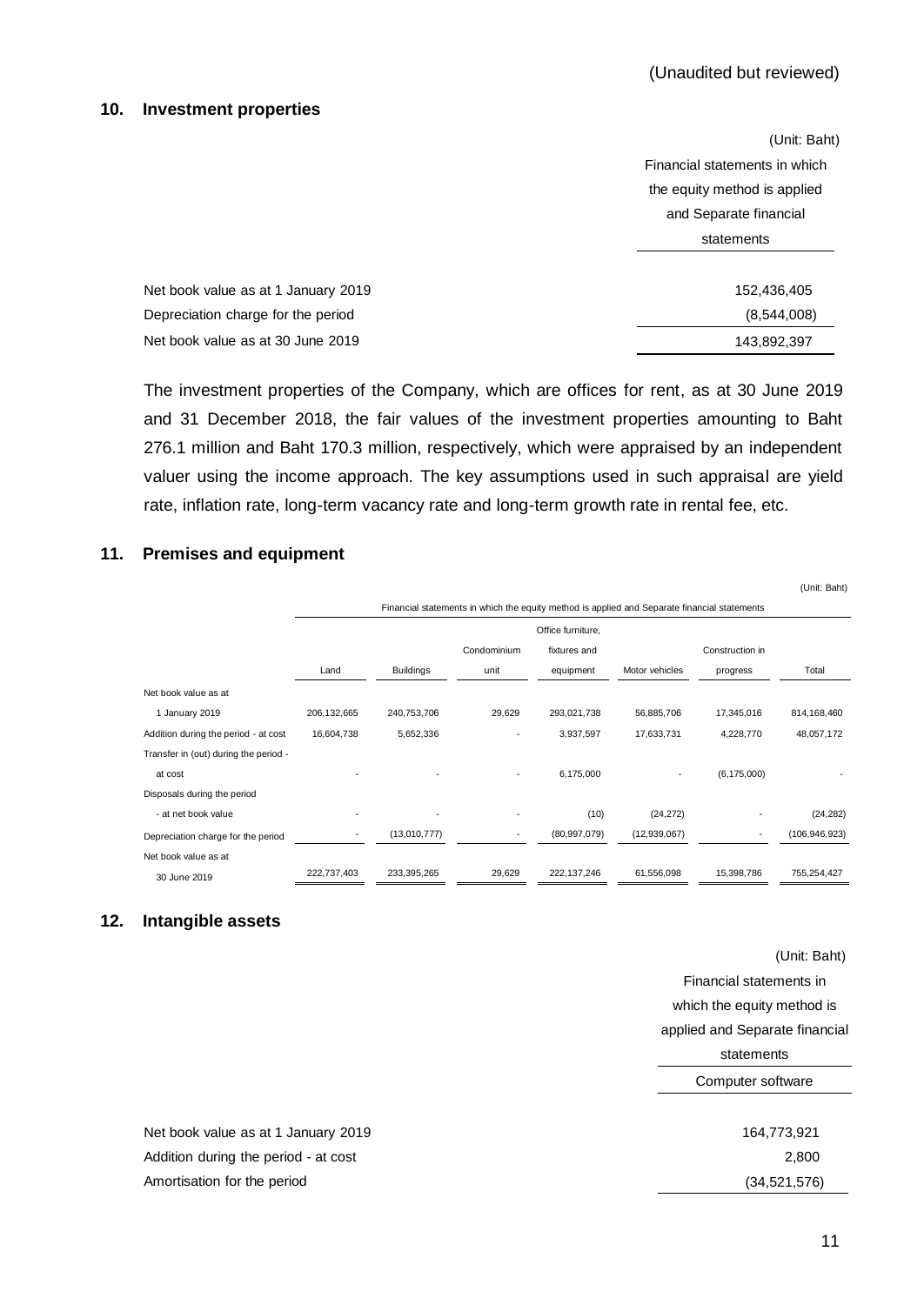Net book value as at 30 June 2019 130,255,145

# <span id="page-21-0"></span>**13. Deferred tax asset/liabilities and income tax expenses**

# **13.1 Deferred tax assets/liabilities**

As at 30 June 2019 and 31 December 2018, the components of deferred tax assets and liabilities consisted of tax effects arising from the following transactions.

|                                                        |               |                                   | Changes in deferred tax assets or |                |
|--------------------------------------------------------|---------------|-----------------------------------|-----------------------------------|----------------|
|                                                        |               | Financial statements in which the | liabilities for the six-month     |                |
|                                                        |               | equity method is applied          | periods ended 30 June             |                |
|                                                        | 30 June 2019  | 31 December 2018                  | 2019                              | 2018           |
| Deferred tax assets arose from:                        |               |                                   |                                   |                |
| Allowance for impairment on investments                | 22,894,217    | 23,400,632                        | (506, 415)                        | 68,600         |
| Premium reserves                                       | 254,522,319   | 210,854,551                       | 43,667,768                        | 33,508,076     |
| Loss reserves of claims incurred and reported          | 371,885,089   | 366, 197, 366                     | 5,687,723                         | (46, 226, 720) |
| Loss reserves of claims incurred but not yet reported  | 61,434,489    | 60,661,254                        | 773,235                           | (1,675,226)    |
| Provision for long-term employee benefits              | 105,288,070   | 77,536,894                        | 27,751,176                        | 4,557,230      |
| Others                                                 | 11,780,187    | 22,635,769                        | (10, 855, 582)                    | 1,714,693      |
| Total                                                  | 827,804,371   | 761,286,466                       |                                   |                |
| Deferred tax liabilities arose from:                   |               |                                   |                                   |                |
| Gains on revaluation of available-for-sale investments | 5,187,738,923 | 5,464,746,406                     | 277,007,483                       | 728,574,329    |
| Actuarial gains                                        | 1,299,033     | 1,299,033                         |                                   |                |
| Shares of profits from investments in associates       | 20,311,109    | 19,669,221                        | (641, 888)                        | (2,057,422)    |
| Total                                                  | 5,209,349,065 | 5,485,714,660                     |                                   |                |
| Deferred tax liabilities                               | 4,381,544,694 | 4,724,428,194                     |                                   |                |
| Total changes                                          |               |                                   | 342,883,500                       | 718,463,560    |
| Changes are recognised:                                |               |                                   |                                   |                |
| - in profit or loss                                    |               |                                   | 65,876,017                        | (10, 110, 769) |
| - in other comprehensive income                        |               |                                   | 277,007,483                       | 728,574,329    |
|                                                        |               |                                   | 342,883,500                       | 718,463,560    |
|                                                        |               |                                   |                                   |                |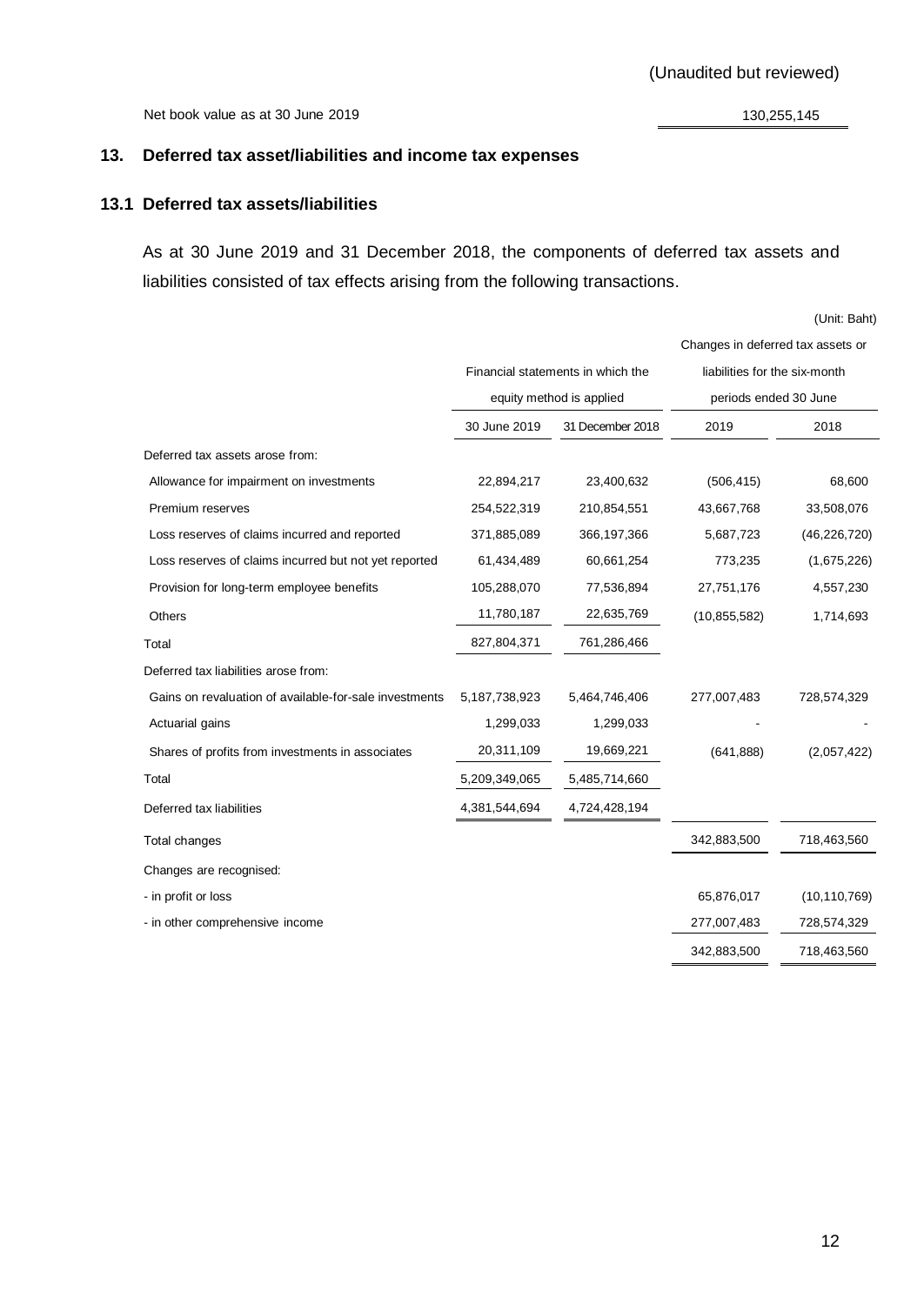Changes in deferred tax assets or

liabilities for the six-month

|                                                        | Separate financial statements |                  | periods ended 30 June |                |
|--------------------------------------------------------|-------------------------------|------------------|-----------------------|----------------|
|                                                        | 30 June 2019                  | 31 December 2018 | 2019                  | 2018           |
| Deferred tax assets arose from:                        |                               |                  |                       |                |
| Allowance for impairment on investments                | 22,894,217                    | 23,400,632       | (506, 415)            | 68,600         |
| Premium reserves                                       | 254,522,319                   | 210,854,551      | 43,667,768            | 33,508,076     |
| Loss reserves of claims incurred and reported          | 371,885,089                   | 366,197,366      | 5,687,723             | (46, 226, 720) |
| Loss reserves of claims incurred but not yet reported  | 61,434,489                    | 60,661,254       | 773,235               | (1,675,226)    |
| Provision for long-term employee benefits              | 105,288,070                   | 77,536,894       | 27,751,176            | 4,557,230      |
| Others                                                 | 11,780,187                    | 22,635,769       | (10, 855, 582)        | 1,714,693      |
| Total                                                  | 827,804,371                   | 761,286,466      |                       |                |
| Deferred tax liabilities arose from:                   |                               |                  |                       |                |
| Gains on revaluation of available-for-sale investments | 5,187,738,923                 | 5,464,746,406    | 277,007,483           | 728,574,329    |
| Actuarial gains                                        | 1,299,033                     | 1,299,033        |                       |                |
| Total                                                  | 5,189,037,956                 | 5,466,045,439    |                       |                |
| Deferred tax liabilities                               | 4,361,233,585                 | 4,704,758,973    |                       |                |
| Total changes                                          |                               |                  | 343,525,388           | 720,520,982    |
| Changes are recognised:                                |                               |                  |                       |                |
| - in profit or loss                                    |                               |                  | 66,517,905            | (8,053,347)    |
| - in other comprehensive income                        |                               |                  | 277,007,483           | 728,574,329    |
|                                                        |                               |                  | 343,525,388           | 720,520,982    |

# **13.2 Income tax expenses**

Income tax expenses for the three-month and six-month periods ended 30 June 2019 and 2018 were made up as follows:

|                                           |                               |                |                               | (Unit: Baht)   |
|-------------------------------------------|-------------------------------|----------------|-------------------------------|----------------|
|                                           | Financial statements in which |                |                               |                |
|                                           | the equity method is applied  |                | Separate financial statements |                |
|                                           | For the three-month periods   |                | For the three-month periods   |                |
|                                           | ended 30 June                 |                | ended 30 June                 |                |
|                                           | 2019                          | 2018           | 2019                          | 2018           |
| <b>Current income taxes:</b>              |                               |                |                               |                |
| Corporate income tax charge               | (72, 280, 009)                | (69, 474, 633) | (72, 280, 009)                | (69, 474, 633) |
| Deferred income taxes:                    |                               |                |                               |                |
| Deferred income taxes relating to         |                               |                |                               |                |
| origination and reversal of temporary     |                               |                |                               |                |
| differences                               | 24,041,339                    | (25,883,426)   | 24,424,088                    | (24.504, 702)  |
| Income tax expenses reported in profit or |                               |                |                               |                |
| loss                                      | (48,238,670)                  | (95, 358, 059) | (47, 855, 921)                | (93.979.335)   |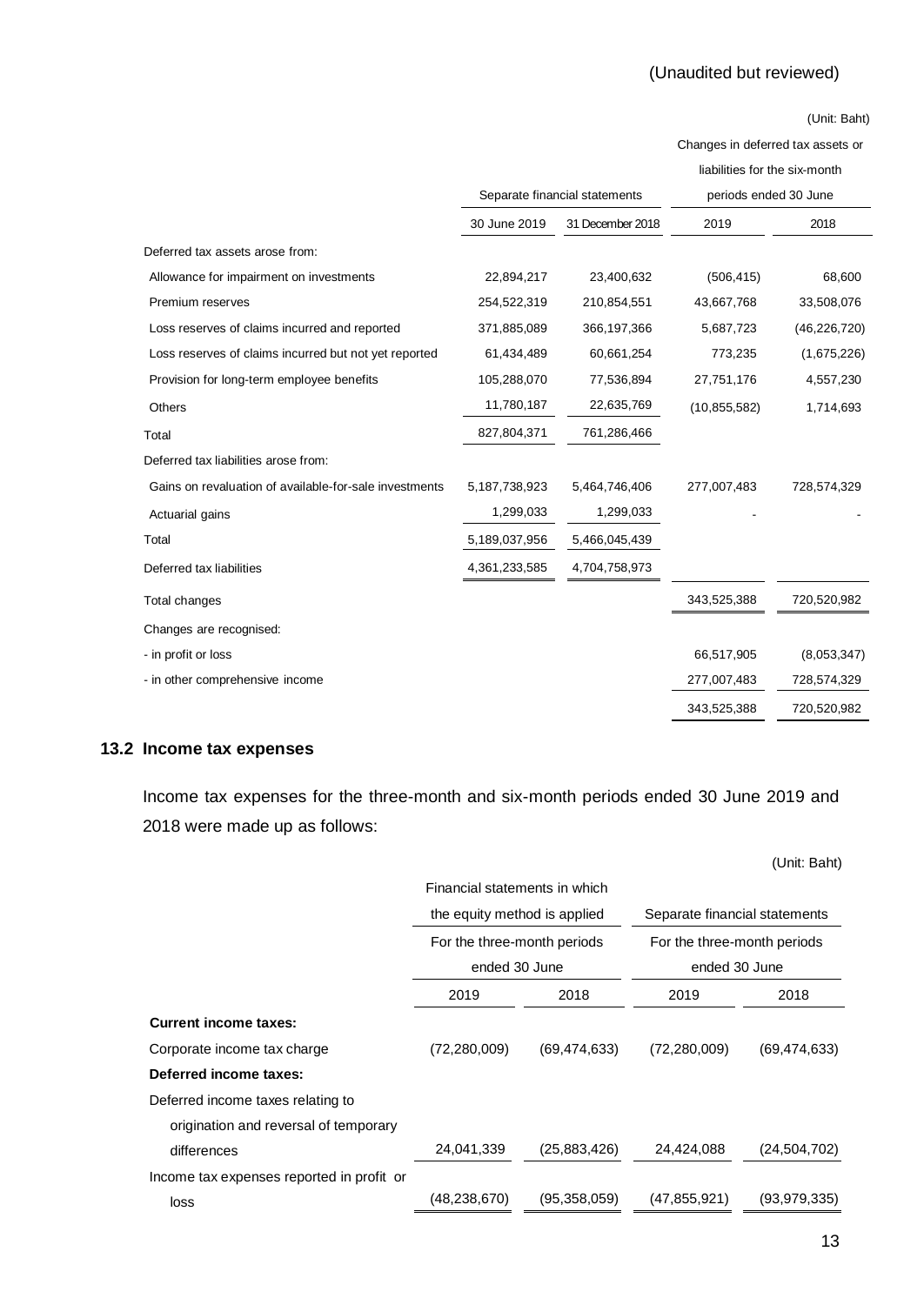|                                        | Financial statements in which                             |                 |                           |                               |  |
|----------------------------------------|-----------------------------------------------------------|-----------------|---------------------------|-------------------------------|--|
|                                        | the equity method is applied<br>For the six-month periods |                 |                           | Separate financial statements |  |
|                                        |                                                           |                 | For the six-month periods |                               |  |
|                                        | ended 30 June                                             |                 | ended 30 June             |                               |  |
|                                        | 2019                                                      | 2018            | 2019                      | 2018                          |  |
| <b>Current income taxes:</b>           |                                                           |                 |                           |                               |  |
| Interim corporate income tax charge    | (189, 294, 392)                                           | (183, 870, 231) | (189, 294, 392)           | (183, 870, 231)               |  |
| Deferred income taxes:                 |                                                           |                 |                           |                               |  |
| Deferred income taxes relating to      |                                                           |                 |                           |                               |  |
| origination and reversal of temporary  |                                                           |                 |                           |                               |  |
| differences                            | 65,876,017                                                | (10, 110, 769)  | 66,517,905                | (8,053,347)                   |  |
| Income tax expenses reported in profit |                                                           |                 |                           |                               |  |
| or loss                                | (123,418,375)                                             | (193.981.000)   | (122, 776, 487)           | (191, 923, 578)               |  |

Reconciliations between income tax expenses and the product of accounting profits for the three-month and six-month periods ended 30 June 2019 and 2018 and the applicable tax rate were as follows:

|                                         | Financial statements in which |                              |                             |                               |  |
|-----------------------------------------|-------------------------------|------------------------------|-----------------------------|-------------------------------|--|
|                                         |                               | the equity method is applied |                             | Separate financial Statements |  |
|                                         | For the three-month periods   |                              | For the three-month periods |                               |  |
|                                         | ended 30 June                 |                              | ended 30 June               |                               |  |
|                                         | 2019                          | 2018                         | 2019                        | 2018                          |  |
| Accounting profits before income tax    |                               |                              |                             |                               |  |
| expenses                                | 724,430,396                   | 738,333,704                  | 722,516,648                 | 731,440,085                   |  |
| Applicable tax rate                     | 20%                           | 20%                          | 20%                         | 20%                           |  |
| Income taxes at the applicable tax rate | (144, 886, 079)               | (147, 666, 741)              | (144, 503, 330)             | (146, 288, 017)               |  |
| Net tax effect on tax-exempt revenues   |                               |                              |                             |                               |  |
| and non-tax deductible expenses         | 96,647,409                    | 52,308,682                   | 96,647,409                  | 52,308,682                    |  |
| Income tax expenses reported in         |                               |                              |                             |                               |  |
| profit or loss                          | (48, 238, 670)                | (95, 358, 059)               | (47, 855, 921)              | (93, 979, 335)                |  |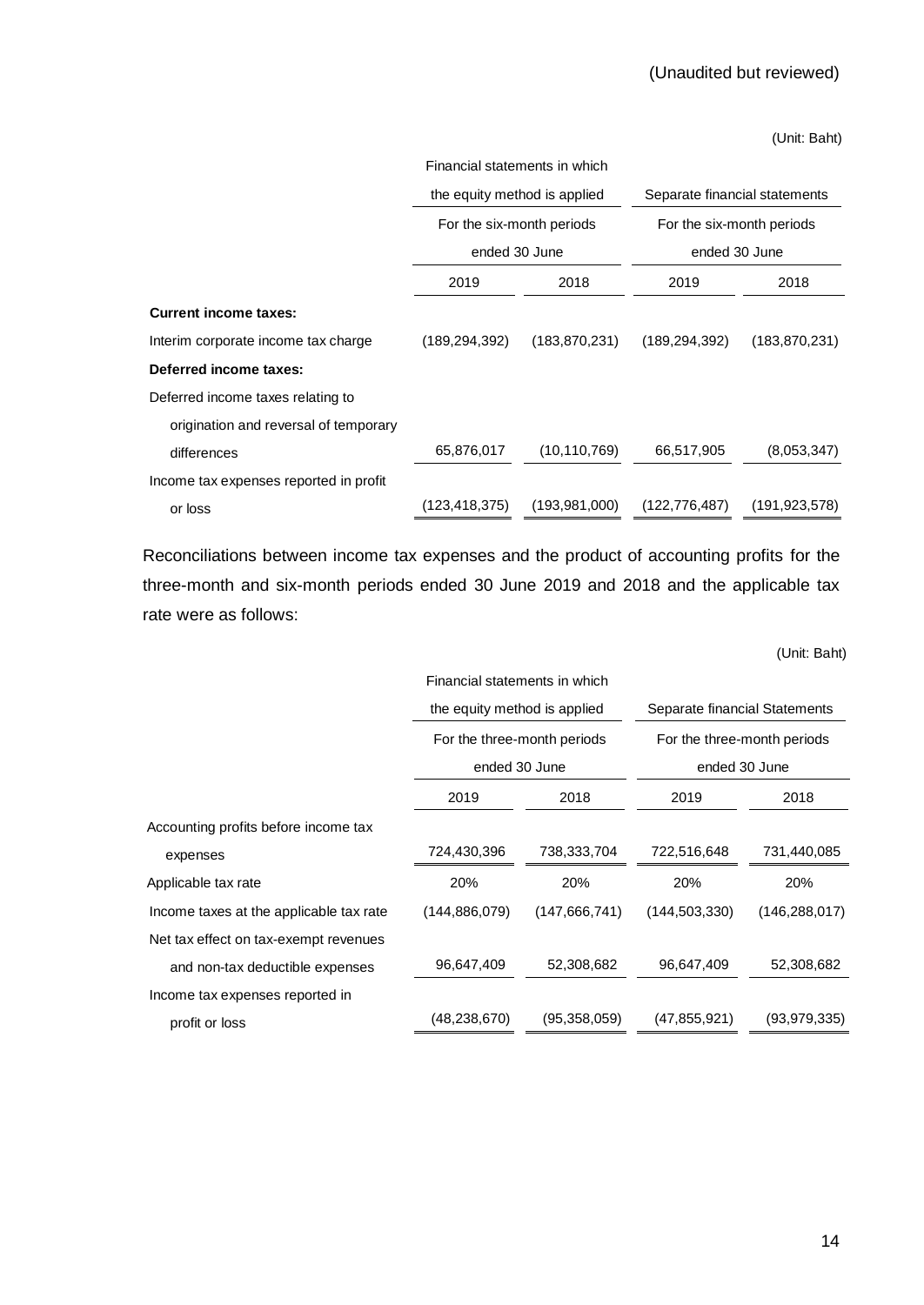|                                         | Financial statements in which                          |                 |                               |                 |
|-----------------------------------------|--------------------------------------------------------|-----------------|-------------------------------|-----------------|
|                                         | the equity method is applied                           |                 | Separate financial Statements |                 |
|                                         | For the six-month periods<br>For the six-month periods |                 |                               |                 |
|                                         |                                                        | ended 30 June   |                               | ended 30 June   |
|                                         | 2019                                                   | 2018            | 2019                          | 2018            |
| Accounting profits before income tax    |                                                        |                 |                               |                 |
| expenses                                | 1,381,616,420                                          | 1,496,110,475   | 1,378,406,979                 | 1,485,823,368   |
| Applicable tax rate                     | 20%                                                    | 20%             | <b>20%</b>                    | <b>20%</b>      |
| Income taxes at the applicable tax rate | (276,323,284)                                          | (299,222,095)   | (275,681,396)                 | (297, 164, 673) |
| Net tax effect on tax-exempt revenues   |                                                        |                 |                               |                 |
| and non-tax deductible expenses         | 152,904,909                                            | 105,241,095     | 152,904,909                   | 105,241,095     |
| Income tax expenses reported in         |                                                        |                 |                               |                 |
| profit or loss                          | (123, 418, 375)                                        | (193, 981, 000) | (122,776,487)                 | (191.923.578)   |

# <span id="page-24-0"></span>**14. Insurance contract liabilities**

(Unit: Baht)

Financial statements in which the equity method is applied and

|                                  |                      | Separate financial statements |               |  |  |  |  |
|----------------------------------|----------------------|-------------------------------|---------------|--|--|--|--|
|                                  |                      | 30 June 2019                  |               |  |  |  |  |
|                                  | Insurance            | Reinsurance                   |               |  |  |  |  |
|                                  | contract liabilities | on liabilities                | <b>Net</b>    |  |  |  |  |
| Loss reserves                    |                      |                               |               |  |  |  |  |
| Claims incurred and reported     | 5,968,888,122        | (3,288,100,153)               | 2,680,787,969 |  |  |  |  |
| Claims incurred but not reported | 370,281,546          | (63, 109, 100)                | 307,172,446   |  |  |  |  |
| Premium reserves                 |                      |                               |               |  |  |  |  |
| Unearned premium reserves        | 8,920,895,813        | (2,425,807,310)               | 6,495,088,503 |  |  |  |  |
| Total                            | 15,260,065,481       | (5,777,016,563)               | 9,483,048,918 |  |  |  |  |
|                                  |                      |                               |               |  |  |  |  |

(Unit: Baht)

Financial statements in which the equity method is applied and

|                                  | Separate financial statements |                    |               |  |  |
|----------------------------------|-------------------------------|--------------------|---------------|--|--|
|                                  | 31 December 2018              |                    |               |  |  |
|                                  | Insurance                     | Reinsurance        |               |  |  |
|                                  | contract liabilities          | on liabilities     | <b>Net</b>    |  |  |
| Loss reserves                    |                               |                    |               |  |  |
| Claims incurred and reported     | 6,086,143,516                 | (3,584,081,265)    | 2,502,062,251 |  |  |
| Claims incurred but not reported | 373,684,987                   | (70, 378, 717)     | 303,306,270   |  |  |
| Premium reserves                 |                               |                    |               |  |  |
| Unearned premium reserves        | 8,275,770,417                 | (2,446,253,125)    | 5,829,517,292 |  |  |
| Total                            | 14,735,598,920                | (6, 100, 713, 107) | 8,634,885,813 |  |  |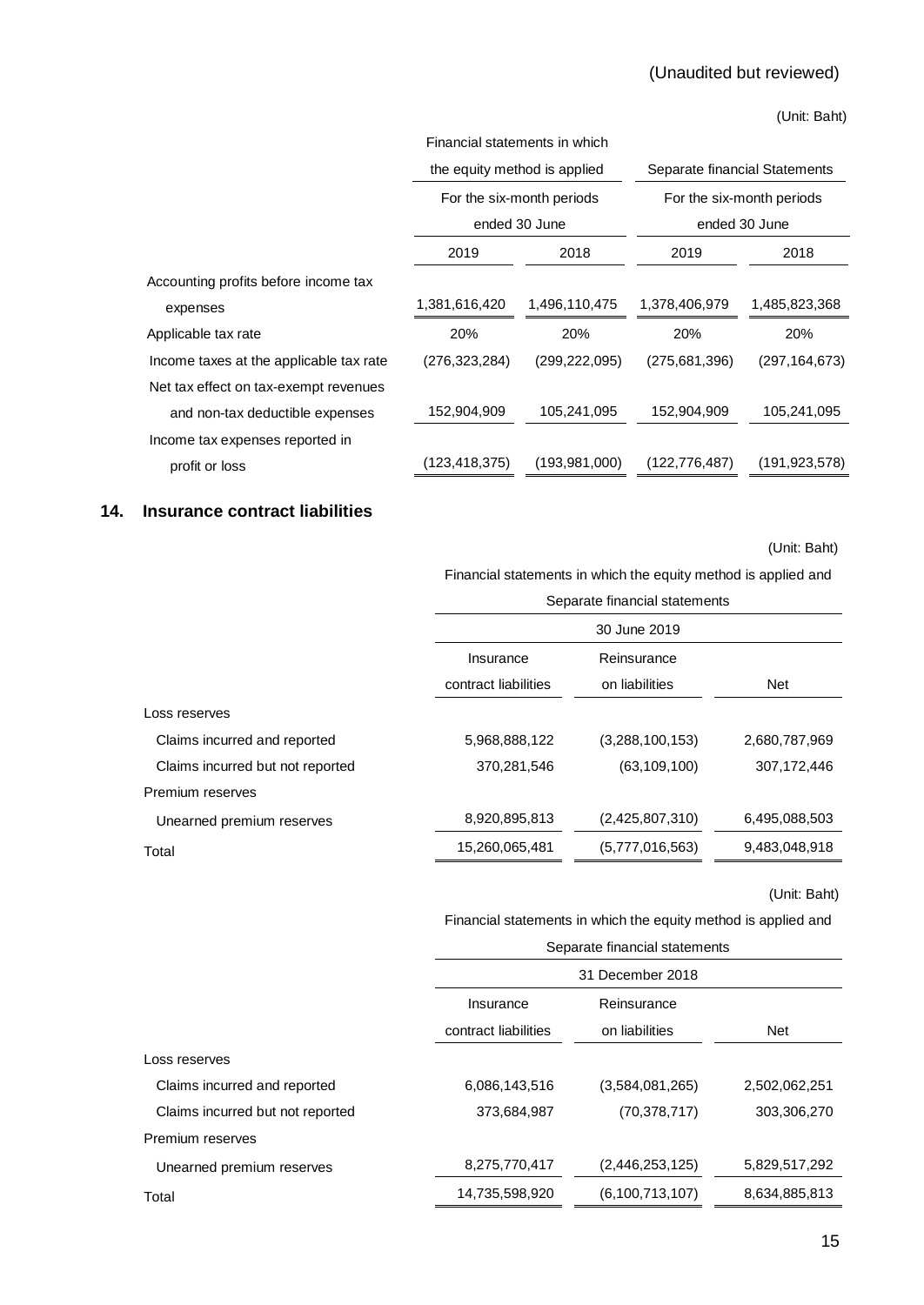# **14.1 Loss reserves**

(Unit: Baht)

|                                                      | Financial statements in which     |                    |  |  |
|------------------------------------------------------|-----------------------------------|--------------------|--|--|
|                                                      | the equity method is applied      |                    |  |  |
|                                                      | and Separate financial statements |                    |  |  |
|                                                      | For the six-month                 |                    |  |  |
|                                                      | period ended                      | For the year ended |  |  |
|                                                      | 30 June 2019                      | 31 December 2018   |  |  |
|                                                      |                                   |                    |  |  |
| Beginning balances                                   | 6,459,828,503                     | 6,422,182,460      |  |  |
| Claim incurred during the periods                    | 4,242,293,533                     | 8,246,102,565      |  |  |
| Change in loss reserves of claimed incurred in prior |                                   |                    |  |  |
| periods                                              | 206,442,705                       | (180, 557, 798)    |  |  |
| Changes in assumptions in calculating loss reserves  |                                   | (28,061,358)       |  |  |
| Claims and loss adjustment expenses paid during      |                                   |                    |  |  |
| the periods                                          | (4,569,395,073)                   | (7,999,837,366)    |  |  |
| Ending balances                                      | 6,339,169,668                     | 6,459,828,503      |  |  |

# **14.2 Unearned premium reserves**

|                                    | Financial statements in which<br>the equity method is applied |                    |  |
|------------------------------------|---------------------------------------------------------------|--------------------|--|
|                                    | and Separate financial statements                             |                    |  |
|                                    | For the six-month                                             |                    |  |
|                                    | period ended                                                  | For the year ended |  |
|                                    | 30 June 2019                                                  | 31 December 2018   |  |
|                                    |                                                               |                    |  |
| Beginning balances                 | 8,275,770,417                                                 | 7,340,161,143      |  |
| Premium written during the periods | 9,707,157,307                                                 | 17,326,215,295     |  |
| Premium earned during the periods  | (9,062,031,911)                                               | (16,390,606,021)   |  |
| Ending balances                    | 8,920,895,813                                                 | 8,275,770,417      |  |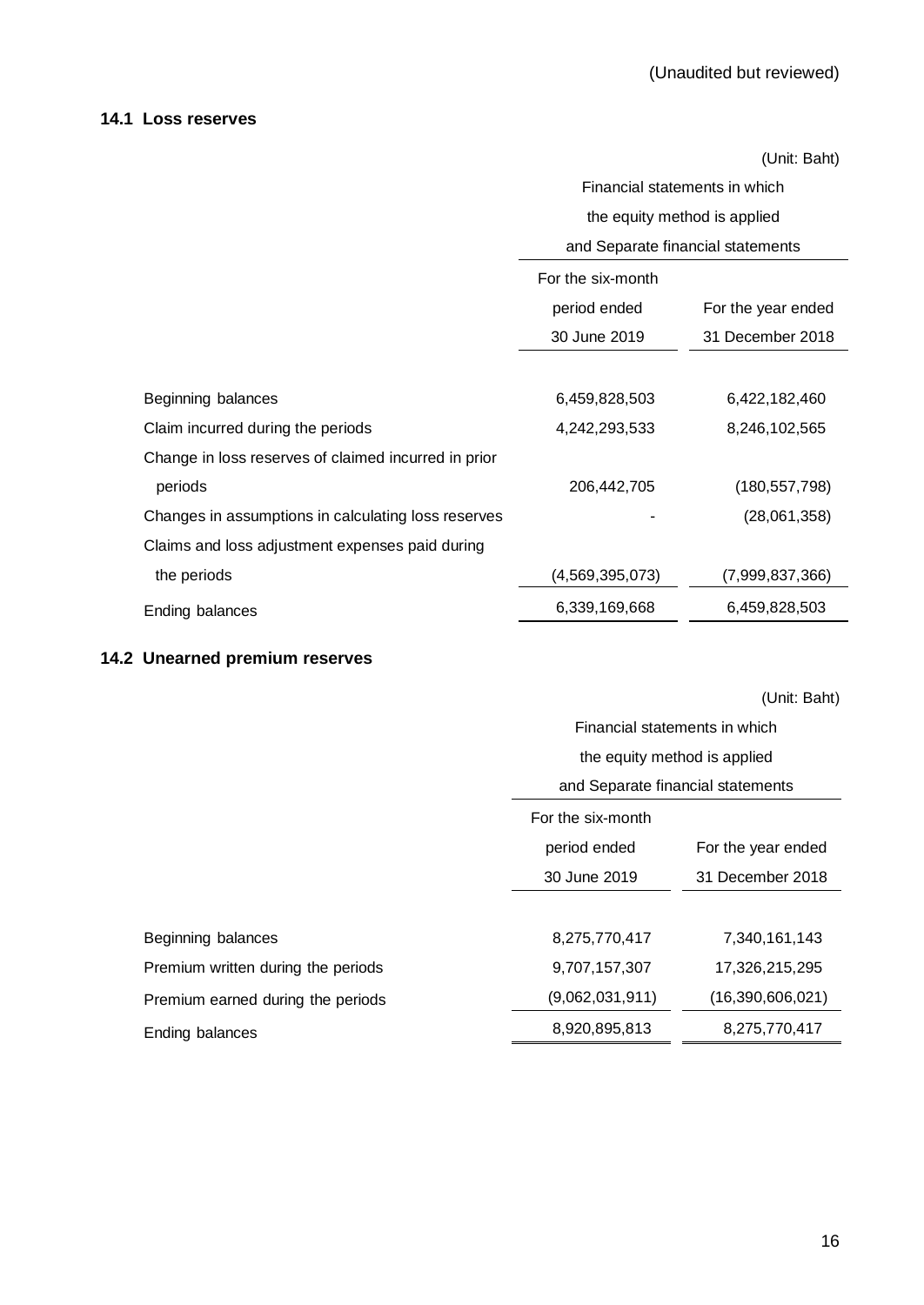# <span id="page-26-0"></span>**15. Due to reinsurers**

|                                 |                                   | (Unit: Baht)  |  |
|---------------------------------|-----------------------------------|---------------|--|
|                                 | Financial statements in which     |               |  |
|                                 | the equity method is applied      |               |  |
|                                 | and Separate financial statements |               |  |
|                                 | 30 June 2019<br>31 December 2018  |               |  |
|                                 |                                   |               |  |
| Amounts withheld on reinsurance | 1,074,509,186                     | 1,031,419,571 |  |
| Amounts due to reinsurers       | 631,521,926                       | 1,147,509,615 |  |
| Total due to reinsurers         | 1,706,031,112                     | 2,178,929,186 |  |

# <span id="page-26-1"></span>**16. Employee benefit obligations**

(Unit: Baht)

|                                                      | Financial statements in which     |                    |  |
|------------------------------------------------------|-----------------------------------|--------------------|--|
|                                                      | the equity method is applied      |                    |  |
|                                                      | and Separate financial statements |                    |  |
|                                                      | For the six-month                 |                    |  |
|                                                      | period ended                      | For the year ended |  |
|                                                      | 30 June 2019                      | 31 December 2018   |  |
| Employee benefit obligations at beginning of the     |                                   |                    |  |
| periods                                              | 381,189,307                       | 351,202,663        |  |
| Current service costs                                | 16,728,804                        | 40,336,101         |  |
| Interest costs                                       | 7,623,786                         | 14,048,107         |  |
| Past service costs and gains or losses on settlement | 114,403,291                       |                    |  |
| Actuarial gains                                      |                                   | (5,779,442)        |  |
| Benefits paid during the periods                     |                                   | (18,618,122)       |  |
| Employee benefit obligations at end of the periods   | 519,945,188                       | 381,189,307        |  |

On 5 April 2019, The Labor Protection Act (No. 7) B.E. 2562 was announced in the Royal Gazette. This stipulates additional legal severance pay rates for employees who have worked for an uninterrupted period of twenty years or more, with such employees entitled to receive not less than 400 days' compensation at the latest wage rate. The law is effective from 5 May 2019. This change is considered a post-employment benefits plan amendment. The Company's management, therefore determines to revise employee benefit plan to comply with the new law. The Company have additional long-term employee benefit liabilities of Baht 114.4 million as a result. The Company has already reflected the effect of the change by recognised past service costs.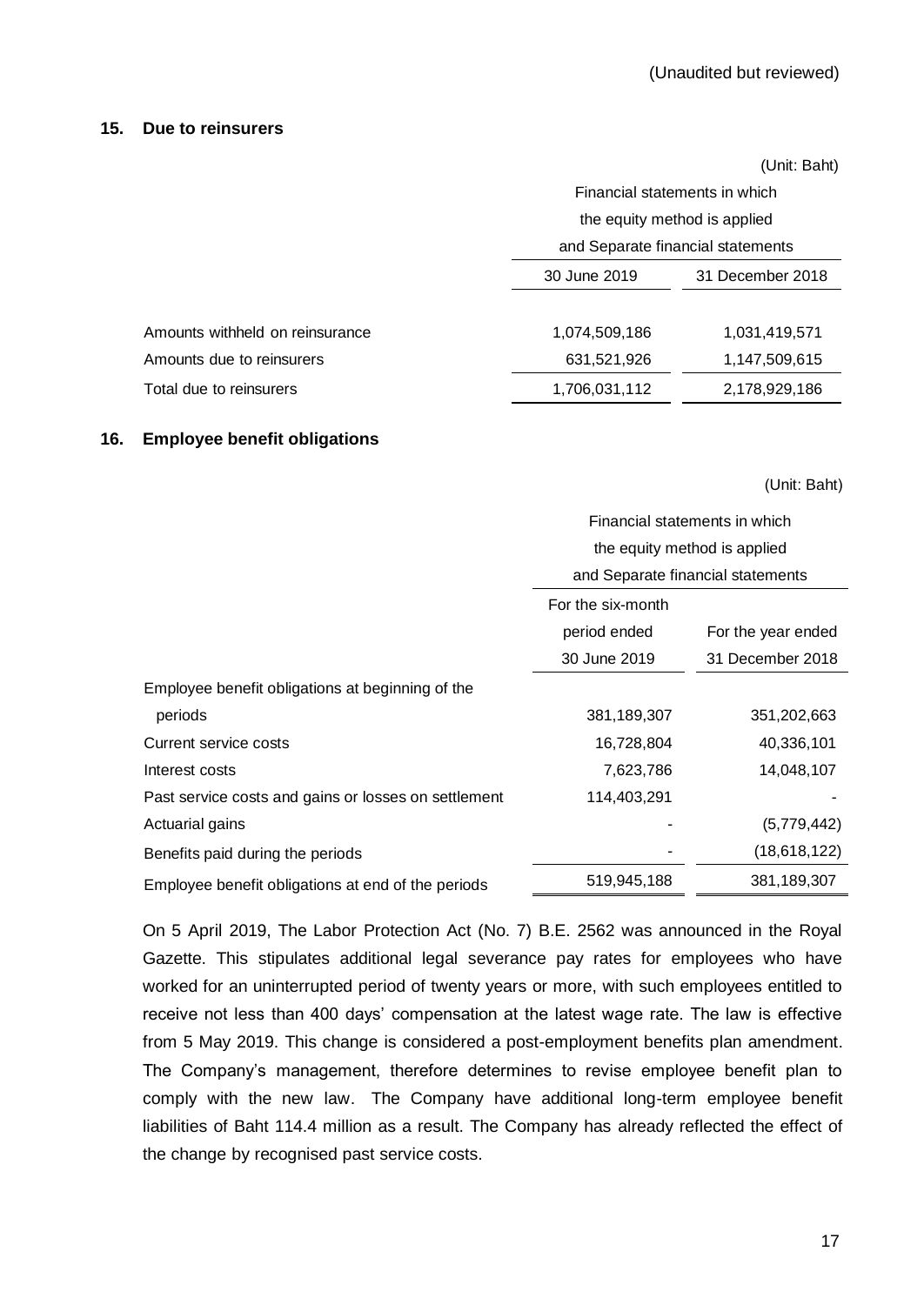## <span id="page-27-0"></span>**17. Other reserves**

On 26 April 2019, the Annual General Meeting No. 26 of the Company's shareholders approved the appropriation of unappropriated retained earnings of Baht 3,900 million to other reserve.

## <span id="page-27-1"></span>**18. Segment information/major customers**

The Company is organised into business units based on its insurance products. During the current periods, there was no change in the organisational structure of its reportable segments.

# **18.1 Segment information reporting**

Operating segment information for the three-month and six-month periods ended 30 June 2019 and 2018 can be classified by types of insurance products as follows:

|                                         |                                                        |                                               |                 |                 | (Unit: Baht)     |  |  |
|-----------------------------------------|--------------------------------------------------------|-----------------------------------------------|-----------------|-----------------|------------------|--|--|
|                                         | Financial statements in which equity method is applied |                                               |                 |                 |                  |  |  |
|                                         |                                                        | For the three-month period ended 30 June 2019 |                 |                 |                  |  |  |
|                                         |                                                        | Marine and                                    |                 |                 |                  |  |  |
|                                         | Fire                                                   | transportation                                | Motor           | Miscellaneous   | Total            |  |  |
| <b>Underwriting revenues</b>            |                                                        |                                               |                 |                 |                  |  |  |
| Gross premium written                   | 369,049,838                                            | 140,258,324                                   | 2,222,921,154   | 2,078,725,629   | 4,810,954,945    |  |  |
| Less: Premium ceded to reinsurers       | (112,142,874)                                          | (76,680,217)                                  | (58, 134, 834)  | (1,097,096,888) | (1,344,054,813)  |  |  |
| Net premium written                     | 256,906,964                                            | 63,578,107                                    | 2,164,786,320   | 981,628,741     | 3,466,900,132    |  |  |
| Add (less): Unearned premium reserves   |                                                        |                                               |                 |                 |                  |  |  |
| (increased) decreased from prior period | 6,335,235                                              | (3,564,666)                                   | (310, 440, 080) | 18,007,931      | (289,661,580)    |  |  |
| Earned premium                          | 263,242,199                                            | 60,013,441                                    | 1,854,346,240   | 999,636,672     | 3, 177, 238, 552 |  |  |
| Commission and brokerage fee income     | 45,644,019                                             | 17,241,599                                    | 18,533,027      | 205,313,537     | 286,732,182      |  |  |
| <b>Total underwriting income</b>        | 308,886,218                                            | 77,255,040                                    | 1,872,879,267   | 1,204,950,209   | 3,463,970,734    |  |  |
| <b>Underwriting expenses</b>            |                                                        |                                               |                 |                 |                  |  |  |
| Net claims                              | 32,252,036                                             | 24,005,230                                    | 1,213,166,197   | 452,140,104     | 1,721,563,567    |  |  |
| Commission and brokerage expenses       | 76,698,952                                             | 12,027,605                                    | 338,903,668     | 236, 291, 559   | 663,921,784      |  |  |
| Other underwriting expenses             | 67,685,096                                             | 22,747,121                                    | 247,947,101     | 249,022,686     | 587,402,004      |  |  |
| <b>Total underwriting expenses</b>      | 176,636,084                                            | 58,779,956                                    | 1,800,016,966   | 937,454,349     | 2,972,887,355    |  |  |
| Profit from underwriting                | 132,250,134                                            | 18,475,084                                    | 72,862,301      | 267,495,860     | 491,083,379      |  |  |
| Shares of profits from investments in   |                                                        |                                               |                 |                 |                  |  |  |
| associates                              |                                                        |                                               |                 |                 | 1,913,748        |  |  |
| Investment revenue                      |                                                        |                                               |                 |                 | 376,266,641      |  |  |
| Gains on investments                    |                                                        |                                               |                 |                 | 99,049,355       |  |  |
| Other income                            |                                                        |                                               |                 |                 | 42,790,960       |  |  |
| Operating expenses                      |                                                        |                                               |                 |                 | (264, 580, 408)  |  |  |
| Investment expenses                     |                                                        |                                               |                 |                 | (21, 425, 546)   |  |  |
| Finance costs                           |                                                        |                                               |                 |                 | (667, 733)       |  |  |
| Profit before income tax expenses       |                                                        |                                               |                 |                 | 724,430,396      |  |  |
| Less: Income tax expenses               |                                                        |                                               |                 |                 | (48, 238, 670)   |  |  |
| Profit for the period                   |                                                        |                                               |                 |                 | 676,191,726      |  |  |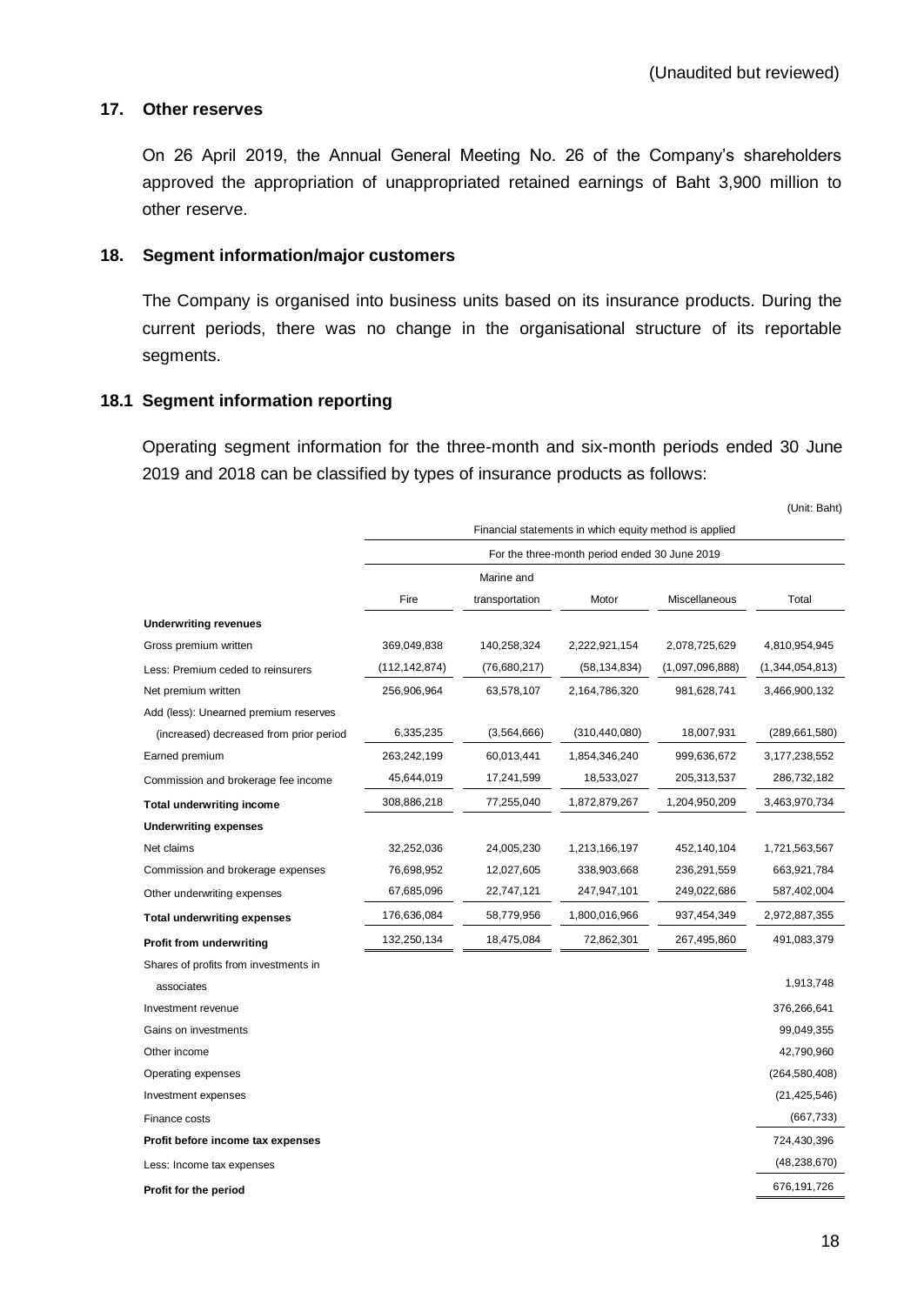|                                           | Financial statements in which the equity method is applied |                |                                               |                 |                 |  |  |
|-------------------------------------------|------------------------------------------------------------|----------------|-----------------------------------------------|-----------------|-----------------|--|--|
|                                           |                                                            |                | For the three-month period ended 30 June 2018 |                 |                 |  |  |
|                                           |                                                            | Marine and     |                                               |                 |                 |  |  |
|                                           | Fire                                                       | transportation | Motor                                         | Miscellaneous   | Total           |  |  |
| <b>Underwriting revenue</b>               |                                                            |                |                                               |                 |                 |  |  |
| Gross premium written                     | 391,098,680                                                | 98,569,078     | 1,566,448,313                                 | 1,822,502,498   | 3,878,618,569   |  |  |
| Less: Premium ceded to reinsurers         | (112,084,071)                                              | (47, 241, 061) | (40, 347, 033)                                | (882, 227, 336) | (1,081,899,501) |  |  |
| Net premium written                       | 279,014,609                                                | 51,328,017     | 1,526,101,280                                 | 940,275,162     | 2,796,719,068   |  |  |
| Less: Unearned premium reserves increased |                                                            |                |                                               |                 |                 |  |  |
| from prior period                         | (8,747,676)                                                | (987, 683)     | (25, 148, 295)                                | (3,922,686)     | (38, 806, 340)  |  |  |
| Earned premium                            | 270,266,933                                                | 50,340,334     | 1,500,952,985                                 | 936,352,476     | 2,757,912,728   |  |  |
| Commission and brokerage fee income       | 39,976,400                                                 | 14,581,289     | 10,776,811                                    | 161,180,674     | 226,515,174     |  |  |
| <b>Total underwriting income</b>          | 310,243,333                                                | 64,921,623     | 1,511,729,796                                 | 1,097,533,150   | 2,984,427,902   |  |  |
| <b>Underwriting expenses</b>              |                                                            |                |                                               |                 |                 |  |  |
| Net claims                                | 57,169,901                                                 | 10,951,226     | 973,645,969                                   | 349,458,951     | 1,391,226,047   |  |  |
| Commission and brokerage expenses         | 84,044,333                                                 | 10,766,584     | 234,318,164                                   | 217,725,292     | 546,854,373     |  |  |
| Other underwriting expenses               | 51,294,270                                                 | 19,035,293     | 200,554,806                                   | 195,445,034     | 466,329,403     |  |  |
| Total underwriting expenses               | 192,508,504                                                | 40,753,103     | 1,408,518,939                                 | 762,629,277     | 2,404,409,823   |  |  |
| Profit from underwriting                  | 117,734,829                                                | 24,168,520     | 103,210,857                                   | 334,903,873     | 580,018,079     |  |  |
| Shares of profits from investments in     |                                                            |                |                                               |                 |                 |  |  |
| associates                                |                                                            |                |                                               |                 | 6,893,619       |  |  |
| Investment revenue                        |                                                            |                |                                               |                 | 315,056,545     |  |  |
| Gains on investments                      |                                                            |                |                                               |                 | 65,905,418      |  |  |
| Other income                              |                                                            |                |                                               |                 | 43,759,634      |  |  |
| Operating expenses                        |                                                            |                |                                               |                 | (251, 374, 076) |  |  |
| Investment expenses                       |                                                            |                |                                               |                 | (21, 101, 649)  |  |  |
| Finance cost                              |                                                            |                |                                               |                 | (823, 866)      |  |  |
| Profit before income tax expenses         |                                                            |                |                                               |                 | 738,333,704     |  |  |
| Less: Income tax expenses                 |                                                            |                |                                               |                 | (95, 358, 059)  |  |  |
| Profit for the period                     |                                                            |                |                                               |                 | 642,975,645     |  |  |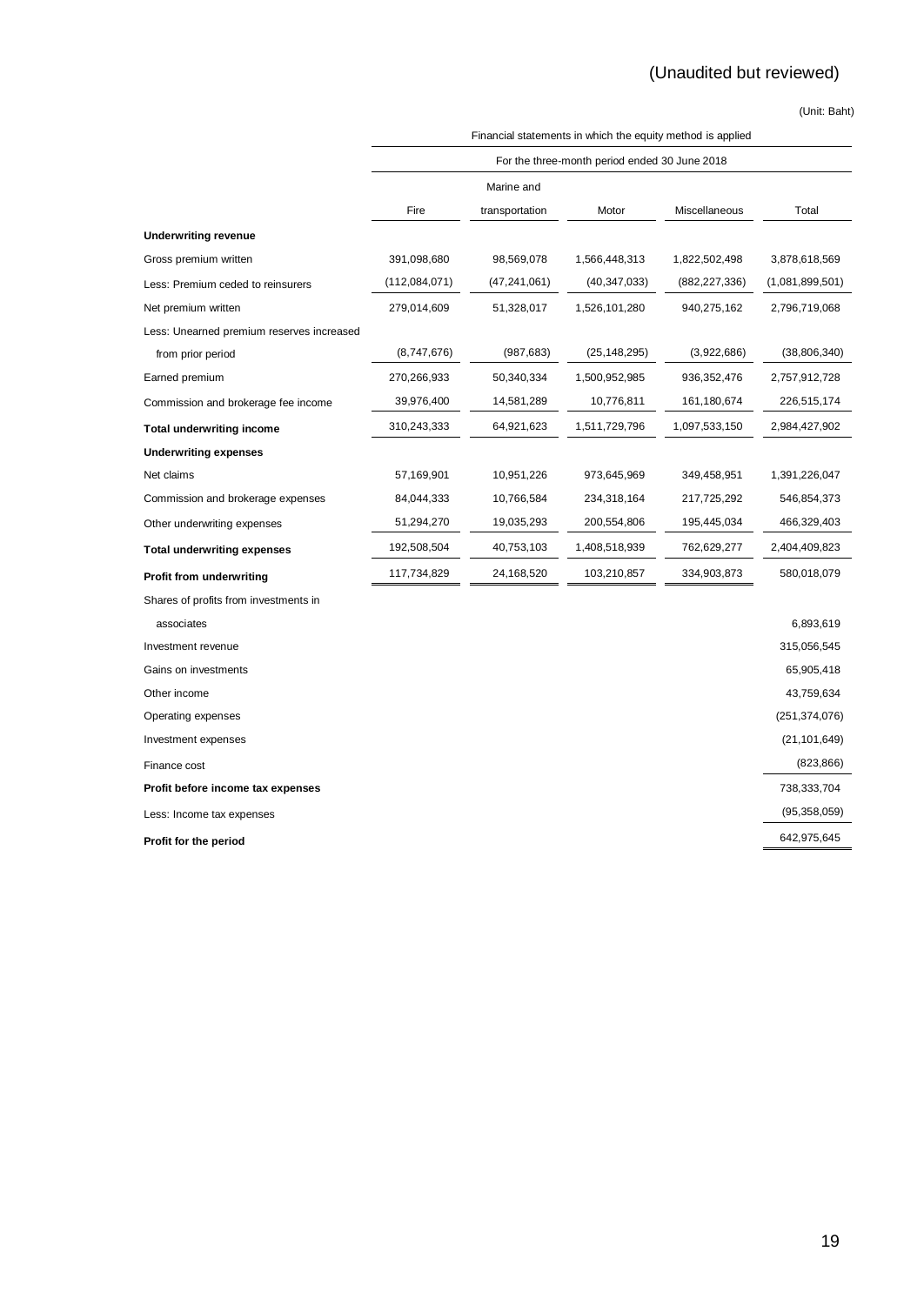|                                                  | Financial statements in which the equity method is applied |                 |                                             |                 |                 |  |
|--------------------------------------------------|------------------------------------------------------------|-----------------|---------------------------------------------|-----------------|-----------------|--|
|                                                  |                                                            |                 | For the six-month period ended 30 June 2019 |                 |                 |  |
|                                                  |                                                            | Marine and      |                                             |                 |                 |  |
|                                                  | Fire                                                       | transportation  | Motor                                       | Miscellaneous   | Total           |  |
| <b>Underwriting revenue</b>                      |                                                            |                 |                                             |                 |                 |  |
| Gross premium written                            | 771,005,397                                                | 303,451,491     | 4,254,187,670                               | 4,378,512,749   | 9,707,157,307   |  |
| Less: Premium ceded to reinsurers                | (252,068,882)                                              | (175, 461, 888) | (123, 541, 069)                             | (2,281,254,130) | (2,832,325,969) |  |
| Net premium written                              | 518,936,515                                                | 127,989,603     | 4,130,646,601                               | 2,097,258,619   | 6,874,831,338   |  |
| Add (less): Unearned premium reserves            |                                                            |                 |                                             |                 |                 |  |
| (increased) decreased from prior period          | 14,828,912                                                 | (10, 136, 708)  | (545, 727, 981)                             | (124, 535, 434) | (665, 571, 211) |  |
| Earned premium                                   | 533,765,427                                                | 117,852,895     | 3,584,918,620                               | 1,972,723,185   | 6,209,260,127   |  |
| Commission and brokerage fee income              | 102,762,420                                                | 41,316,903      | 34,819,107                                  | 416,575,484     | 595,473,914     |  |
| <b>Total underwriting income</b>                 | 636,527,847                                                | 159,169,798     | 3,619,737,727                               | 2,389,298,669   | 6,804,734,041   |  |
| <b>Underwriting expenses</b>                     |                                                            |                 |                                             |                 |                 |  |
| Net claims                                       | 22,507,649                                                 | 31,896,765      | 2,341,920,773                               | 923,512,463     | 3,319,837,650   |  |
| Commission and brokerage expenses                | 166,646,505                                                | 25,664,791      | 643,898,369                                 | 486,844,835     | 1,323,054,500   |  |
| Other underwriting expenses                      | 134,184,516                                                | 41,146,221      | 458,987,904                                 | 465,094,143     | 1,099,412,784   |  |
| <b>Total underwriting expenses</b>               | 323,338,670                                                | 98,707,777      | 3,444,807,046                               | 1,875,451,441   | 5,742,304,934   |  |
| Profit from underwriting                         | 313,189,177                                                | 60,462,021      | 174,930,681                                 | 513,847,228     | 1,062,429,107   |  |
| Shares of profits from investments in associates |                                                            |                 |                                             |                 | 3,209,441       |  |
| Investment revenue                               |                                                            |                 |                                             |                 | 717,372,344     |  |
| Gains on investments                             |                                                            |                 |                                             |                 | 100,864,391     |  |
| Other income                                     |                                                            |                 |                                             |                 | 90,090,361      |  |
| Operating expenses                               |                                                            |                 |                                             |                 | (550, 299, 027) |  |
| Investment expenses                              |                                                            |                 |                                             |                 | (40, 679, 554)  |  |
| Finance cost                                     |                                                            |                 |                                             |                 | (1,370,643)     |  |
| Profit before income tax expenses                |                                                            |                 |                                             |                 | 1,381,616,420   |  |
| Less: Income tax expenses                        |                                                            |                 |                                             |                 | (123, 418, 375) |  |
| Profit for the period                            |                                                            |                 |                                             |                 | 1,258,198,045   |  |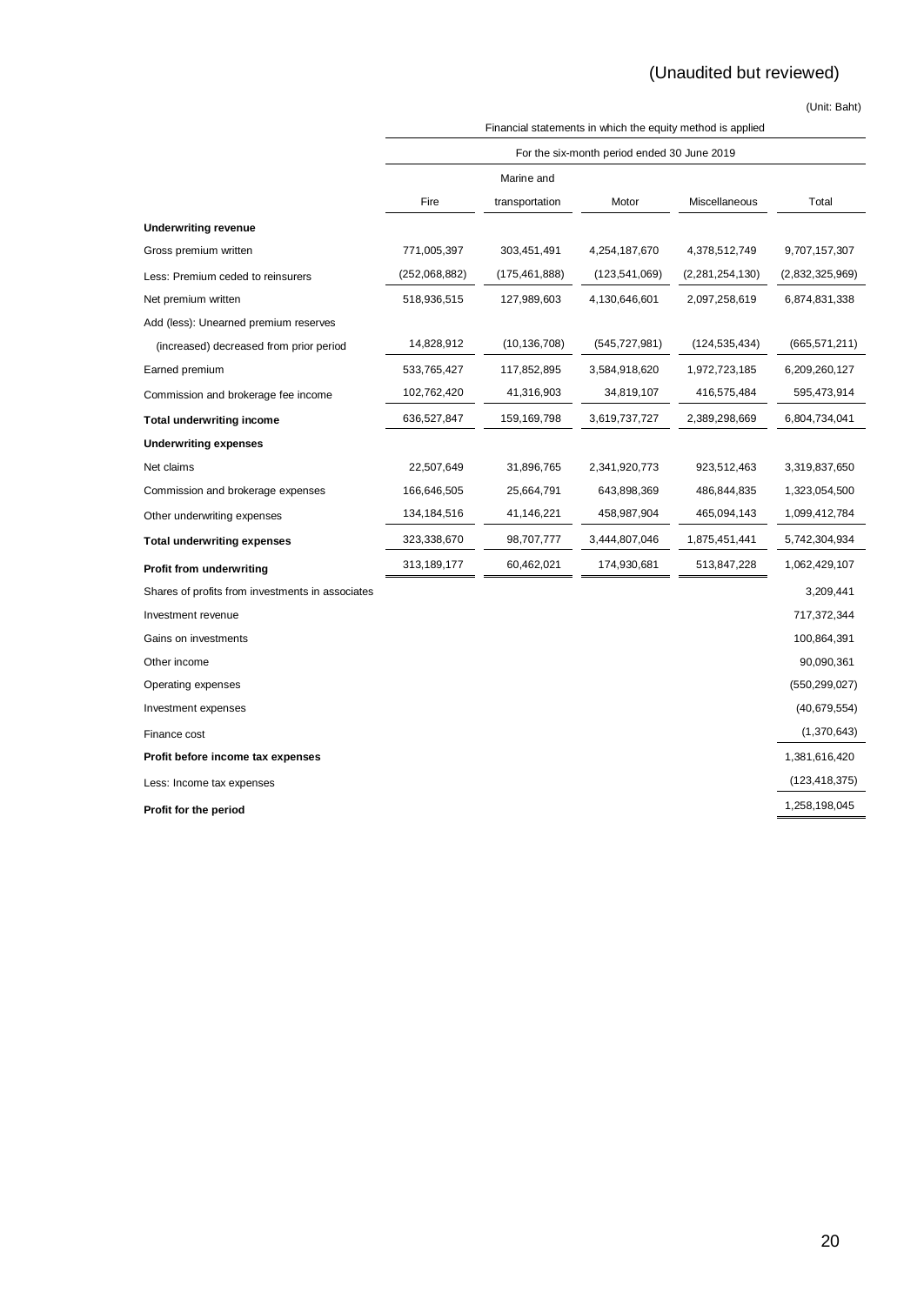|                                                  | Financial statements in which the equity method is applied |                 |                                             |                 |                 |  |
|--------------------------------------------------|------------------------------------------------------------|-----------------|---------------------------------------------|-----------------|-----------------|--|
|                                                  |                                                            |                 | For the six-month period ended 30 June 2018 |                 |                 |  |
|                                                  |                                                            | Marine and      |                                             |                 |                 |  |
|                                                  | Fire                                                       | transportation  | Motor                                       | Miscellaneous   | Total           |  |
| <b>Underwriting revenue</b>                      |                                                            |                 |                                             |                 |                 |  |
| Gross premium written                            | 837,369,577                                                | 207,966,122     | 3,177,015,762                               | 3,928,433,548   | 8,150,785,009   |  |
| Less: Premium ceded to reinsurers                | (263,900,689)                                              | (106, 372, 806) | (92, 488, 283)                              | (1,931,272,830) | (2,394,034,608) |  |
| Net premium written                              | 573,468,888                                                | 101,593,316     | 3,084,527,479                               | 1,997,160,718   | 5,756,750,401   |  |
| Less: Unearned premium reserves increased        |                                                            |                 |                                             |                 |                 |  |
| from prior period                                | (31, 446, 943)                                             | (296, 909)      | (89, 476, 541)                              | (141, 464, 943) | (262, 685, 336) |  |
| Earned premium                                   | 542,021,945                                                | 101,296,407     | 2,995,050,938                               | 1,855,695,775   | 5,494,065,065   |  |
| Commission and brokerage fee income              | 91,851,196                                                 | 31,442,503      | 25,292,136                                  | 335,466,071     | 484,051,906     |  |
| <b>Total underwriting income</b>                 | 633,873,141                                                | 132,738,910     | 3,020,343,074                               | 2,191,161,846   | 5,978,116,971   |  |
| <b>Underwriting expenses</b>                     |                                                            |                 |                                             |                 |                 |  |
| Net claims                                       | 85,505,183                                                 | 15,281,243      | 1,873,339,586                               | 747,460,478     | 2,721,586,490   |  |
| Commission and brokerage expenses                | 189,537,413                                                | 20,910,545      | 469,635,197                                 | 449,242,110     | 1,129,325,265   |  |
| Other underwriting expenses                      | 97,515,962                                                 | 32,959,688      | 389,392,984                                 | 386,304,484     | 906,173,118     |  |
| <b>Total underwriting expenses</b>               | 372,558,558                                                | 69,151,476      | 2,732,367,767                               | 1,583,007,072   | 4,757,084,873   |  |
| Profit from underwriting                         | 261,314,583                                                | 63,587,434      | 287,975,307                                 | 608,154,774     | 1,221,032,098   |  |
| Shares of profits from investments in associates |                                                            |                 |                                             |                 | 9,474,623       |  |
| Investment revenue                               |                                                            |                 |                                             |                 | 666,098,244     |  |
| Gains on investments                             |                                                            |                 |                                             |                 | 68,073,126      |  |
| Other income                                     |                                                            |                 |                                             |                 | 79,711,301      |  |
| Operating expenses                               |                                                            |                 |                                             |                 | (504, 924, 710) |  |
| Investment expenses                              |                                                            |                 |                                             |                 | (41,654,176)    |  |
| Finance cost                                     |                                                            |                 |                                             |                 | (1,700,031)     |  |
| Profit before income tax expenses                |                                                            |                 |                                             |                 | 1,496,110,475   |  |
| Less: Income tax expenses                        |                                                            |                 |                                             |                 | (193, 981, 000) |  |
| Profit for the period                            |                                                            |                 |                                             |                 | 1,302,129,475   |  |

The following table presented the Company's operating segment assets and liabilities as at 30 June 2019 and 31 December 2018.

|               |                |               |               |                       |                | (Unit: Baht)                                               |
|---------------|----------------|---------------|---------------|-----------------------|----------------|------------------------------------------------------------|
|               |                |               |               |                       |                |                                                            |
|               | Marine and     |               |               |                       |                |                                                            |
| Fire          | transportation | Motor         | Miscellaneous | <b>Total segments</b> | Unallocated    | Total                                                      |
|               |                |               |               |                       |                |                                                            |
| 464.582.415   | 213,768,977    | 927.322.625   | 6.485.904.434 | 8.091.578.451         | 52.107.450.324 | 60.199.028.775                                             |
| 603,858,249   | 193,570,534    | 924,619,709   | 7,193,042,244 | 8,915,090,736         | 51,705,118,563 | 60,620,209,299                                             |
|               |                |               |               |                       |                |                                                            |
| 3.063.592.395 | 331.661.398    | 6.158.580.251 | 9.211.330.226 | 18.765.164.270        | 7.260.092.188  | 26.025.256.458                                             |
| 3,277,391,494 | 284,219,492    | 5,442,711,078 | 9,636,542,299 | 18,640,864,363        | 7,103,980,735  | 25,744,845,098                                             |
|               |                |               |               |                       |                | Financial statements in which the equity method is applied |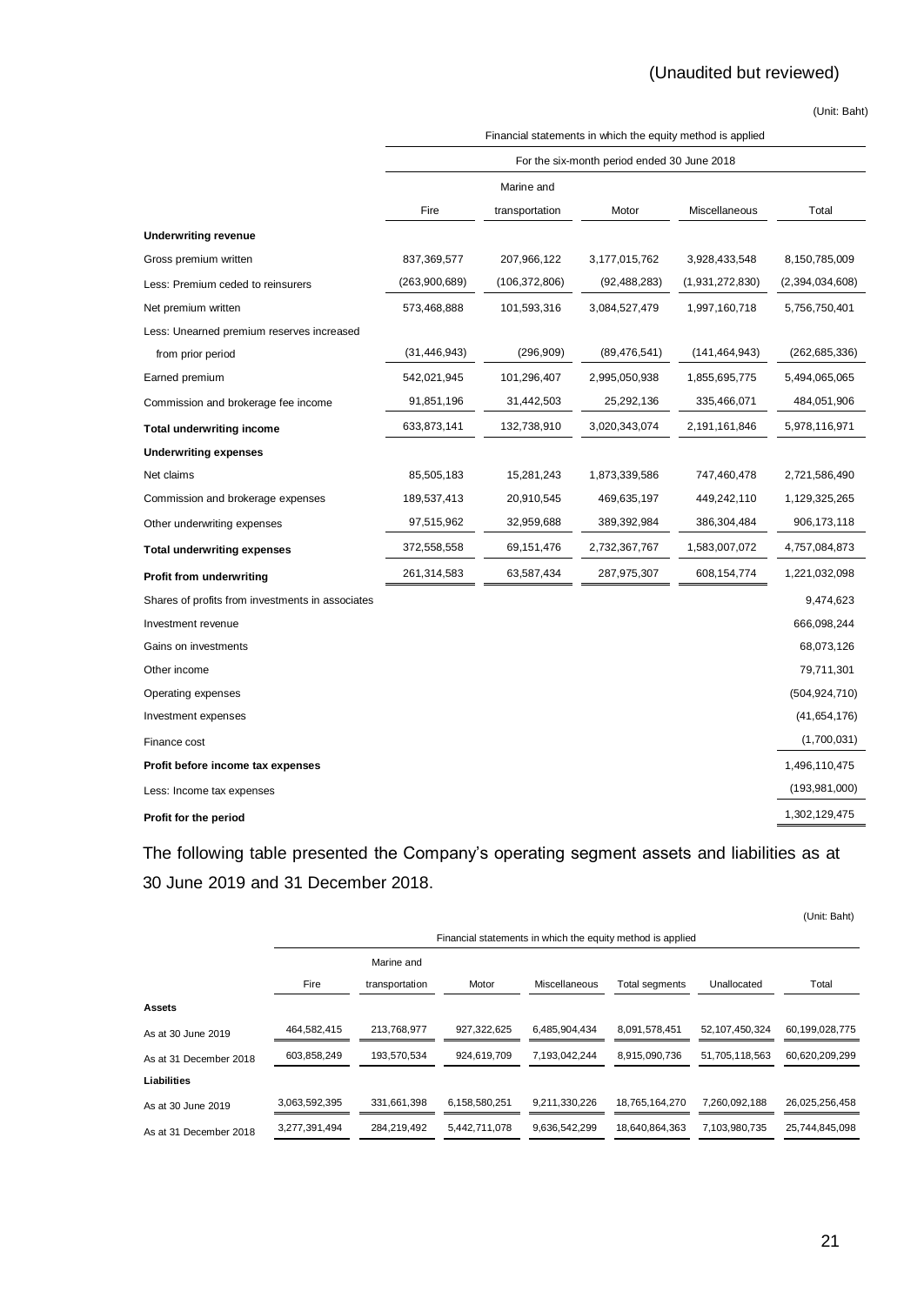# **18.2 Geographic information**

The Company operates in Thailand only. As a result, all of the revenues and assets as reflected in these financial statements pertain exclusively to this geographical reportable segment.

# **18.3 Major customers**

During the three-month and six-month periods ended 30 June 2019 and 2018, the Company had gross premium written from 1 major customer (who had gross premium written of 10% or more of total gross premium written) as follows:

|                       |              |                                                            |         | (Unit: Million Baht)            |  |
|-----------------------|--------------|------------------------------------------------------------|---------|---------------------------------|--|
|                       |              | Financial statements in which the equity method is applied |         |                                 |  |
|                       |              | For the three-month periods ended                          |         | For the six-month periods ended |  |
|                       | 30 June      |                                                            | 30 June |                                 |  |
|                       | 2019<br>2018 |                                                            | 2019    | 2018                            |  |
| Gross premium written | 997          | 1.002                                                      | 1.454   | 1.425                           |  |

# <span id="page-31-0"></span>**19. Earnings per share**

Basic earnings per share is calculated by dividing profits for the periods (excluding other comprehensive income or loss) by the weighted average number of ordinary shares in issue during the periods.

# <span id="page-31-1"></span>**20. Dividends paid**

Dividend declared during the six-month periods ended 30 June 2019 and 2018 are as follow:

|                                     | Approved by                  | <b>Total dividend</b> | Dividend per share |  |
|-------------------------------------|------------------------------|-----------------------|--------------------|--|
|                                     |                              | (Million Baht)        | (Baht)             |  |
| The first interim dividend for 2019 | Meeting No. 2/19 of Board of |                       |                    |  |
|                                     | Directors on 10 May 2019     | 319.4                 | 3.00               |  |
| Final dividend for 2018             | Annual General Meeting       |                       |                    |  |
|                                     | No. 26 of the Shareholders   |                       |                    |  |
|                                     | on 26 April 2019             | 532.3                 | 5.00               |  |
| Total dividends for the period 2019 |                              | 851.7                 |                    |  |
| The first interim dividend for 2018 | Meeting No. 2/18 of Board of |                       |                    |  |
|                                     | Directors on 11 May 2018     | 319.4                 | 3.00               |  |
| Final dividend for 2017             | Annual General Meeting       |                       |                    |  |
|                                     | No. 25 of the Shareholders   |                       |                    |  |
|                                     | on 27 April 2018             | 532.3                 | 5.00               |  |
| Total dividends for the period 2018 |                              | 851.7                 |                    |  |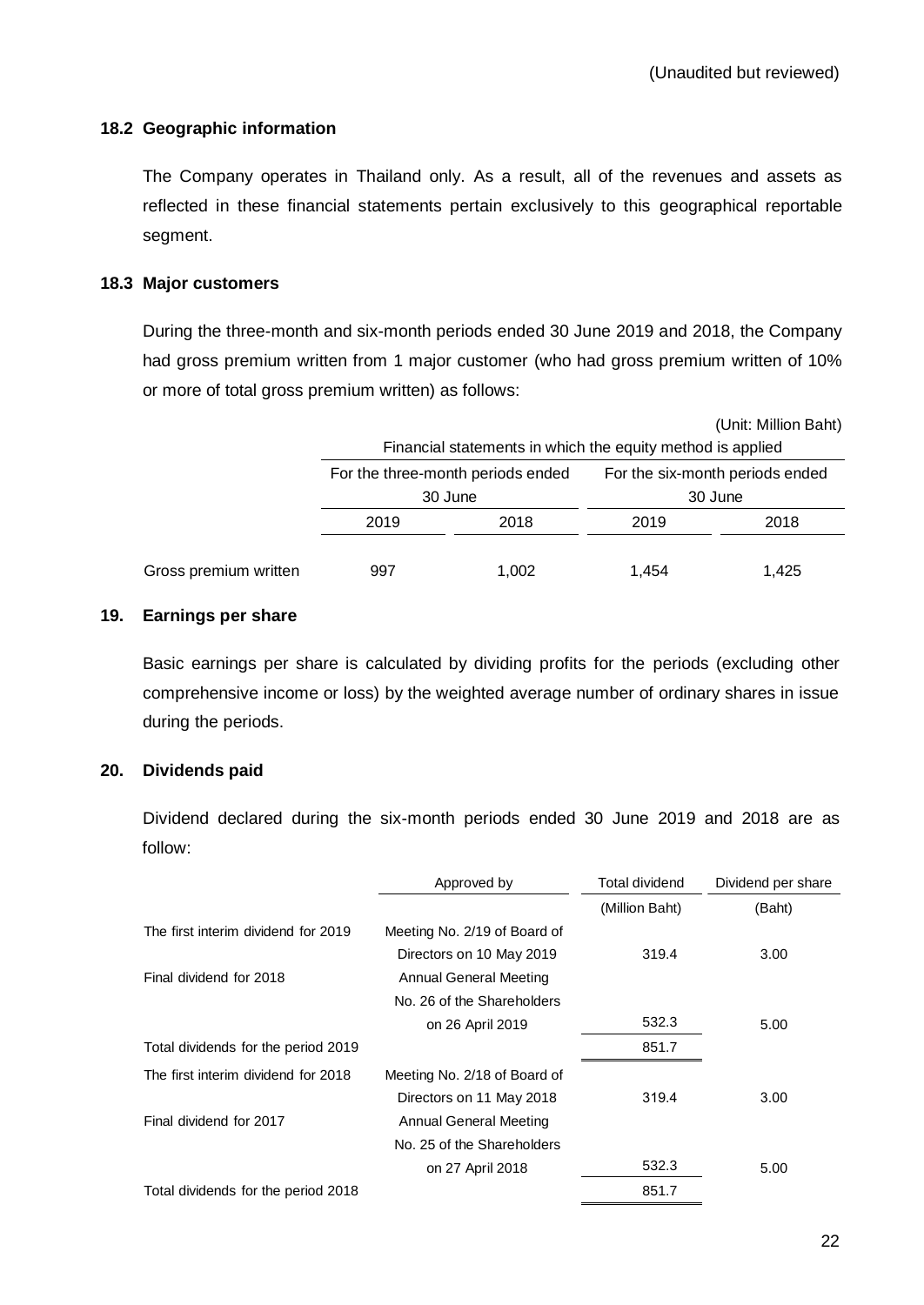# <span id="page-32-0"></span>**21. Related party transactions**

# **21.1 Nature of relationship**

In considering each possible related party relationship, attention is directed to the substance of the relationship, and not merely the legal form.

# The relationship between the Company and its related parties are summarised below:

| Name of related parties                          | Type of business                 | Relationship with the Company                              |
|--------------------------------------------------|----------------------------------|------------------------------------------------------------|
| Asia Insurance (Cambodia) Plc.                   | Non-life insurance               | Associate                                                  |
| Asian Insurance International (Holding) Limited  | Holding company                  | Associate                                                  |
| Bangkok Insurance (Lao) Company Limited          | Non-life insurance               | Associate                                                  |
| Bangkok Bank Pcl.                                | Banking                          | Related by way of having common directors and shareholding |
| Bangkok Aviation Fuel Services Pcl.              | <b>Energy and Utilities</b>      | Related by way of having common directors and shareholding |
| Asia Plus Group Holdings Pcl.                    | <b>Securities</b>                | Related by way of having common directors and shareholding |
| Fuel Pipeline Transportation Co., Ltd.           | <b>Energy and Utilities</b>      | Related by way of having common directors and shareholding |
| Thai Indo Kordsa Co., Ltd.                       | Manufacture of Textiles          | Related by way of having common directors and shareholding |
| Bangkok Life Assurance Pcl.                      | Life insurance                   | Related by way of having common directors and shareholding |
| Thai Orix Leasing Co., Ltd.                      | Finance                          | Related by way of having common directors and shareholding |
| Asia Insurance (Investments) Limited             | Holding company                  | Related by way of having common directors and shareholding |
| Thai Reinsurance Pcl. (1)                        | Insurance                        | Related by way of having common directors and shareholding |
| Charoong Thai Wire and Cable Pcl. <sup>(1)</sup> | Electrical products              | Related by way of having common directors and shareholding |
| Furukawa Metal (Thailand) Pcl. (1)               | Electrical products              | Related by way of having common directors and shareholding |
| Bumrungrad Hospital Pcl.                         | Health care services             | Related by way of having common directors and shareholding |
| Bangkok Glass Co., Ltd. (1)                      | Packaging                        | Related by way of having common directors and shareholding |
| Sorachai Vivatn Co., Ltd.                        | Property development             | Related by way of having common directors and shareholding |
| Bangpa-in golf Co., Ltd. (1)                     | <b>Entertainment and Leisure</b> | Related by way of having common directors and shareholding |
| Thai Metal Processing Co., Ltd. (1)              | Electronic parts                 | Related by way of having common directors and shareholding |
| Asia Sermkij Co., Ltd. (1)                       | Finance                          | Related by way of having common directors and shareholding |
| AIOI Bangkok Insurance Pcl.                      | Non-life insurance               | Related by way of shareholding                             |
| <b>Bualuang Securities Pcl.</b>                  | Securities                       | Subsidiary of the major shareholder of the Company         |

(1) This entity had been considered a related party since 9 November 2018, which was the date when there was common directors and its shares are also held by Company.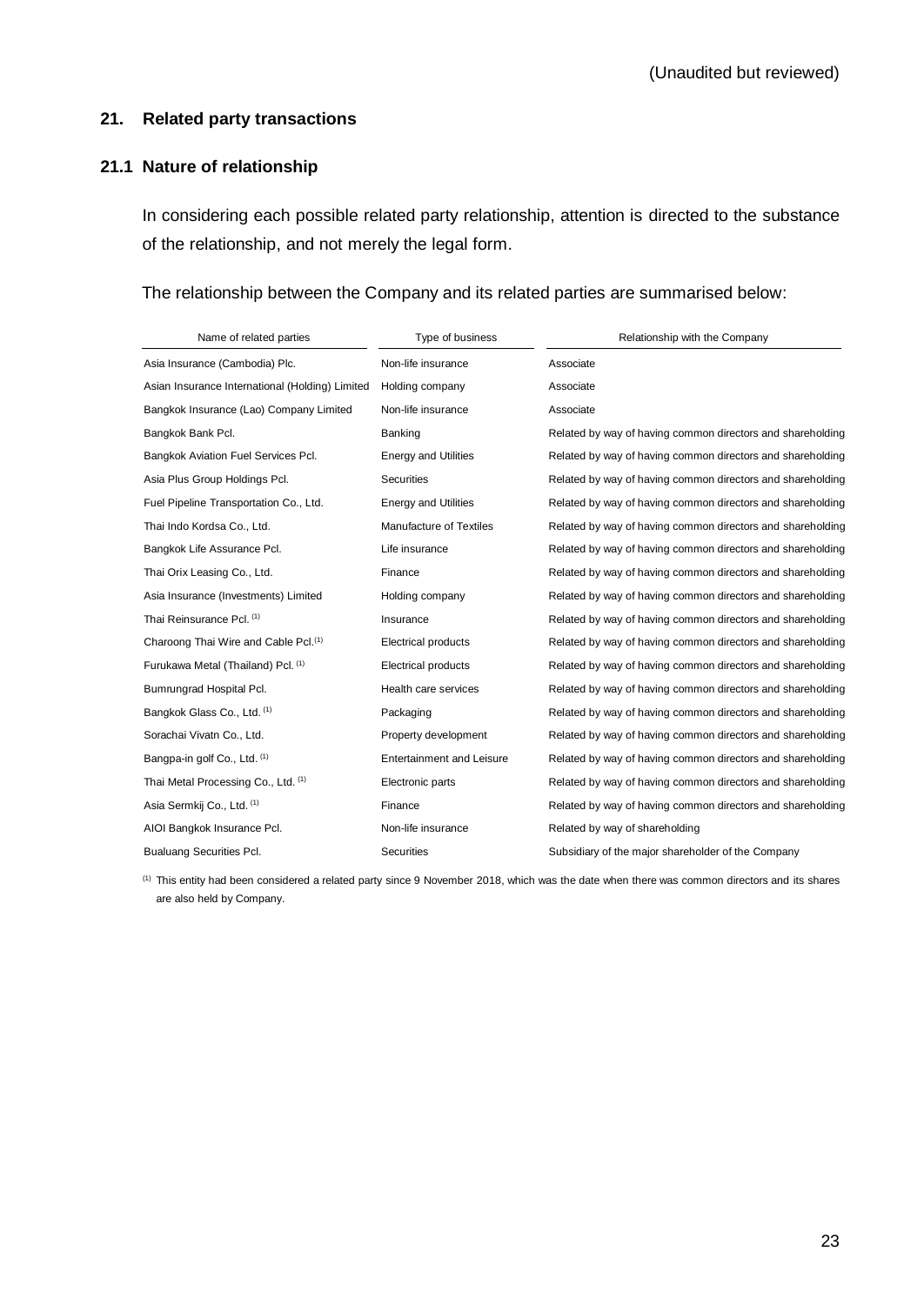# **21.2 Significant related party transactions**

During the three-month and six-month periods ended 30 June 2019 and 2018, the Company had significant business transactions with its related parties. Such transactions, which have been concluded on commercial terms and bases agreed upon in the ordinary course business between the Company and those parties are as follows:

|                                                   |                       |           |                       |           | (Unit: Thousand Baht)                                                                                    |
|---------------------------------------------------|-----------------------|-----------|-----------------------|-----------|----------------------------------------------------------------------------------------------------------|
|                                                   | For the three-month   |           | For the six-month     |           |                                                                                                          |
|                                                   | periods ended 30 June |           | periods ended 30 June |           |                                                                                                          |
|                                                   | 2019                  | 2018      | 2019                  | 2018      | Pricing policy                                                                                           |
| <b>Transactions with</b>                          |                       |           |                       |           |                                                                                                          |
| associates and related                            |                       |           |                       |           |                                                                                                          |
| companies                                         |                       |           |                       |           |                                                                                                          |
| <b>Revenues</b>                                   |                       |           |                       |           |                                                                                                          |
| Premium written                                   | 130,694               | 110,416   | 332,439               | 257,070   | Normal commercial terms for<br>underwriting                                                              |
| Fee and commission<br>income                      | 47,182                | 10,322    | 98,705                | 22,068    | Normal commercial terms for<br>reinsurance depending on type of<br>insurance and reinsurance contract    |
| Interest income <sup>(1)</sup>                    | 17,622                | 18,703    | 32,752                | 35,021    | Same rates as financial institutions<br>and related companies offer to<br>their general customers        |
| Dividend income $(1)$                             | 201,269               | 182,593   | 414,484               | 369,506   | The declared amount                                                                                      |
| Rental Income <sup>(2)</sup>                      | 1,208                 | 264       | 2,416                 | 528       | Same rates offer to general<br>customers                                                                 |
| <b>Expenses</b>                                   |                       |           |                       |           |                                                                                                          |
| Premium ceded to<br>reinsurers                    | 149,438               | 39,444    | 311,387               | 83,957    | Normal commercial terms for<br>reinsurance depending on type of<br>insurance and reinsurance<br>contract |
| Net claims (reversal)                             | (82, 195)             | (19, 811) | (149, 630)            | (26, 191) | Actual incurred                                                                                          |
| Commissions and<br>brokerages                     | 17,967                | 4,960     | 34,448                | 13,078    | Normal commercial terms for<br>underwriting                                                              |
| Management fee for<br>private fund <sup>(3)</sup> | 78                    | 66        | 139                   | 132       | Similar rates its related party offers<br>to its general customers                                       |
| Fee for trading securities <sup>(3)</sup>         | 442                   | 143       | 573                   | 350       | Similar rates its related party offers<br>to its general customers                                       |

(1) Presented in "Investment revenue" in statements of comprehensive income

(2) Presented in "Other income" in statements of comprehensive income

(3) Presented in "Operating expenses" in statements of comprehensive income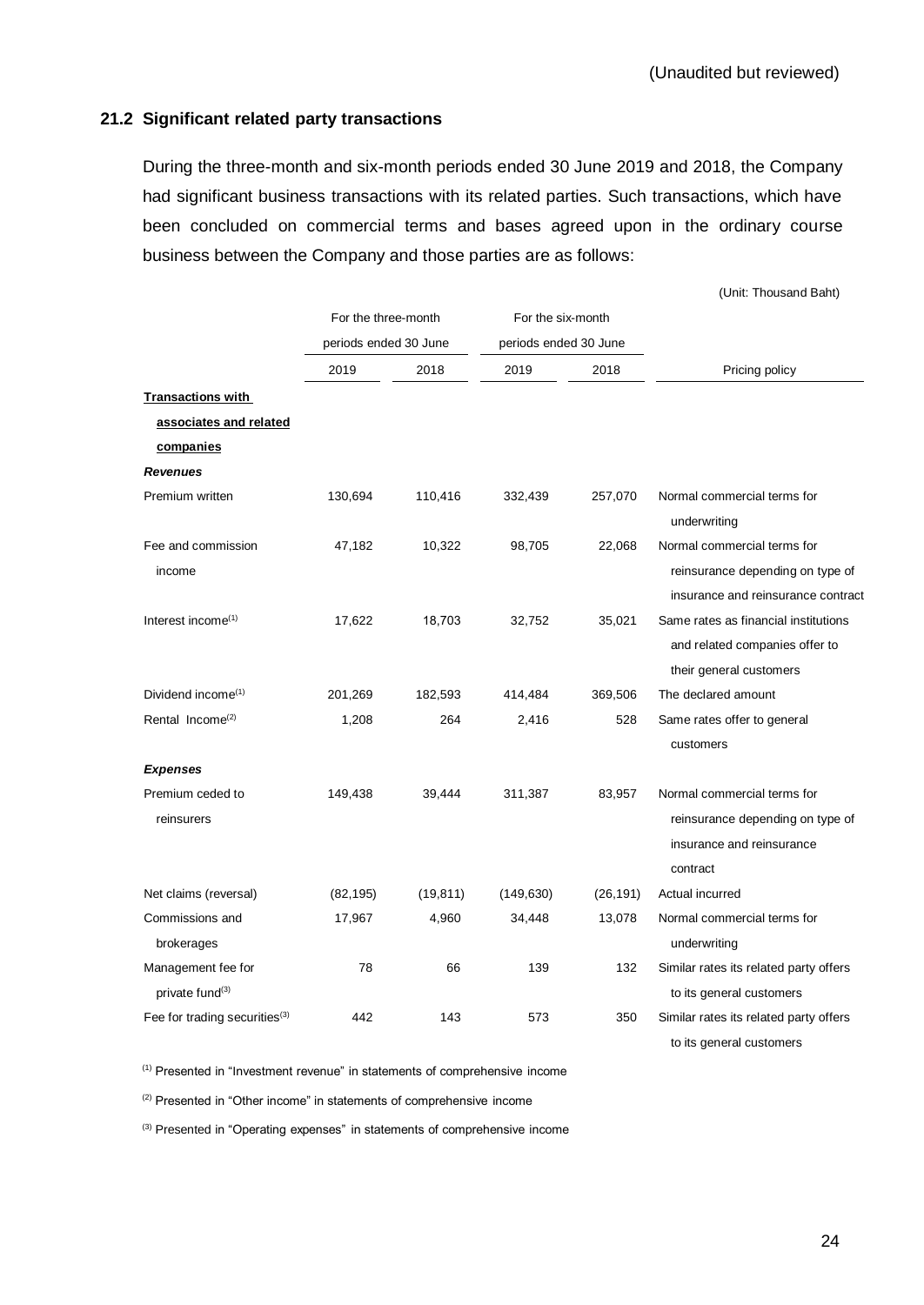# **21.3 Outstanding balances**

As at 30 June 2019 and 31 December 2018, the Company had the following significant balances with its related companies.

|                                             |              | (Unit: Thousand Baht) |
|---------------------------------------------|--------------|-----------------------|
|                                             | 30 June 2019 | 31 December 2018      |
| <b>Transactions with associates</b>         |              |                       |
| General investments - equity securities     | 101,555      | 98,346                |
| <b>Transactions with related companies</b>  |              |                       |
| Deposits at financial institutions          | 4,617,201    | 3,872,992             |
| Premium receivables                         | 34,362       | 35,040                |
| Reinsurance assets                          |              |                       |
| Amounts deposited on reinsurance            | 7,055        | 6,817                 |
| Amounts due from reinsurers                 | 57,594       | 9,771                 |
| Available-for-sale investments              |              |                       |
| Equity securities                           | 27,537,979   | 29,570,730            |
| General investments - equity securities     | 683,814      | 680,231               |
| Loans                                       | 157,778      |                       |
| Other assets                                |              |                       |
| Deposits and golf club membership fees      | 36,743       | 37,186                |
| Due to reinsurers                           |              |                       |
| Amounts withheld on reinsurance             | 100,881      | 101,783               |
| Amounts due to reinsurers                   | 56,736       | 38,403                |
| <b>Other Liabilities</b>                    |              |                       |
| Liabilities under finance lease agreements  | 105          | 173                   |
| Accounts payable on purchases of securities | 158          | 1,789                 |

# **21.4 Directors' and key management's benefits**

During the three-month and six-month periods ended 30 June 2019 and 2018, the Company had employee benefit expenses incurred on their directors and key management as below.

|                              | (Unit: Million Baht)                                       |               |               |      |  |  |
|------------------------------|------------------------------------------------------------|---------------|---------------|------|--|--|
|                              | Financial statements in which the equity method is applied |               |               |      |  |  |
|                              | and Separate financial statements                          |               |               |      |  |  |
|                              | For the six-month periods<br>For the three-month periods   |               |               |      |  |  |
|                              |                                                            | ended 30 June | ended 30 June |      |  |  |
|                              | 2018<br>2019                                               |               | 2019          | 2018 |  |  |
|                              |                                                            |               |               |      |  |  |
| Short-term employee benefits | 22.7                                                       | 24.7          | 45.0          | 49.6 |  |  |
| Long-term employee benefits  | 1.0                                                        | 2.3           | 2.0           | 4.7  |  |  |
| Total                        | 23.7                                                       | 27.0          | 47.0          | 54.3 |  |  |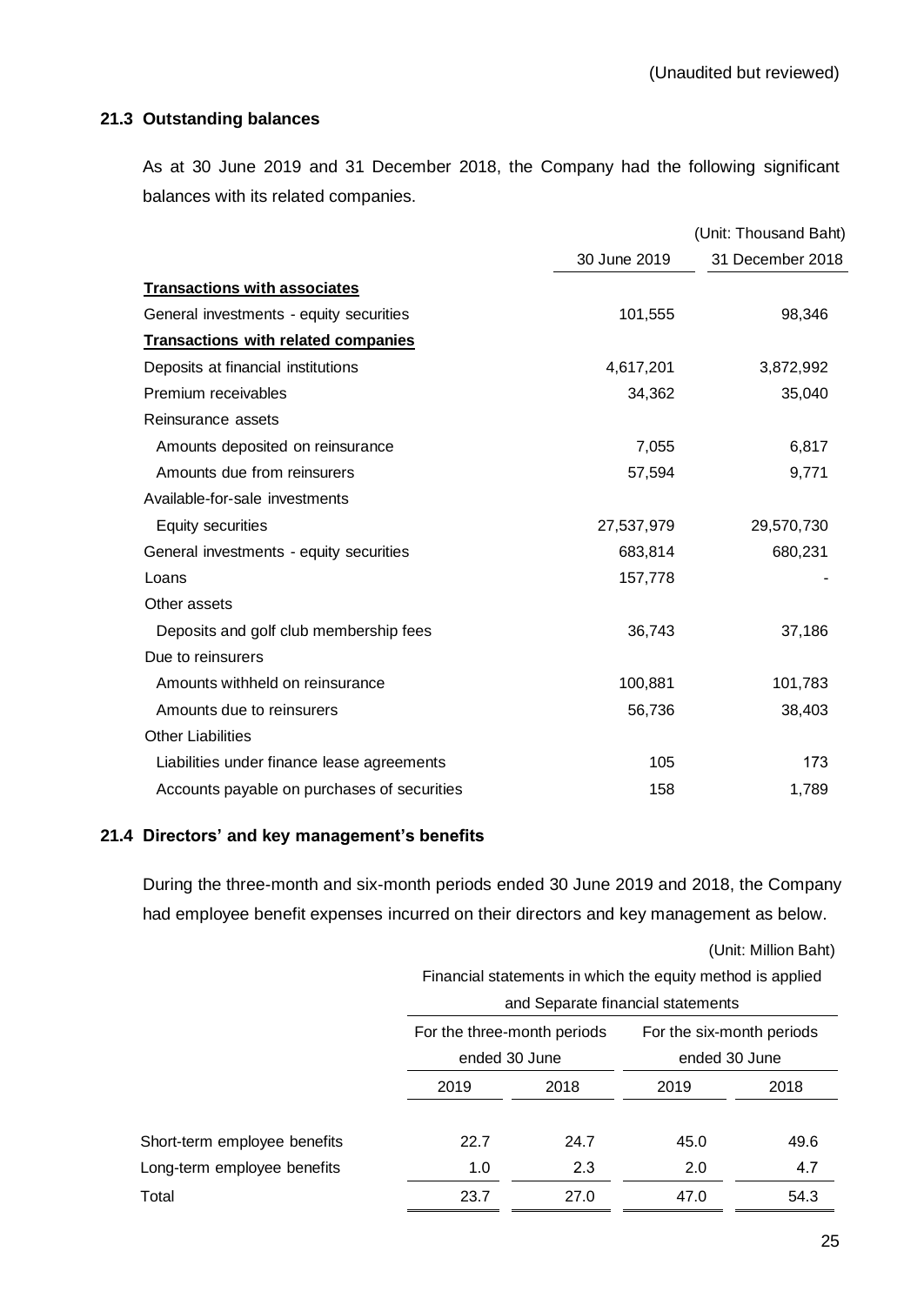# <span id="page-35-0"></span>**22. Assets subject to restriction and commitment**

As at 30 June 2019 and 31 December 2018, the Company had the following assets placed with the Registrar as securities and reserves in accordance with the Non-life Insurance Act, and as placed with the bank as collateral.

|                                        | Financial statements in which the equity method is applied |            |                  |            |  |  |  |
|----------------------------------------|------------------------------------------------------------|------------|------------------|------------|--|--|--|
|                                        | and Separate financial statements                          |            |                  |            |  |  |  |
|                                        | 30 June 2019                                               |            | 31 December 2018 |            |  |  |  |
|                                        | Cost                                                       | Fair value | Cost             | Fair value |  |  |  |
| <b>Placed as securities</b>            |                                                            |            |                  |            |  |  |  |
| Government bonds                       | 14.0                                                       | 14.0       | 14.0             | 14.0       |  |  |  |
| <b>Placed as insurance reserves</b>    |                                                            |            |                  |            |  |  |  |
| Ordinary shares                        | 35.2                                                       | 188.8      | 35.2             | 175.6      |  |  |  |
| Government bonds                       | 926.0                                                      | 934.7      | 926.0            | 924.1      |  |  |  |
| <b>Debentures</b>                      | 180.0                                                      | 184.3      | 100.0            | 104.0      |  |  |  |
|                                        | 1,141.2                                                    | 1,307.8    | 1,061.2          | 1,203.7    |  |  |  |
| <b>Placed to secure bank overdraft</b> |                                                            |            |                  |            |  |  |  |
| facilities                             |                                                            |            |                  |            |  |  |  |
| Deposited at financial institutions    | 30.0                                                       | 30.0       | 30.0             | 30.0       |  |  |  |
| Placed to secure performance bonds     |                                                            |            |                  |            |  |  |  |
| Government and state enterprise bonds  | 38.1                                                       | 38.3       | 38.1             | 38.2       |  |  |  |
| Placed to secure bank guarantees       |                                                            |            |                  |            |  |  |  |
| Deposited at financial institutions    | 20.0                                                       | 20.0       | 20.0             | 20.0       |  |  |  |
|                                        |                                                            |            |                  |            |  |  |  |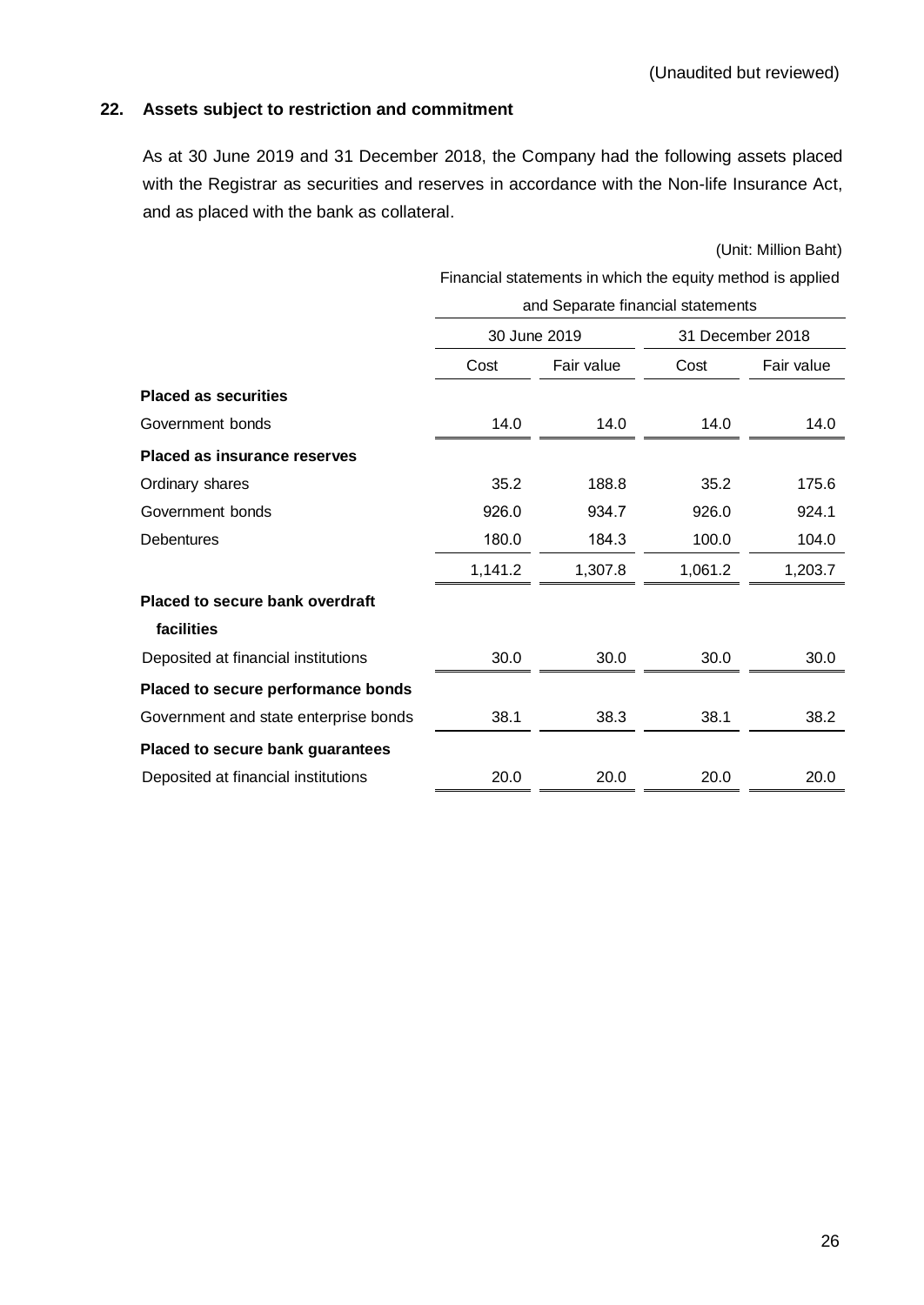# <span id="page-36-0"></span>**23. Commitments and contingent liabilities**

# **23.1 Operating lease commitments**

The Company entered into several lease agreements in respect of the lease of land and office building space. The terms of the agreements are 33 years for land and more than 3 years for office building space.

As at 30 June 2019 and 31 December 2018, future minimum lease payments required under those non-cancellable operating lease contracts were as follows.

|                                  |              | (Unit: Million Baht) |  |  |
|----------------------------------|--------------|----------------------|--|--|
| Payable                          | 30 June 2019 | 31 December 2018     |  |  |
|                                  |              |                      |  |  |
| Within 1 year                    | 32           | 31                   |  |  |
| Over 1 year and not over 5 years | 113          | 114                  |  |  |
| Over 5 years                     | 90           | 90                   |  |  |

# **23.2 Capital Commitments**

As at 30 June 2019 and 31 December 2018, there were outstanding capital commitments contracted for decoration and construction building amounting to Baht 0.3 million and Baht 4.9 million, respectively.

# **23.3 Litigation**

As at 30 June 2019 and 31 December 2018, the Company had litigation claims totaling approximately Baht 3,073.7 million and Baht 3,369.9 million, respectively, as an insurer. The outcomes of the cases have not yet been finalised whereby the maximum responsibility of such claims limits at the lower of the sum insured or the sum sued totaling Baht 776.4 million and Baht 1,114.4 million, respectively. However, the Company has considered and estimated for losses that may arise from those cases amounting to approximately Baht 134.5 million and Baht 302.7 million, respectively, which were already recognised in "Insurance contract liabilities" in the statements of financial position as at those dates.